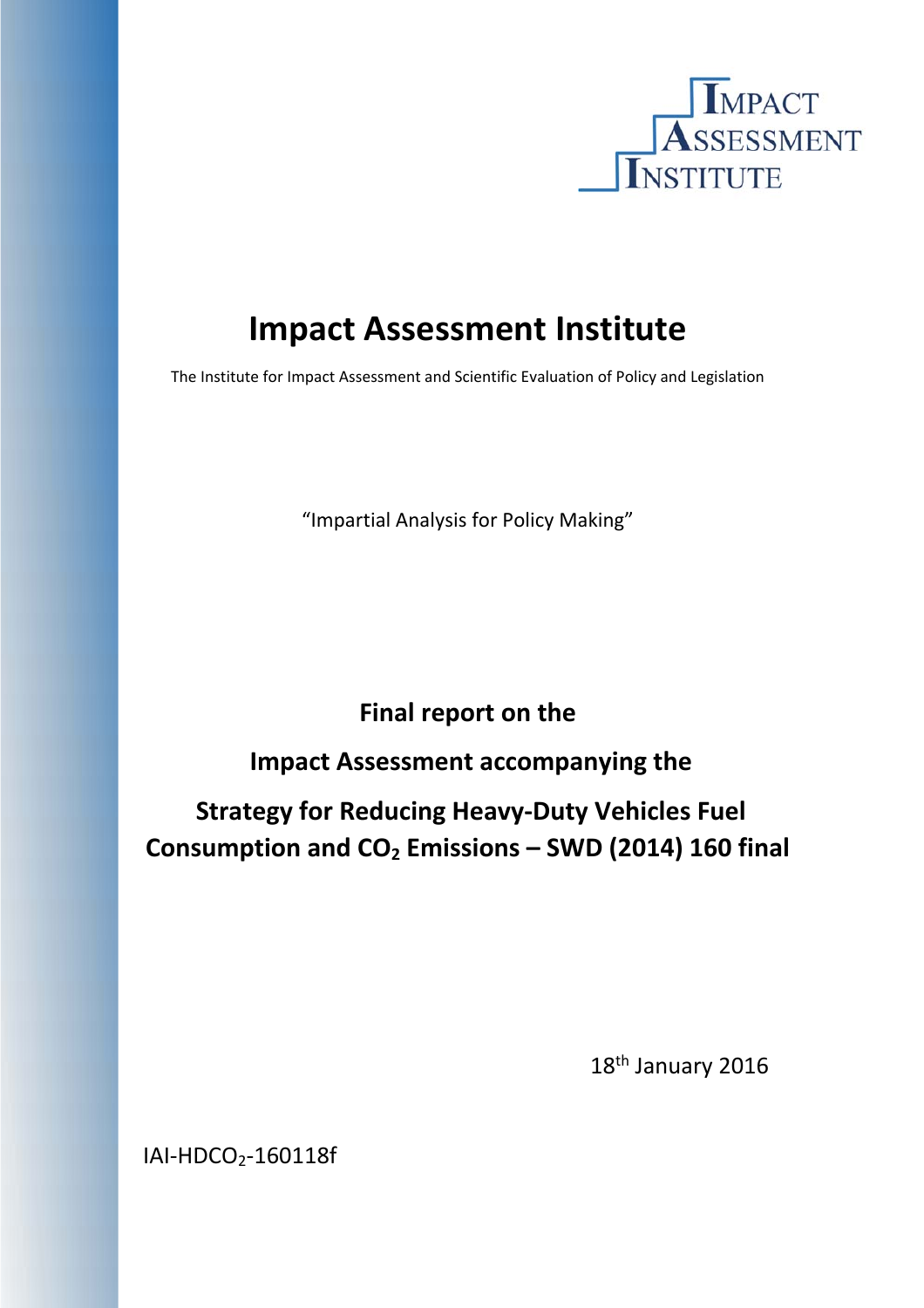#### **Accompanying statement**

This report has been written according to the guiding principles of the Impact Assessment Institute (IAI): objectivity, transparency, legitimacy and credibility. It therefore analyses the subject matter critically from a purely factual and scientific point of view, without any policy orientation.

The analysis is open to review and criticism from all parties, including those whose work is scrutinised. Contacts with all relevant parties are logged (Annex VI) to ensure transparency and to guard against "lobbying" of the results.

By its nature the report has a critical characteristic, since it scrutinises the subject document, with its main findings entailing the identification of errors, discrepancies and inconsistencies, complemented by a revision of the analysis. In performing this work, the intention of the report is to be constructive in assisting the authors of the subject document and its background information, as well as all relevant stakeholders in identifying the most robust evidence base for the policy objective in question.

As well as a critical scrutiny report, it is also to be understood as a scenario analysis, asking and answering the question "what if a different assumption / dataset / understanding is taken into account". It should be seen as a cooperative contribution to the policy making process, proposing ideas that may not have been considered in the original Impact Assessment.

This report is also to be considered as a call for additional data. Peer review is an essential step laid down in the procedures of the Impact Assessment Institute and this is manifested in the openness to further review and to new data. Even at publication of the final version, the report explicitly requests additional data where the readily available data was not sufficient to complete all intended analysis.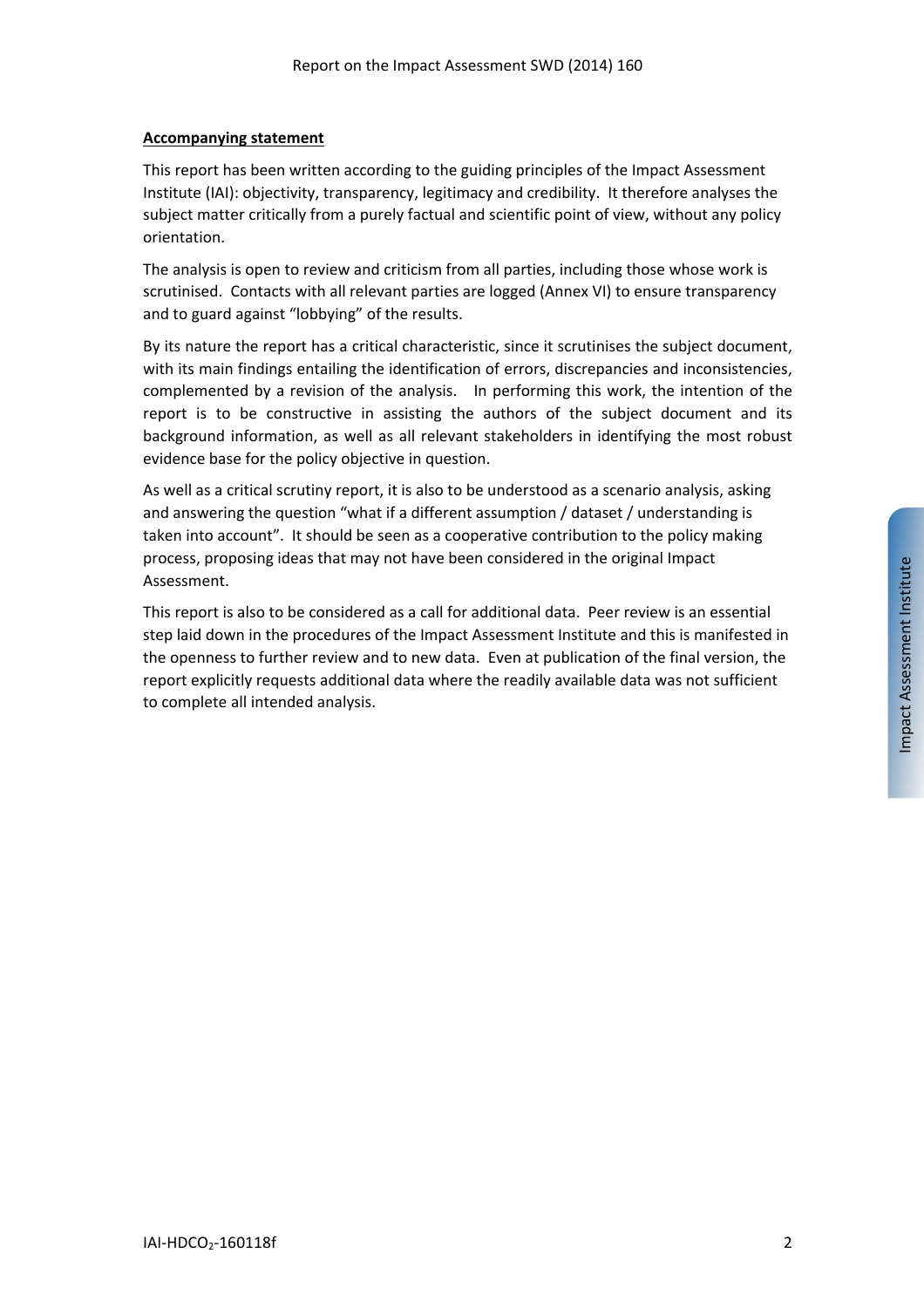# Executive Summary

### **Main findings**

The IAI scrutinised the Impact Assessment accompanying the European Commission Strategy for Reducing Heavy-Duty Vehicle Fuel Consumption and CO<sub>2</sub> Emissions, and assessed the quality of the presented assumptions, data, analysis and conclusions.

The Impact Assessment concludes that the average cost-effective  $CO<sub>2</sub>$  reduction potential per vehicle is 35.1%. However, this IAI report identifies verifiable evidence for only a 20% cost‐effective reduction potential, due to the following main factors:

- A 7.4% reduction in the overall potential when applying well-documented methodologies for combining individual technology effects
- A further 7.7% reduction in the potential due to revised estimates for the cost‐ effective potential of individual technologies, especially hybrid technology

The resulting 20% CO<sub>2</sub> reduction potential is only 5% above the expected "natural" CO<sub>2</sub> reduction between 2015 and 2030 quoted in the Impact Assessment. The adjusted numerical evidence therefore calls into question the conclusion of the Impact Assessment regarding the effectiveness of proposed future policy options.

The Impact Assessment expresses the expectation that  $CO<sub>2</sub>$  reduction measures will be significantly less expensive in practice than its own projections, citing studies in related policy areas. To establish a comprehensive assessment of the viable  $CO<sub>2</sub>$  reduction potential, an in‐depth analysis is required to provide prima facie evidence for whether and to what extent such effect exists for the case of heavy duty vehicles.

In conclusion, in future policy work in this area, the significant revisions and the need for additional analysis identified in this IAI study should to be taken into account.

This report has scrutinised in‐depth the content of the Impact Assessment accompanying the Strategy for Reducing Heavy-Duty Vehicle Fuel Consumption and  $CO<sub>2</sub>$  Emissions, analysing its assumptions, background data, analysis, results and conclusions.

The Impact Assessment is thorough and easy to follow, providing a comprehensive and transparent view of the evidence base presented for policy making in this domain.

Due to the time elapsed from the compilation of most of the underlying figures used in the report (the 2009 TIAX/NSA study), the likelihood of a significant change in the state of the art should be considered. The time (2009‐2014) represents at least half a development life cycle for heavy duty vehicles, during which technologies have been further matured and additional knowledge has been gained on the viability of advanced  $CO<sub>2</sub>$  reduction measures.

Presentational aspects somewhat undermine the positive impression of the Impact Assessment. In particular, some of the rhetoric and assumptions stated in the introduction and problem definition appear to presage an expected result, before the corresponding evidence has been presented. Examples are provided in Annex I.

This observation in itself does not detract from the validity of the content of the Impact Assessment, but brings into question the process employed to compile and present the analysis.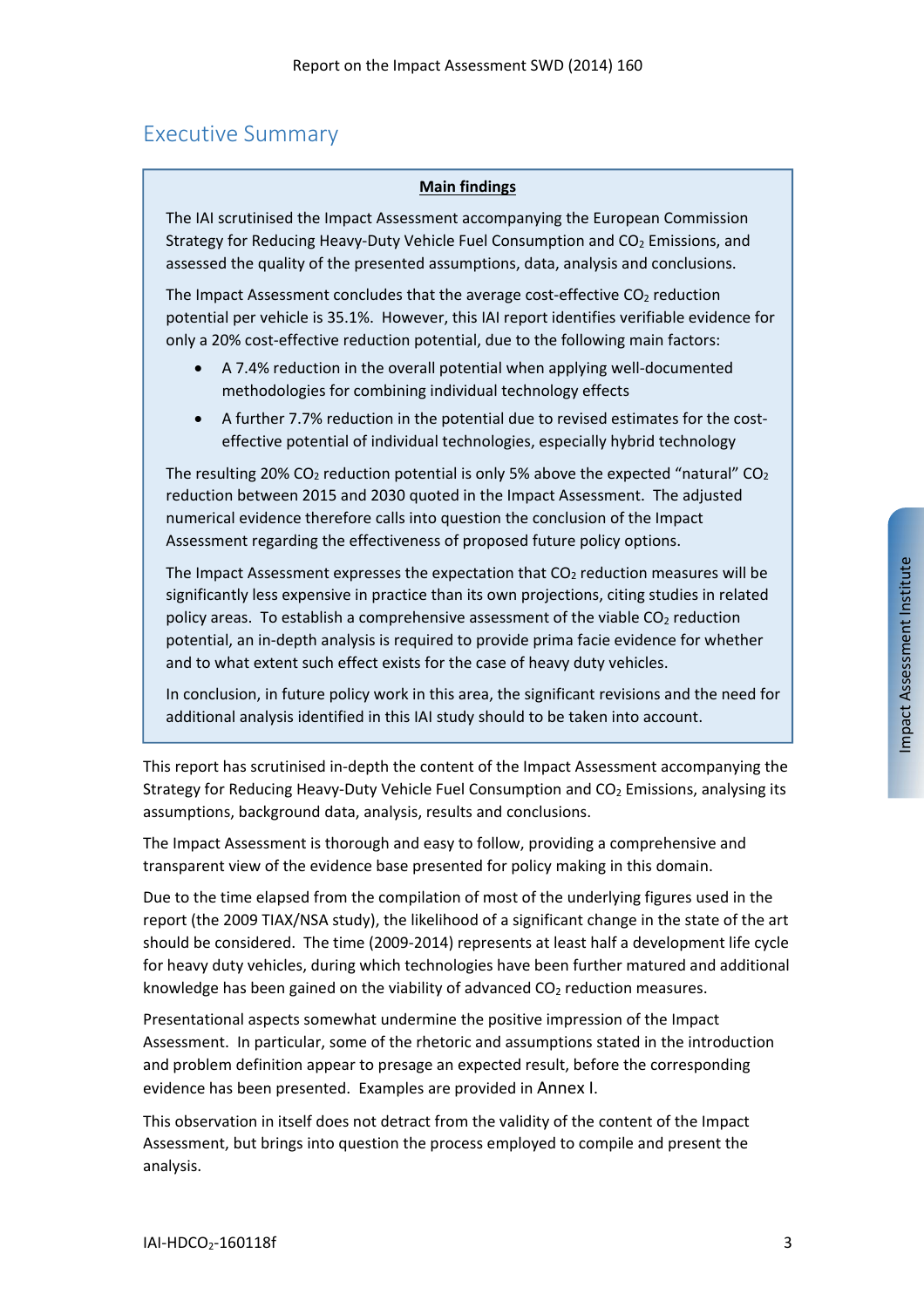The substantive content is the detailed analysis of impacts in terms of the costs and benefits of measures for reducing the  $CO<sub>2</sub>$  emissions of heavy duty vehicles. The key parameter resulting from the calculations is the cost effective potential for  $CO<sub>2</sub>$  reduction, since this indicates the feasible level of ambition of future policies including regulation.

The Impact Assessment quotes a value of 35.1% for the weighted average cost effective  $CO<sub>2</sub>$ reduction potential across all vehicle types. The following table provides an overview of all the effects identified in the IAI analysis, which act to modify this figure (**+ve** means greater CO2 reduction potential or lower abatement cost, **‐ve** means lower CO2 reduction potential or higher abatement cost, compared to the Impact Assessment).

| Revised element (* indicates inclusion in chart<br>below) | <b>Section</b> | <b>Numerically</b><br>assessed | <b>Direction</b><br>of change |
|-----------------------------------------------------------|----------------|--------------------------------|-------------------------------|
| *Using geometric combination methodology from CE          | 3.1.1          | yes                            | $-ve$                         |
| Delft 2012 report                                         |                |                                |                               |
| *Accounting for overlap of technologies reflecting        | 3.1.1          | yes                            | $-ve$                         |
| TNO 2006 methodology                                      |                |                                |                               |
| *Revision of cost and CO <sub>2</sub> reduction potential | 3.1.3          | yes                            | $+ve/-ve$                     |
| *Considering uncertainty in cost of hybrids for certain   | 3.2.1          | yes                            | $-ve$                         |
| vehicle types                                             |                |                                |                               |
| 7% discount rate                                          | 3.2.3          | yes                            | $-ve$                         |
| Considering only technical measures                       | 3.1            | yes                            | $-ve$                         |
| Non-zero abatement cost as threshold for cost-            | 3.2.2          | yes                            | $+ve$                         |
| effectiveness                                             |                |                                |                               |
| Using alternative vehicle lifetime                        | 3.2.3          | yes                            | $+ve$                         |
| Accounting for already realised technologies              | 3.1.2          | no                             | -ve                           |
| Rebound effect                                            | 3.2.4          | no                             | $-ve$                         |
| Tightening exhaust emission regulation                    | 3.2.5          | no                             | $-ve$                         |
| Multiple replacements of technology                       | 3.2.6          | no                             | $-ve$                         |
| Learning effects, economies of scale, new tech.           | 3.2.7          | no                             | +ve                           |

The main quantifiable effects on the GHG reduction potential are the following:

- Use of the mathematically correct geometric combination of potentials (‐4.3%)
- Accounting for overlap of the effect of technologies (‐3.1%)
- A revision of the  $CO<sub>2</sub>$  reduction potential of certain technologies (-2.2%)
- Considering the potential without hybrid technology, due to the use of a 90% subsidised cost figure for one vehicle application casting uncertainty on all figures (‐5.5%)

Furthermore, the Impact Assessment expressed the expectation of a significant fall in the costs of CO2 reduction measures compared to those projected. This is substantiated by referring to the experience of passenger car  $CO<sub>2</sub>$  emissions. However, since the characteristics and operating conditions of heavy duty vehicles and passenger cars differ greatly, further investigation is necessary to determine whether and the extent to which this phenomenon would similarly apply to the analysis of heavy duty vehicles.

The chart below shows the recalculated cost effective weighted average  $CO<sub>2</sub>$  reduction potential, introducing cumulatively the effects and scenarios investigated by the IAI resulting in a quantifiable difference: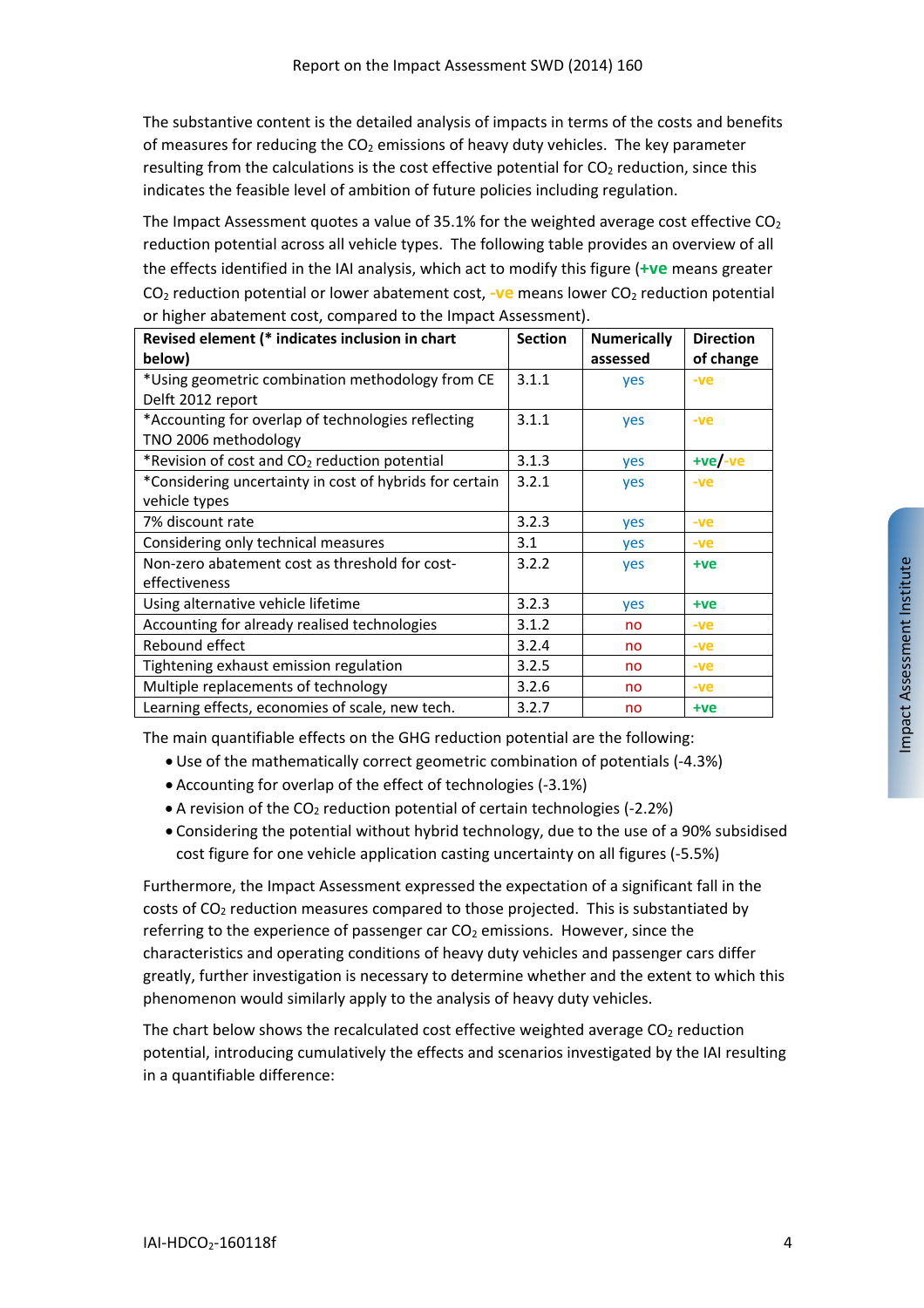

Additional scenarios applying using a 7% discount rate, considering only technical measures, using a €30/t cut off and using alternative figures for vehicle lifetimes resulted in small or zero changes in the weighted average cost effective  $CO<sub>2</sub>$  reduction potential.

An additional review has been performed using data on cost and  $CO<sub>2</sub>$  reduction potential, obtained from subsequent expert reports. This is presented separately in this report since it is not a primary method of this study to use ex-post data to scrutinise the content of the Impact Assessment compiled before that data became available. It does however serve as a feasibility check on some of the recalculations. This new data are expected to provide a more up-to-date basis for future policy analysis.

In conclusion, in ongoing work to assess the potential measures and future actions in the policy area for heavy duty vehicles, the significant effects identified in this report related to background data, methodologies and calculations need to be taken into account. In addition, it is necessary to investigate in–depth the quoted phenomenon of a significant fall in the costs of CO2 reduction measures over time, in order to generate prima facie evidence to complement this revised analysis.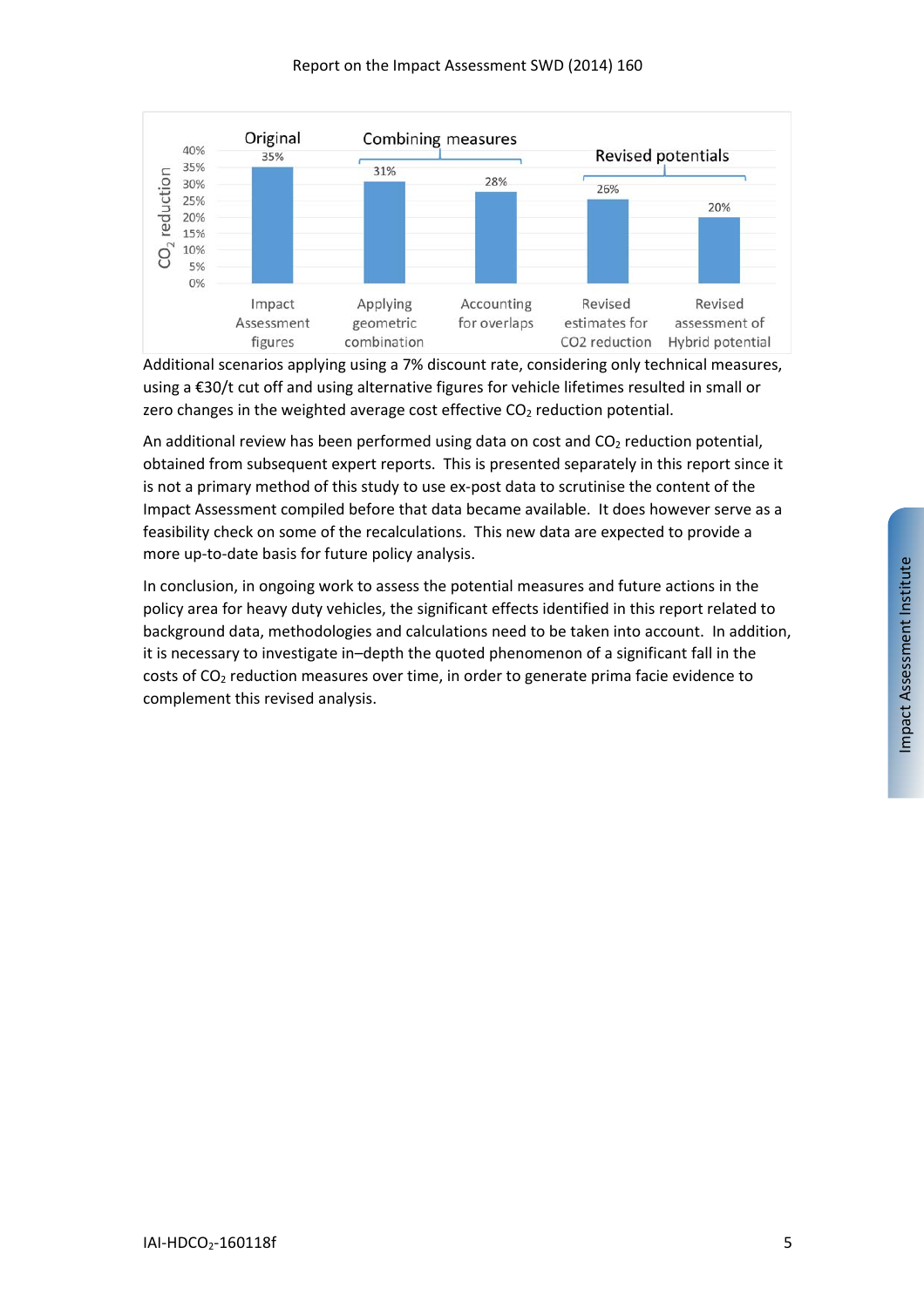# Additional data requested

The analysis has been performed using readily available data. Parts of the intended analysis require additional data that can only be expected to be provided from expert sources, in particular stakeholders that hold a direct interest in heavy duty vehicle policy. This IAI study thus serves a dual purpose. It scrutinises the Commission IA and it is a platform for further discussion. As such, it reaches out for additional data as part of its continuous peer review process.

The following is a presentation of additional data which would complement the analysis:

- The penetration rates of each identified measure in each vehicle type in 2014.
- The precise calculation method for the trend line to determine the extent of overlap of CO2 reduction potentials as applied in the 2006 report by TNO et. al. underlying the European Commission Impact Assessment for  $CO<sub>2</sub>$  for passenger cars.
- The underlying calculations behind the NPV and cost effectiveness figures presented on pages 130 to 137 of the Impact Assessment. This information has already been requested through a formal access to document request.

Stakeholders are kindly requested to provide fully evidenced data on the above points, in addition to their comments on the content of this report. Any new data received can be in a future revision of this final report.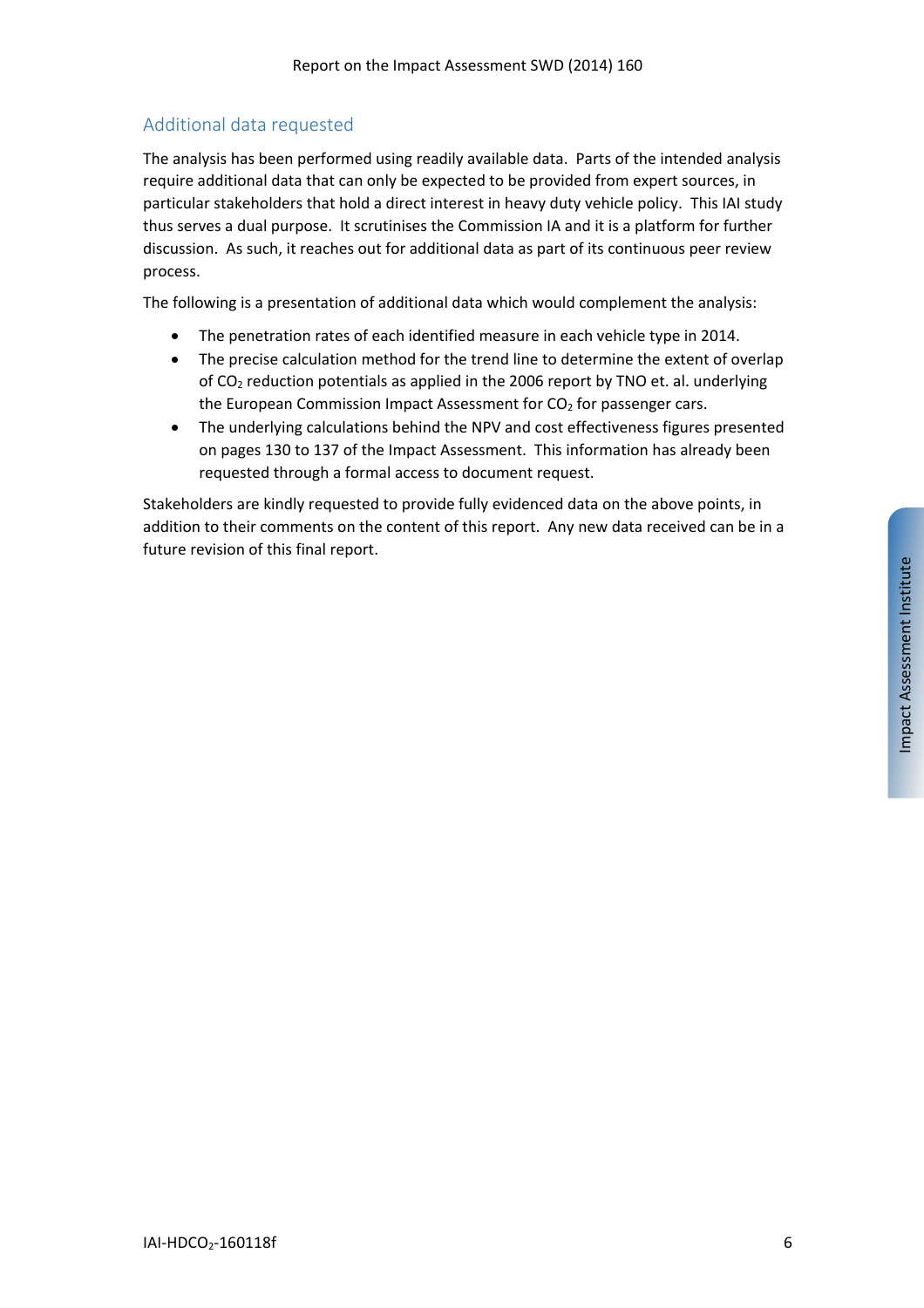# Visualisation

The following table provides a visual overview of the results of this report for each element of the evidence presented in the Impact Assessment, using an assessment from 1 to 7 to indicate the level of confidence  $(1 =$  highest,  $7 =$  lowest confidence level).

| <b>Element</b>  | <b>Assessment level &amp;</b><br>description (17) |                                                                     | <b>Notes</b>                                                                                                                                                                                                             |
|-----------------|---------------------------------------------------|---------------------------------------------------------------------|--------------------------------------------------------------------------------------------------------------------------------------------------------------------------------------------------------------------------|
| Rhetoric        | 4                                                 | Concerns identified with<br>analysis and/or evidence                | A number of statements indicate a<br>preconception of certain policy paths,<br>inconsistent with the principle of<br>evidence-based policy making                                                                        |
| Assumptions     | 4                                                 | Concerns identified with<br>analysis and/or evidence                | Consistent with the above, a number of<br>assumptions are made which prejudge<br>the result, but are not substantial in<br>their overall effect                                                                          |
| Background data | 3                                                 | Several questions identified                                        | The data used is well-documented. In<br>some cases, discrepancies between<br>datasets used are apparent. In certain<br>cases a reassessment results in a<br>recalculation of costs and or benefits.                      |
| Analysis        | 5                                                 | Substantial concerns<br>identified with analysis<br>and/or evidence | Combination methodologies have not<br>been correctly implemented. Account<br>has not been taken of the already<br>realised penetration of the measures.                                                                  |
| Results         | 5                                                 | Substantial concerns<br>identified with analysis<br>and/or evidence | Due to the discrepancies in the analysis<br>and the background data, a significant<br>difference in the cost-effective CO <sub>2</sub><br>reduction potential is identified<br>(weighted average from 35.1% to<br>18.3%) |
| Conclusions     | 5                                                 | Substantial concerns<br>identified with analysis<br>and/or evidence | The significantly lower remaining $CO2$<br>reduction potential as indicated above<br>seriously undermines the conclusion<br>that regulation is necessary. Further<br>evidence is necessary to demonstrate<br>this need.  |

### Key to assessment levels

| Correct<br>analysis, fully<br>evidenced | Minor<br>questions<br>identified on<br>analysis<br>and/or<br>evidence | Several<br>questions<br>lidentified on<br>analysis<br>and/or<br>evidence | <b>Concerns</b><br>identified<br>with analysis<br>and/or<br>evidence | Substantial<br>concerns<br>lidentified<br>with analysis<br>and/or<br>evidence | Serious<br>concerns<br>lidentified<br>with analysis<br>and/or<br>evidence | Incorrect<br>analysis $/$<br>evidence<br>absent |
|-----------------------------------------|-----------------------------------------------------------------------|--------------------------------------------------------------------------|----------------------------------------------------------------------|-------------------------------------------------------------------------------|---------------------------------------------------------------------------|-------------------------------------------------|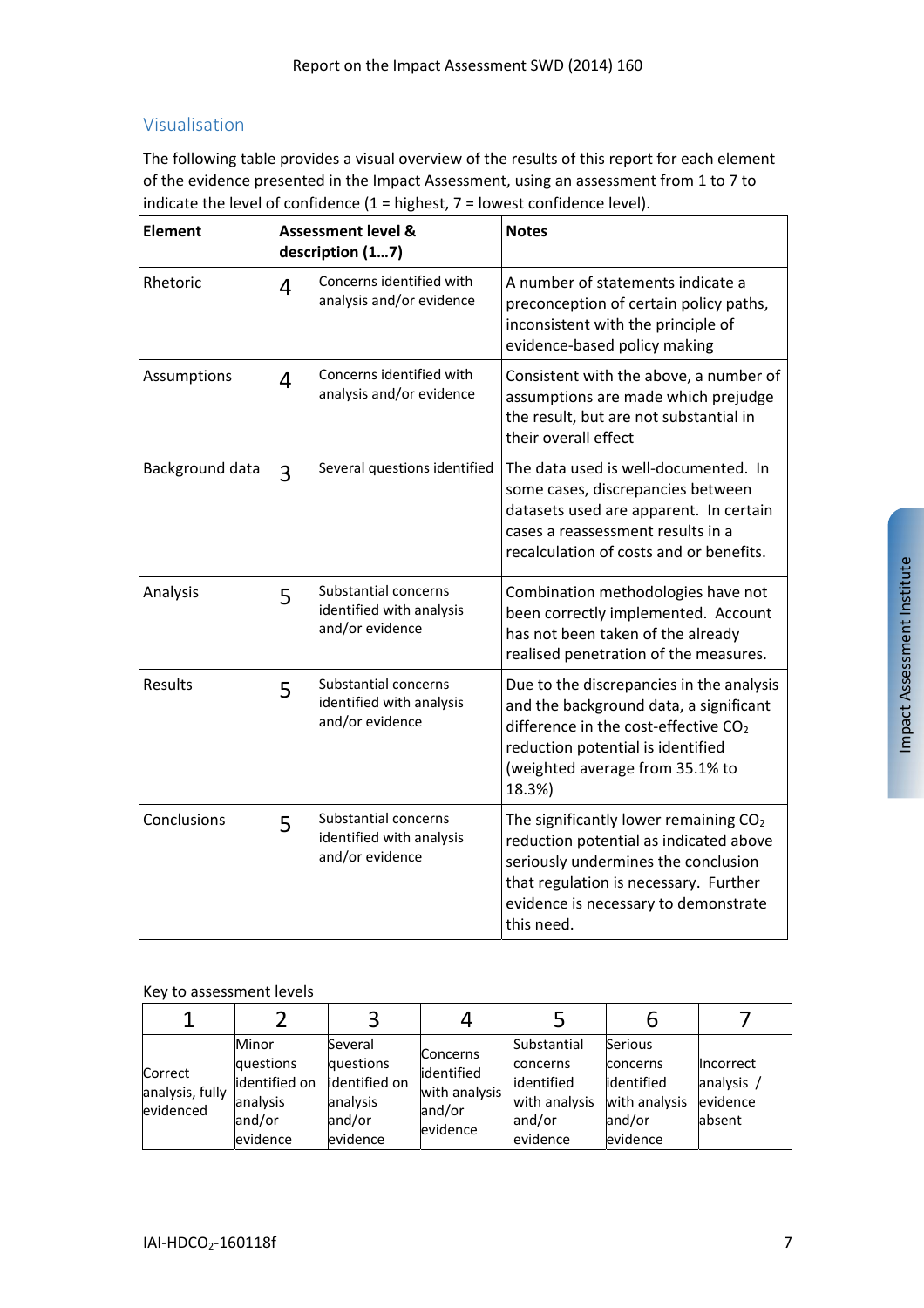# Table of Contents

| $\mathbf{1}$ |                                                                                             |  |
|--------------|---------------------------------------------------------------------------------------------|--|
| $2^{\circ}$  |                                                                                             |  |
| $\mathbf{3}$ |                                                                                             |  |
|              |                                                                                             |  |
|              | Annex I: Detailed comments on language used in Impact Assessment  23                        |  |
|              |                                                                                             |  |
|              | Annex III: Amended figures for CO <sub>2</sub> reduction potential and cost of measures  30 |  |
|              |                                                                                             |  |
|              | Annex V: Scatter plots for methodology accounting for technology overlap  35                |  |
|              |                                                                                             |  |
|              | Annex VII: Responses to comments received from stakeholders on draft report  38             |  |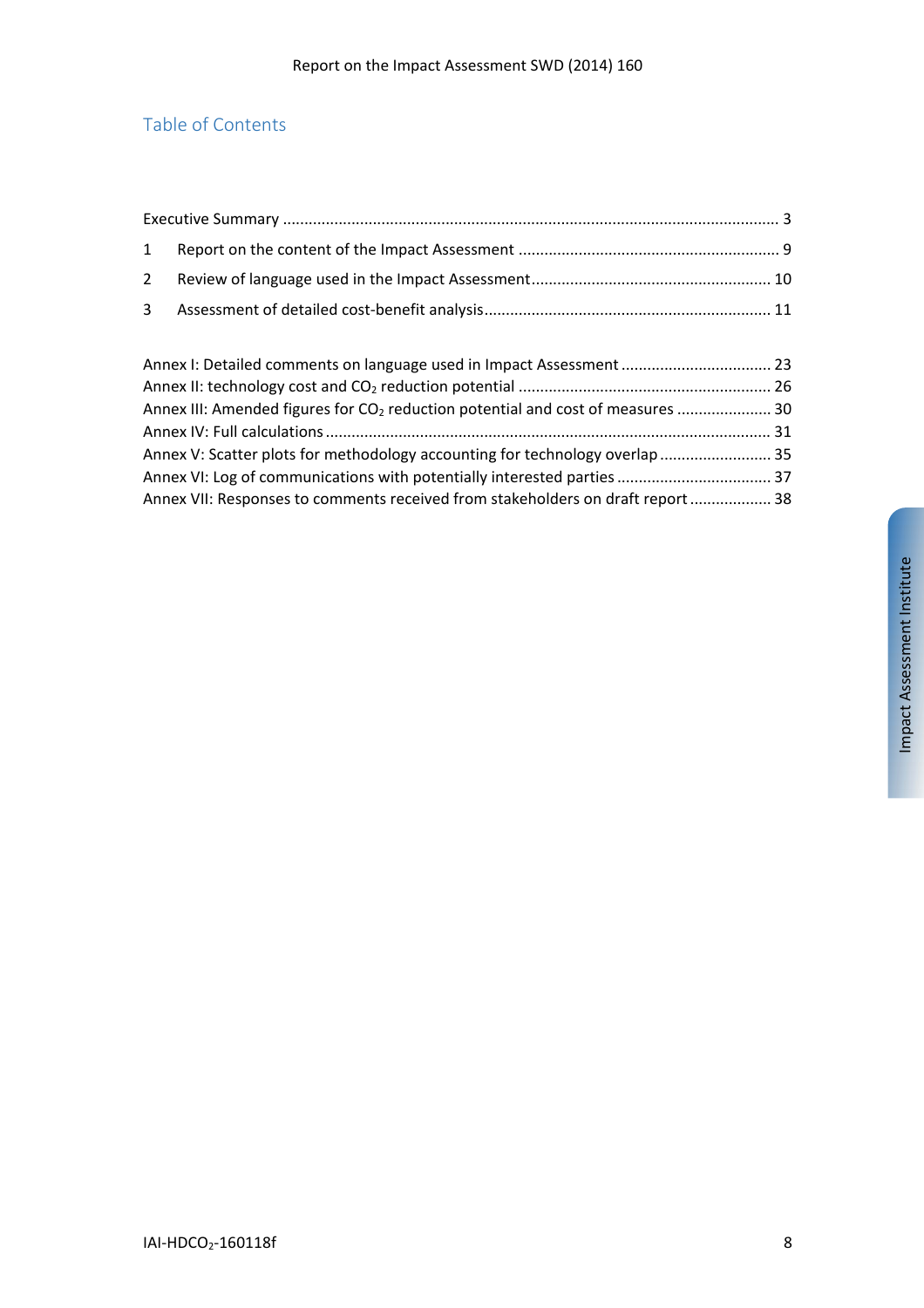# 1 Report on the content of the Impact Assessment

The Impact Assessment is well-written, providing a full picture of the subject matter from historical developments through available data, current analysis and conclusions. A few general criticisms are made on the language and structure. In particular, some of the statements and assumptions in the introduction appear to reach conclusions rather than setting the scene objectively. For example in paragraph 26, the conclusion "This remains an area with considerable scope for further action" is reached before the relevant evidence is presented. Additionally, the section "Problem definition" appears to be misnamed, since it includes a summary of the results and conclusions. These issues are summarised in Section 2 below and detailed in Annex I.

Neither of these criticisms are substantial and they do not affect the quality of the analysis and its conclusions. However for the sake of comprehension and clarity it would be recommended to ensure in future Impact Assessments and other policy analysis documents that the sections are consistently titled, and written without apparent preconceptions.

The key characteristic in this report is the factual, scientific and economic accuracy of the cost-benefit analysis of the  $CO<sub>2</sub>$  reduction measures, dealt with in detail in the subsequent sections.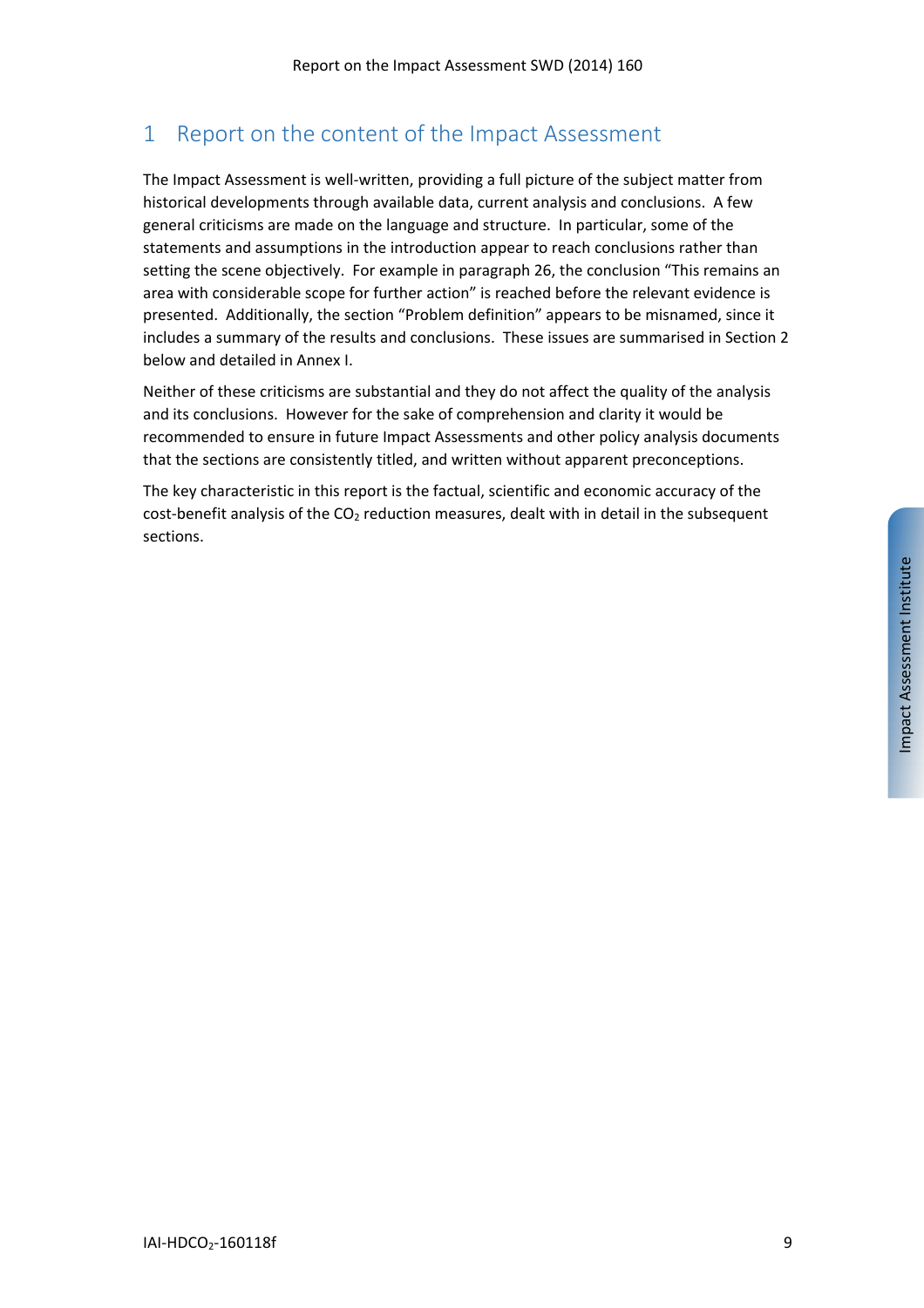# 2 Review of language used in the Impact Assessment

The following comments refer to the language used in the Impact Assessment, identified section by section. A paragraph-by-paragraph review of the specific issues identified is included in Annex I.

# Introduction

No substantive comments are made on this section. The only minor criticism is that the assessment and conclusion stated in the last two sentences of paragraph 3 are not referenced, therefore appearing to reach a conclusion before the evidence has been presented.

## Chapter 1: Procedural issues and consultation of interested parties

No comments are made on this section.

# Chapter 2: Problem definition

The nature of the content of this section does not appear to correspond to the title "Problem definition". In particular, a number of assumptions and conclusions are made for which the evidence has not been referenced, or are contested by stakeholder bodies and therefore require a reference to put into context. These are listed in Annex I.

## Chapter 3: Objectives

The main objectives of effectiveness, efficiency and predictability appear to be well founded. The specific comments, listed in Annex I, relate to the evidence base presented and the quality of the conclusions reached in this section.

# Chapter 4: Policy options

No comment on this section, which clearly sets out the policy options available.

# Chapter 5: Impact analysis of policy options

This section begins with a profound statement on the unsustainable nature of the baseline scenario for which the evidence has not been presented. As an opening statement it therefore undermines the perceived impartiality of the following analysis in this critical section of the Impact Assessment. Further comments are include in in Annex I

# Chapter 6: Comparing the options

No specific comment is made on this section, which correctly assesses the major effects of each option.

## Chapter 7: Monitoring and evaluation

The key elements are fully presented and set out to support the ongoing analysis.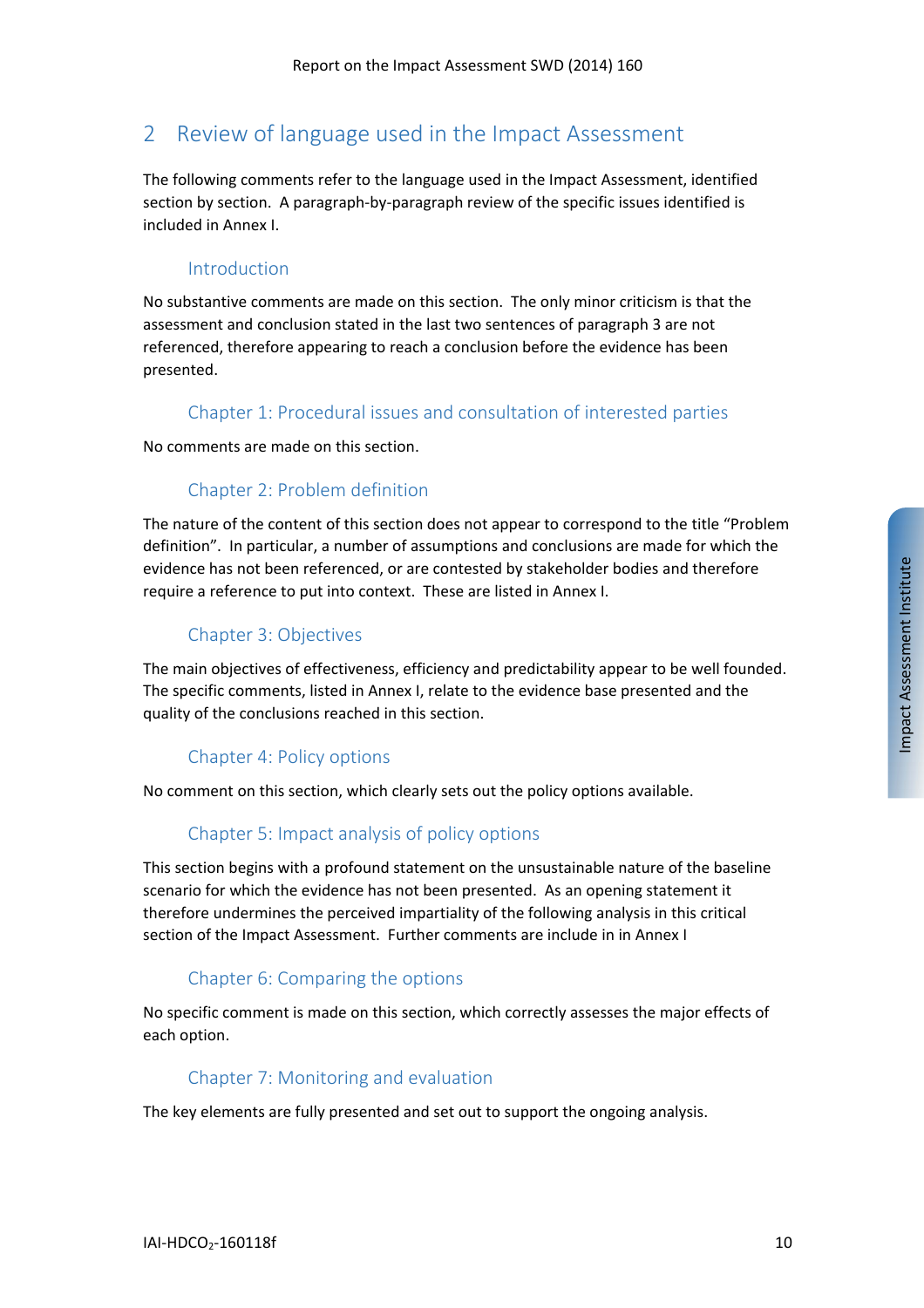# 3 Assessment of detailed cost-benefit analysis

This section analyses in detail the figures presented in the Impact Assessment and its accompanying expert reports, in order to evaluate the viability of the final cost‐benefit figures. These calculations and arguments are intended to indicate where a full re‐evaluation of the figures would be appropriate.

The assessment is split into the following parts below, analysed using the example of longhaul trucks, being the vehicle category representing the highest aggregate  $CO<sub>2</sub>$  emissions:

- 3.1.1 An evaluation of the calculation methodology and recommended recalculations
- 3.1.3 Accounting for potentials already realised by the time of publication of the Impact Assessment, where such information is available
- 3.2 A re‐evaluation of the costs and benefits of the individual technologies, where there is clear evidence for using different figures

One particular consideration is the status of the figures used for cost and  $CO<sub>2</sub>$  reduction potential. Most of the figures are ultimately derived from the 2009 TIAX/NAS report "Assessment of Fuel Economy Technologies for Medium‐ and Heavy‐Duty Vehicles". The time elapsed between the publication of these figures and the Impact Assessment (4½ years) casts doubt on their efficacy and accuracy. It is acknowledged that the best effort has been made to use the most up-to-date data available and that significant time and effort is required to compile reports on the basis of such raw data. It is also acknowledged that in work subsequent to the publication of the Impact Assessment, updated data is being made available.

This is therefore not a commentary on the quality of the data but an indication that the figures in the Impact Assessment itself are to be considered with a level of uncertainty.

# 3.1 Methodology by example of long-haul trucks

For each category of vehicle, the figures presented in pages 130‐137 of the Impact Assessment are investigated individually, with alternative figures or range and the evidence for them presented. Combining the recalculated figures enables a conclusion on the total reduction potential and cost-benefit. A full set of the results of calculations for all vehicles types is shown in Annex IV.

The following is the table of figures from page 134 of the Impact Assessment showing the results for long‐haul trucks:

|                                  |                                     | <b>Additional fuel</b>         |                   |                                               |                                               |
|----------------------------------|-------------------------------------|--------------------------------|-------------------|-----------------------------------------------|-----------------------------------------------|
| <b>Project name</b>              | <b>Capital</b> cost<br>$(\epsilon)$ | saving<br>percentage<br>$(\%)$ | <b>NPV</b><br>(E) | <b>Marginal</b><br>abatement cost<br>(E/1CO2) | <b>Cumulative</b><br>carbon savings<br>$(\%)$ |
| Predictive cruise control        | 81                                  | 1,5%                           | 4.217             | $-336.29$                                     | 1,5%                                          |
| Low resistance tires             | 1.261                               | 10.3%                          | 28.371            | $-328.16$                                     | 11.8%                                         |
| Transmission friction red.       | 202                                 | 1,1%                           | 2.955             | $-320.83$                                     | 12,9%                                         |
| Training and feedback            | 647                                 | 2.2%                           | 5.589             | $-307,20$                                     | 15, 1%                                        |
| Automatic tire inflation trailer | 283                                 | 0.5%                           | 1.176             | $-276.30$                                     | 15,6%                                         |
| Boat tail                        | 1.414                               | 2,5%                           | 5.837             | $-275.90$                                     | 18,2%                                         |
| Full gap fairing                 | 1.011                               | 1.2%                           | 2.507             | $-244.27$                                     | 19,4%                                         |
| Advanced engine                  | 10.953                              | 13.1%                          | 26,578            | $-242.73$                                     | 32,5%                                         |
| Route management                 | 485                                 | 0.3%                           | 492               | $-172.64$                                     | 32,8%                                         |
| <b>Full skirts</b>               | 2.425                               | 1.7%                           | 2.386             | $-169.99$                                     | 34,5%                                         |
| Material substitution            | 2.401                               | 1.4%                           | 1.727             | $-143.41$                                     | 35,9%                                         |
| Gen II dual hybrid               | 22.228                              | 6.4%                           | $-3.877$          | 72.41                                         | 42.4%                                         |

*Table 1: Summary results table for long‐haul trucks from Impact Assessment p134*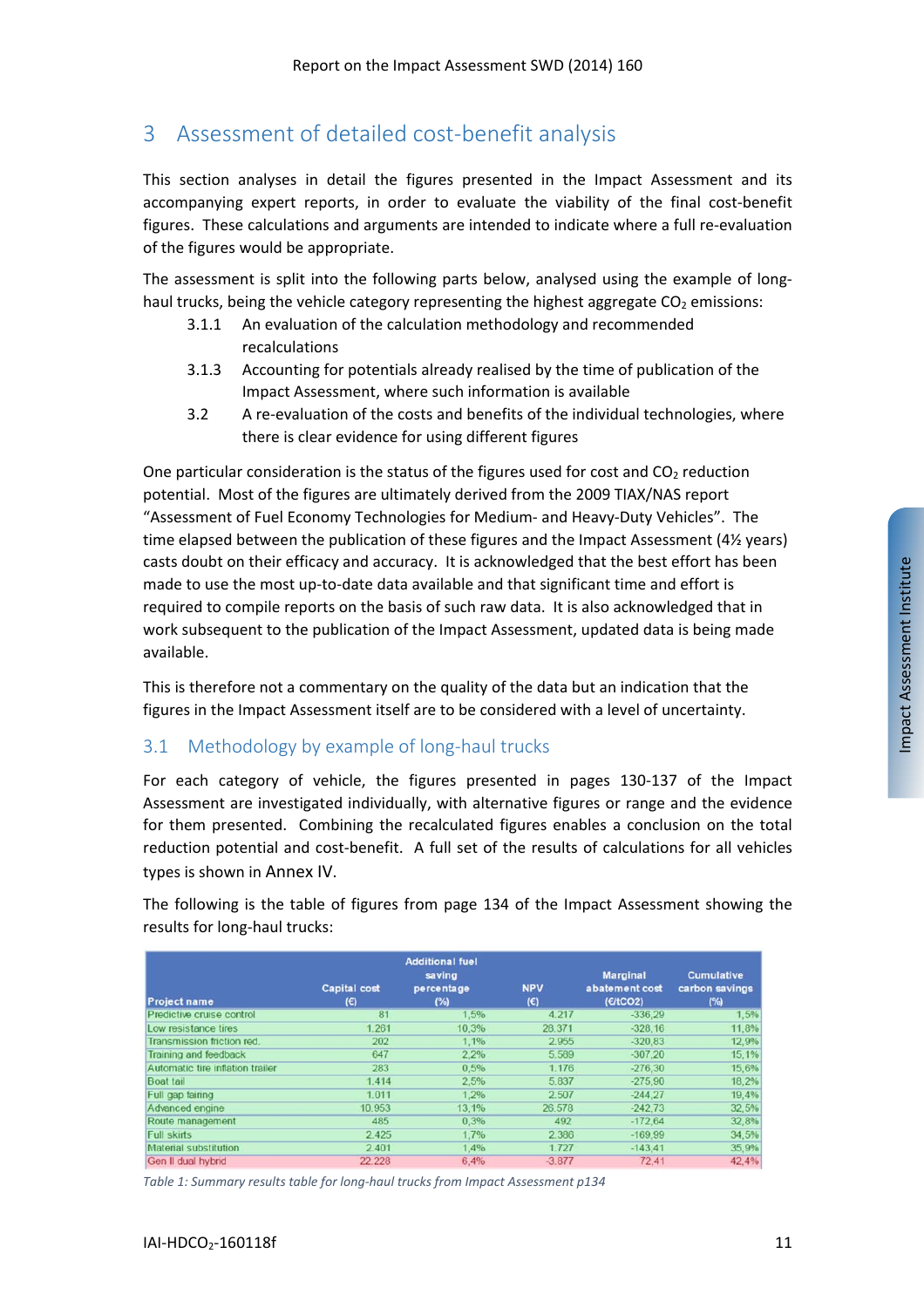The figures presented in the table are analysed below.

# 3.1.1 Calculation methodology: Combining technology potentials

CE Delft quotes the following formula for geometric combination of the  $CO<sub>2</sub>$  reduction effect of individual technologies (report p12):

Combined reduction potential (%) =  $100 \times (1-(1-RC1)/100) \times (1-RC2/100) \times ... \times (1-RC1)/100)$ 

However, it appears that this equation has not been employed in the Impact Assessment (p134), in which the percentages have simply been added linearly, resulting in a discrepancy of 4.7% in the aggregate cost effective  $CO<sub>2</sub>$  reduction potential (31.2% vs. 35.9%).

The Impact Assessment assumes combination of the technologies without any consideration of overlap – i.e. where two technologies act on reduction of the same energy loss and therefore are (partially) double‐counted. This phenomenon is however acknowledged in paragraph 142 of the Impact Assessment, but not followed up in the calculations.

A full analysis of this phenomenon requires an in depth knowledge of the physics on the  $CO<sub>2</sub>$ reduction measures and their interactions. Such a level of analysis would appear to be beyond the scope of an ex‐ante Impact Assessment and would likely require substantial time and resources, if possible at all.

Using an alternative simpler method, this potential overlap was considered by TNO et. al. in their 2006 report underlying the European Commission Impact Assessment for CO<sub>2</sub> passenger cars (Contract nr. SI2.408212, pp55‐58). Cost curves were plotted with all possible technology combinations and a trend line added with 2/3 of the points to the left of the curve (lower  $CO<sub>2</sub>$  reduction) and  $1/3$  to the right, see example below.



*Figure 1: Chart from TNO 2006 report showing technology combination calculation methodology*

Analysing the cost curves in the 2006 report, the "discount" created on the  $CO<sub>2</sub>$  reduction potential using the above method varied between 7% and 15% depending on vehicle size and fuel type.

A similar analysis has been attempted using the  $CO<sub>2</sub>$  reduction and cost figures in the HDV  $CO<sub>2</sub>$  Impact Assessment. The chart below shows the distribution of points for long haul vehicles. The distribution is highly heterogeneous in comparison to the above example, making the selection of an equivalent trend line in the same manner very difficult.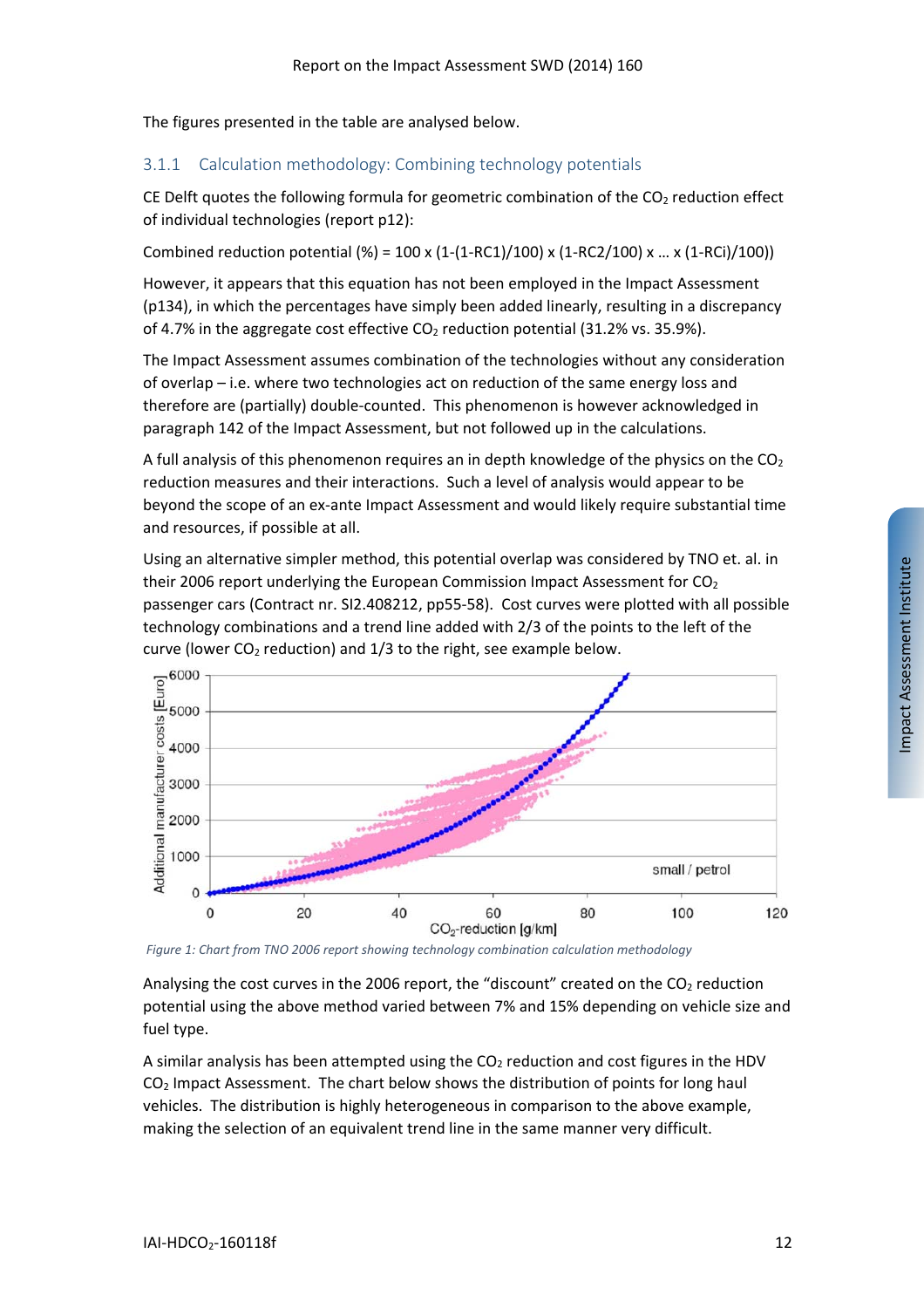

The equivalent distribution for the other vehicle types is also highly heterogeneous and all are included in Annex V, showing only the points representing cost effective technologies according to the Impact Assessment and a second version excluding the hybrid technology where applicable.

Due to the clear difficulties to create an equivalent trend line through such an inhomogeneous distribution, even with a defined methodology, an estimated figure the discount in the combined  $CO<sub>2</sub>$  reduction of 10% is taken for all vehicle types. This figure reflects the outcome of the corresponding 2006 TNO analysis and a visual assessment of the charts in Annex V.

It results in a further 3.1% reduction in the cost effective CO<sub>2</sub> reduction potential from the 31.2% quoted above.

The updated calculation methodology above results in the following revised figures:

- a) The figures shown in the Impact Assessment
- b) The figures calculated from the individual improvements according to the combination methodology indicated by CE Delft.
- c) The figures from b. with a 10% discount reflecting the methodology of TNO in its 2006 report as explained above

The figures are shown in the table below, with the following key valid for all tables in this section:

| Impact assessment data | Data from this report | Revised data point | Cost effective limit |
|------------------------|-----------------------|--------------------|----------------------|

| Measure                          | CO <sub>2</sub> potential<br>(Impact)<br>Assessment) | a)<br><b>Cumulative (Impact</b><br>Assessment) | b)<br><b>Cumulative (CE</b><br>Delft methodology) | C)<br><b>Cumulative (CE</b><br>Delft & TNO<br>methodologies) |
|----------------------------------|------------------------------------------------------|------------------------------------------------|---------------------------------------------------|--------------------------------------------------------------|
| Predictive cruise control        | 1.5%                                                 | 1.5%                                           | 1.5%                                              | n/a                                                          |
| Low resistance tires             | 10.3%                                                | 11.8%                                          | 11.6%                                             | 10.5%                                                        |
| Transmission friction red.       | 1.1%                                                 | 12.9%                                          | 12.6%                                             | 11.4%                                                        |
| Training and feedback            | 2.2%                                                 | 15.1%                                          | 14.5%                                             | 13.1%                                                        |
| Automatic tire inflation trailer | 0.5%                                                 | 15.6%                                          | 15.0%                                             | 13.5%                                                        |
| Boat tail                        | 2.5%                                                 | 18.2%                                          | 17.1%                                             | 15.4%                                                        |
| Full gap fairing                 | 1.2%                                                 | 19.4%                                          | 18.1%                                             | 16.3%                                                        |
| Advanced engine                  | 13.1%                                                | 32.5%                                          | 28.8%                                             | 25.9%                                                        |
| Route management                 | 0.3%                                                 | 32.8%                                          | 29.0%                                             | 26.1%                                                        |
| <b>Full skirts</b>               | 1.7%                                                 | 34.5%                                          | 30.2%                                             | 27.2%                                                        |
| Material substitution            | 1.4%                                                 | 35.9%                                          | 31.2%                                             | 28.1%                                                        |
| Gen II dual hybrid               | 6,4%                                                 | 42.4%                                          | 35.6%                                             | 32.1%                                                        |

*Table 2: Combined CO2 reduction potential using different calculation methodologies and CO2 potential figures*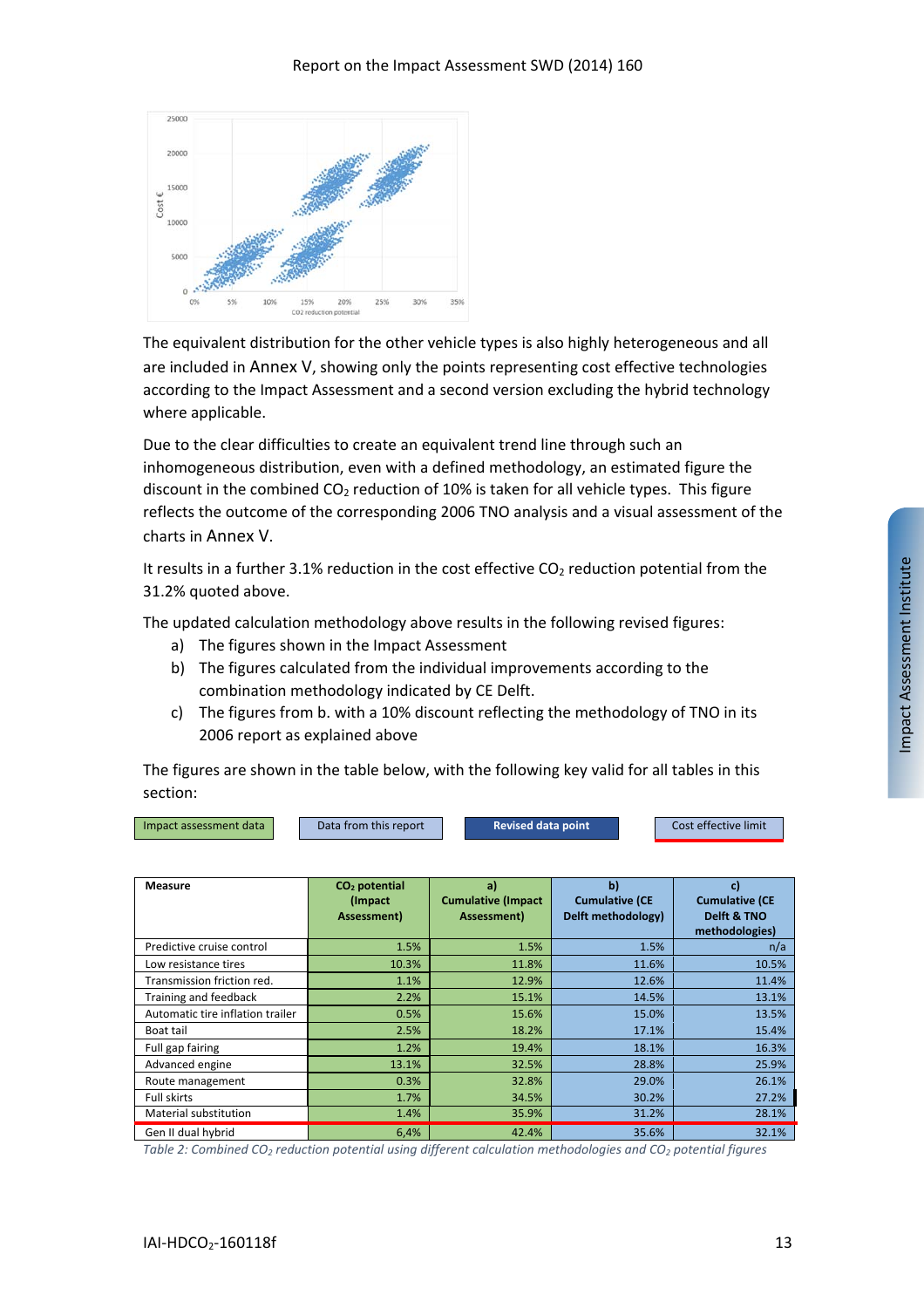The overall effect of application of the combination methodologies as applied by CE DELFT is to reduce the cost-effective CO<sub>2</sub> reduction potential from 35.9% to 28.1%.

# 3.1.2 Taking account of realised and maximum feasible penetration of technologies

A reassessment is required considering the extent of penetration by 2014 of the technologies identified in the Impact Assessment. Additionally the maximum feasible penetration, if not 100%, is to be identified. This enables a calculation of the remaining potential for reduction, which is relevant to determine the potential for regulation or other measures.

Certain technologies (for example low rolling resistance tyres) are already supplied as standard on a certain proportion of new trucks. Some of the engine technologies quoted in the background report have also already been incorporated into new vehicles. Other technologies, for example boat tails for aerodynamic improvements have negligible penetration as of 2014.

Similarly, low rolling resistance tyres may not be feasible for 100% of vehicles for technical or safety reasons. Additionally, technical or safety constraints may limit the maximum fit rate for aerodynamic or other measures.

Data on this item requires expert input from credible sources and is not readily available to the author of this study. The calculation has therefore been performed with a zero realised penetration rate and 100% maximum penetration rate for all identified technologies, pending new information to be provided during the peer review of this study.

The effect of this accounting is shown in the table below (comparing to the final figures in the above table):

| <b>Measure</b>                   | $CO2$ potential<br>(Impact)<br>Assessment) | c) (from above)<br><b>Cumulative (CE</b><br>Delft & TNO<br>methodologies) | <b>Penetration rate</b><br>of technology | $\mathbf{d}$<br><b>Accounting for</b><br>already realised<br>technologies |
|----------------------------------|--------------------------------------------|---------------------------------------------------------------------------|------------------------------------------|---------------------------------------------------------------------------|
| Predictive cruise control        | 1.5%                                       | n/a                                                                       | $\Omega$                                 | 1.50%                                                                     |
| Low resistance tires             | 10.3%                                      | 10.5%                                                                     | $\Omega$                                 | 10.5%                                                                     |
| Transmission friction red.       | 1.1%                                       | 11.4%                                                                     | $\Omega$                                 | 11.4%                                                                     |
| Training and feedback            | 2.2%                                       | 13.1%                                                                     | $\Omega$                                 | 13.1%                                                                     |
| Automatic tire inflation trailer | 0.5%                                       | 13.5%                                                                     | $\Omega$                                 | 13.5%                                                                     |
| Boat tail                        | 2.5%                                       | 15.4%                                                                     | $\Omega$                                 | 15.4%                                                                     |
| Full gap fairing                 | 1.2%                                       | 16.3%                                                                     | $\Omega$                                 | 16.3%                                                                     |
| Advanced engine                  | 13.1%                                      | 25.9%                                                                     | $\Omega$                                 | 25.9%                                                                     |
| Route management                 | 0.3%                                       | 26.1%                                                                     | $\Omega$                                 | 26.1%                                                                     |
| <b>Full skirts</b>               | 1.7%                                       | 27.2%                                                                     | $\Omega$                                 | 27.2%                                                                     |
| Material substitution            | 1.4%                                       | 28.1%                                                                     | $\Omega$                                 | 28.1%                                                                     |
| Gen II dual hybrid               | 6,4%                                       | 32.1%                                                                     | 0                                        | 32.1%                                                                     |

d) The figures from c) above amended by considering the already realised technology penetration by 2014 (zero effect pending expert input)

*Table 3: Combined CO2 reduction potential accounting for already realised technologies*

Any effect for long haul trucks or other vehicle types is therefore to be determined.

## 3.1.3 Cost and benefit of individual technologies

The figures for  $CO<sub>2</sub>$  reduction potential of the identified technologies have been reassessed. In most cases they have been found to be compatible with data provided by other sources. In certain cases overestimates of the reduction potential were identified. In other cases underestimates were found, with the net effect for this vehicle type being approximately neutral.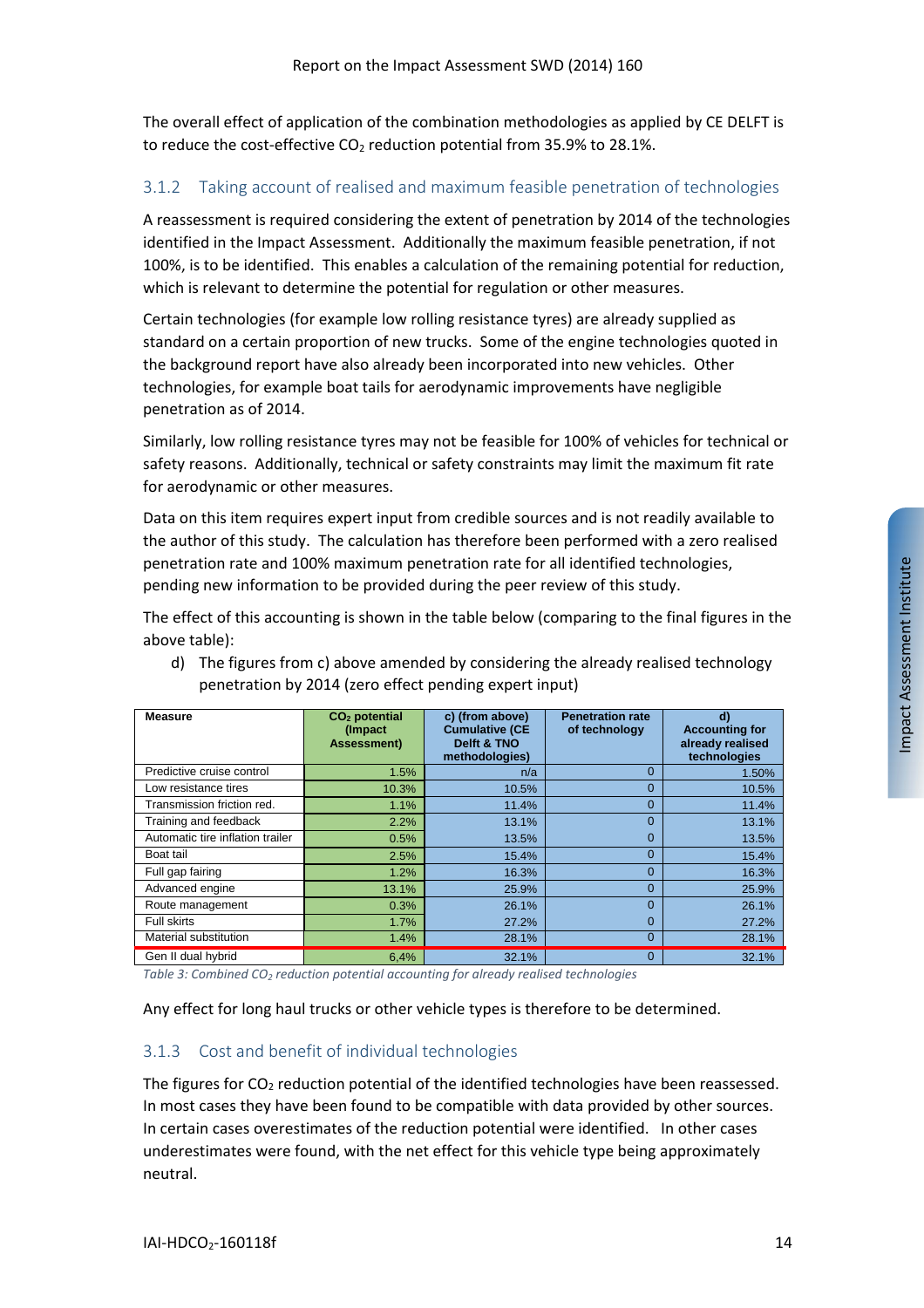### *Revised CO2 reduction potentials*

The following table shows where revised figures for the  $CO<sub>2</sub>$  reduction potential of the technologies have been identified. Only where there is clear and credible evidence for the revised figures have they been included in this analysis and for other vehicle types (see Annex II.

| <b>Measure</b>                   | CO <sub>2</sub><br>potential | <b>Revised figure</b><br>("-" means not |
|----------------------------------|------------------------------|-----------------------------------------|
|                                  | (IA)                         | revised)                                |
| Predictive cruise control        | 1.5%                         |                                         |
| Low resistance tires             | 10.3%                        | 6.68%                                   |
| Transmission friction red.       | 1.1%                         |                                         |
| Training and feedback            | 2.2%                         | 5%                                      |
| Automatic tire inflation trailer | 0.5%                         |                                         |
| Boat tail                        | 2.5%                         |                                         |
| Full gap fairing                 | 1.2%                         |                                         |
| Advanced engine                  | 13.1%                        |                                         |
| Route management                 | 0.3%                         |                                         |
| <b>Full skirts</b>               | 1.7%                         |                                         |
| Material substitution            | 1.4%                         |                                         |
| Gen II dual hybrid               | 6,4%                         |                                         |

*Table 4: Reassessment of CO2 reduction potentials of technologies for long haul vehicles*

## *Costs of CO<sub>2</sub> reduction measures*

The development of the costs between publication of the underlying study (TIAX/NAS 2009) and of the Impact Assessment (2014) may result in significant changes. The largest potential differences are in the costs of advanced engines and hybrid systems, with some recent data addressed in section 3.5.

A reanalysis of the figures presented for the cost of the measures proves significantly more difficult than for the  $CO<sub>2</sub>$  reduction potential, due to some widely differing figures in the background studies. An extreme example is the cost  $(CO<sub>2</sub>$  potential) estimate for predictive cruise control between TIAX and AEA (2011) of  $\epsilon$ 77 (1-2%) and  $\epsilon$ 1400 (5%) respectively. Additionally, such cost figures are sensitive for manufacturers and thereby not freely communicated.

In this report therefore, the cost figures have not been revised, except for a specific analysis for hybrid technology (section 3.2.1).

### *Net present value and CO<sub>2</sub> abatement costs*

For vehicle types with high mileage (in particular long‐haul and regional delivery), the cost effectiveness calculation has a low sensitivity to the cost of technology, since the fuel savings are significantly higher. These are also the types with the highest aggregate consumption.

For long haul trucks, only the hybrid technology is calculated as not cost effective using the original figures. Using the new estimates for  $CO<sub>2</sub>$  potential from Table 4, the material substitution technology becomes (marginally) non‐cost‐effective (resulting in a 0.65% reduction in total cost effective potential).

For low‐mileage vehicle types (e.g. construction, municipal), there is a higher sensitivity to the cost of the  $CO<sub>2</sub>$  reduction measures.

Using the new figures enables a revision of the net present value and abatement costs, shown in the following table: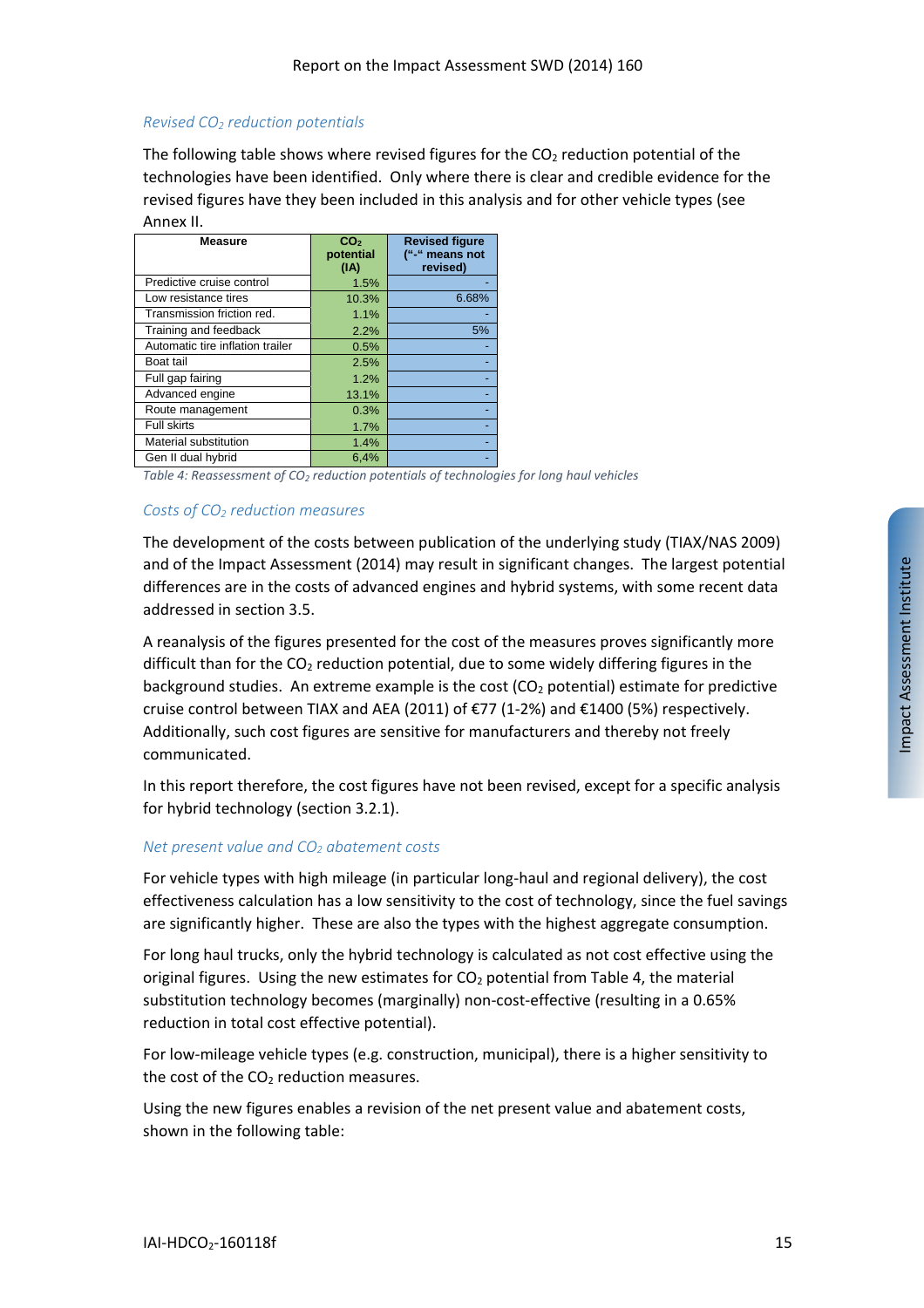| Measure                          |            | <b>Impact Assessment</b> |            | <b>Revised figures</b> |
|----------------------------------|------------|--------------------------|------------|------------------------|
|                                  | <b>NPV</b> | <b>Abatement cost</b>    | <b>NPV</b> | <b>Abatement cost</b>  |
| Predictive cruise control        | 4,217      | $-336,29$                | 4,693      | $-370.96$              |
| Low resistance tires             | 28,371     | $-328,16$                | 31,518     | $-362.84$              |
| Transmission friction red.       | 2,955      | $-320,83$                | 3,299      | $-355.58$              |
| Training and feedback            | 5,589      | $-307,20$                | 6,354      | $-342.49$              |
| Automatic tire inflation trailer | 1,176      | $-276,30$                | 1,308      | $-310.24$              |
| Boat tail                        | 5,837      | $-275,90$                | 6,542      | $-310.29$              |
| Full gap fairing                 | 2,507      | $-244,27$                | 2,808      | $-277.46$              |
| Advanced engine                  | 26,578     | $-242,73$                | 30,736     | $-278.22$              |
| Route management                 | 492        | $-172,64$                | 470        | $-185.66$              |
| <b>Full skirts</b>               | 2,386      | $-169,99$                | 2,985      | $-208.21$              |
| Material substitution            | 1,727      | $-143,41$                | $-14$      | $-174.00$              |
| Gen II dual hybrid               | $-3,877$   | 72,41                    | $-1,861$   | 34.47                  |

Table 5: revised figures for net present value and CO<sub>2</sub> abatement cost of technologies for long haul vehicles

It is noted that the figures for NPV and abatement cost quoted in the Impact Assessment could not be reproduced exactly when using the same base figures. More detailed information on the original parameters and calculations is necessary to ensure 100% agreement. However, the differences were not found to be significant and are not large enough to affect the key calculation of the cost effective  $CO<sub>2</sub>$  reduction potential. A document request was filed in June 2015 to access the original calculations made using the MACH model, with no response received as of  $7<sup>th</sup>$  January 2016.

Finally, the effect of the revised figures for  $CO<sub>2</sub>$  reduction potential are shown, with the costeffective threshold revised according to the abatement cost figures above

e) The figures from d) above amended by introducing revised figures for  $CO<sub>2</sub>$  reduction potential of each measure

| Measure                          | $CO2$ potential (IA) | CO <sub>2</sub> potential (new<br>estimates) | d) (from above)<br><b>Accounting for</b><br>already realised<br>technologies | e)<br>With changes in<br>estimated CO <sub>2</sub><br>reduction potential |
|----------------------------------|----------------------|----------------------------------------------|------------------------------------------------------------------------------|---------------------------------------------------------------------------|
| Predictive cruise control        | 1.5%                 | 1.5%                                         | 1.50%                                                                        | 1.5%                                                                      |
| Low resistance tires             | 10.3%                | 6.7%                                         | 10.5%                                                                        | 7.3%                                                                      |
| Transmission friction red.       | 1.1%                 | 1.1%                                         | 11.4%                                                                        | 8.2%                                                                      |
| Training and feedback            | 2.2%                 | 5.0%                                         | 13.1%                                                                        | 8.2%                                                                      |
| Automatic tire inflation trailer | 0.5%                 | 0.5%                                         | 13.5%                                                                        | 8.6%                                                                      |
| Boat tail                        | 2.5%                 | 2.5%                                         | 15.4%                                                                        | 10.6%                                                                     |
| Full gap fairing                 | 1.2%                 | 1.2%                                         | 16.3%                                                                        | 11.6%                                                                     |
| Advanced engine                  | 13.1%                | 13.1%                                        | 25.9%                                                                        | 21.9%                                                                     |
| Route management                 | 0.3%                 | 0.3%                                         | 26.1%                                                                        | 21.9%                                                                     |
| <b>Full skirts</b>               | 1.7%                 | 1.7%                                         | 27.2%                                                                        | 23.0%                                                                     |
| Material substitution            | 1.4%                 | 1.4%                                         | 28.1%                                                                        | 23.9%                                                                     |
| Gen II dual hybrid               | 6,4%                 | 6.4%                                         | 32.1%                                                                        | 28.2%                                                                     |

*Table 6: Final reassessment of CO2 reduction potentials of technologies for long haul vehicles*

All the figures in the tables above are shown in comprehensive form for each vehicle type in Annex IV.

### *Technical vs behavioural measures*

In the final analysis of the  $CO<sub>2</sub>$  reduction potential in the consideration of the most effective policy option, account is to be taken of those measures which are technical and those which are behavioural. Technical measures can in theory be regulated by setting limits for the manufacturer, as proposed by policy option 3. Behavioural measures require action by the owner or driver and do not apply to technologies implemented on the vehicle.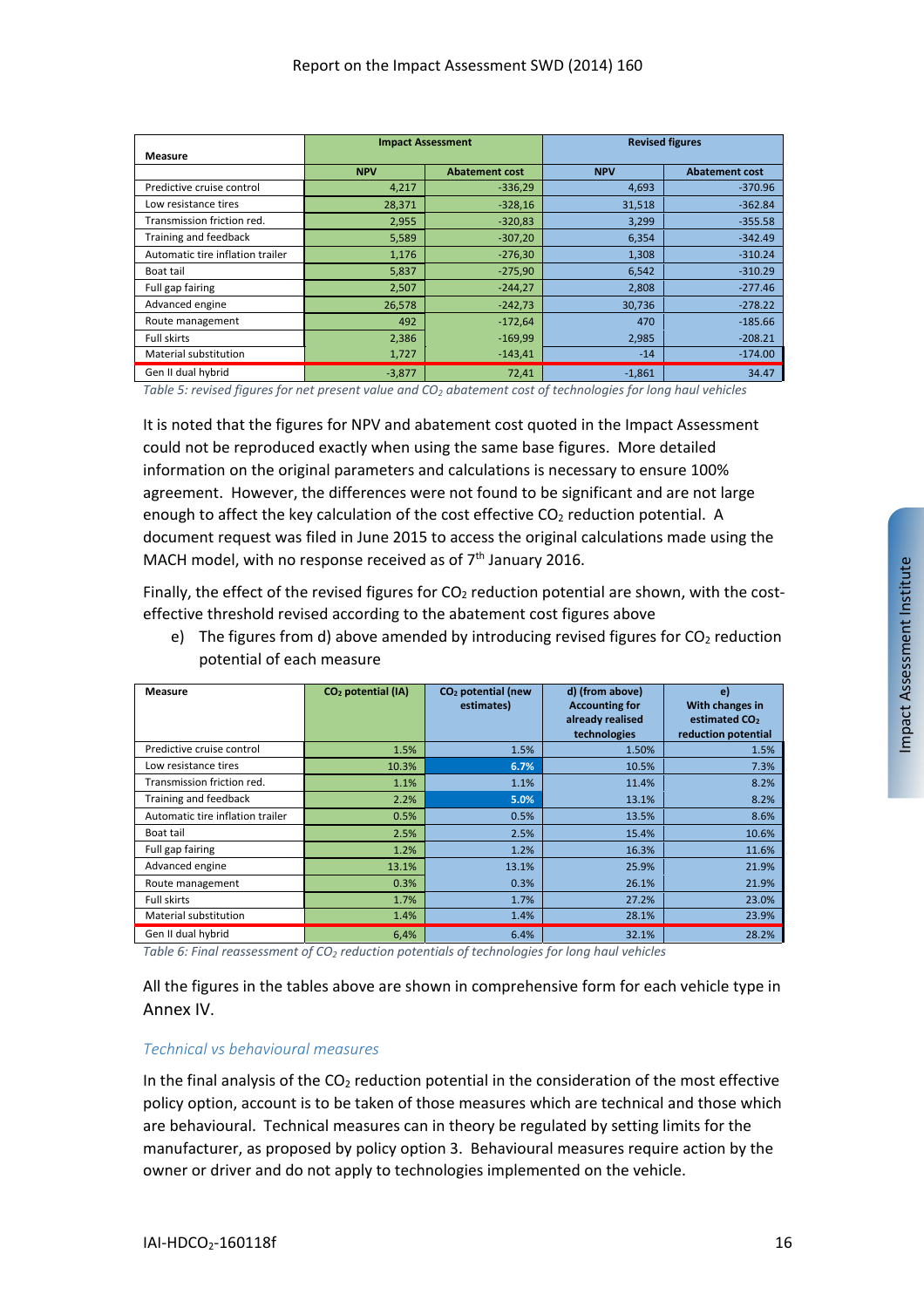In the case of long haul trucks, two measures are behavioural, "training and feedback" and "Route management". In determining the potential for technical measures covered by regulation, these behavioural measures should be removed from the analysis (a reduction of 2.7% in the cost effective potential according to the revised figures above). These measures are only included in the list for long haul trucks and do not appear for any of the seven other vehicle types.

# 3.2 Other effects to be considered and effects specific to other vehicle types

The following commentary reviews the other vehicle types (i.e. apart from long‐haul trucks), identifying any specific issues in the evidence presented. In addition it assesses any inconsistencies between the  $CO<sub>2</sub>$  reduction potential and cost figures presented for the same measure for different types.

# 3.2.1 Effect of hybrid technology for certain vehicle types

Annex 1 contains an analysis of the cost of hybrid systems and the resulting effect on the cost effectiveness of the hybrid technology for those vehicle types for which it is positively evaluated in the Impact Assessment (urban delivery, municipal utility, construction and bus). A significant uncertainty in the cost figures for hybrid systems is identified, potentially leading to a negative cost effectiveness for this technology for all vehicle types.

A simple sensitivity analysis assuming a doubling of the quoted cost of the technology has been performed, with the resulting effect on the aggregate cost effective  $CO<sub>2</sub>$  potential clearly shown in Table 9 and Figure 2 (Section 3.3 below).

# 3.2.2 Cost effective cut‐off point

A consideration which may bring additional technologies into the range of cost effectiveness is the threshold by which cost-effectiveness is determined. In the Impact Assessment, this threshold is set at zero. Alternative options include:

- €8 per tonne CO<sub>2</sub>: the current (January 2016) market price of carbon credits
- €30 per tonne CO2: the reserve price used in the ETS for calculating exposure to carbon leakage
- €200 per tonne: the equivalent carbon price to the average tax rate on diesel fuel in Europe

The €30/t figure represents a notional carbon cost for the whole economy that has been used formally in EU policy and can be considered a reasonable figure to use for an alternative scenario. The practical effect of this change is calculated to be zero for all vehicle types, since all non-cost effective measures have cost per tonne of  $CO<sub>2</sub>$  above the  $€30/t$  level. However, with revised cost and  $CO<sub>2</sub>$  benefit figures, it could potentially bring some measures into cost effectiveness.

## 3.2.3 Lifetime of vehicles and discount rate

The full lifetime of vehicles is used in the Impact Assessment to calculate the net present value and abatement cost of technologies. This therefore takes no account of the time value of money. Since discount rates are habitually used in Impact Assessments (for example the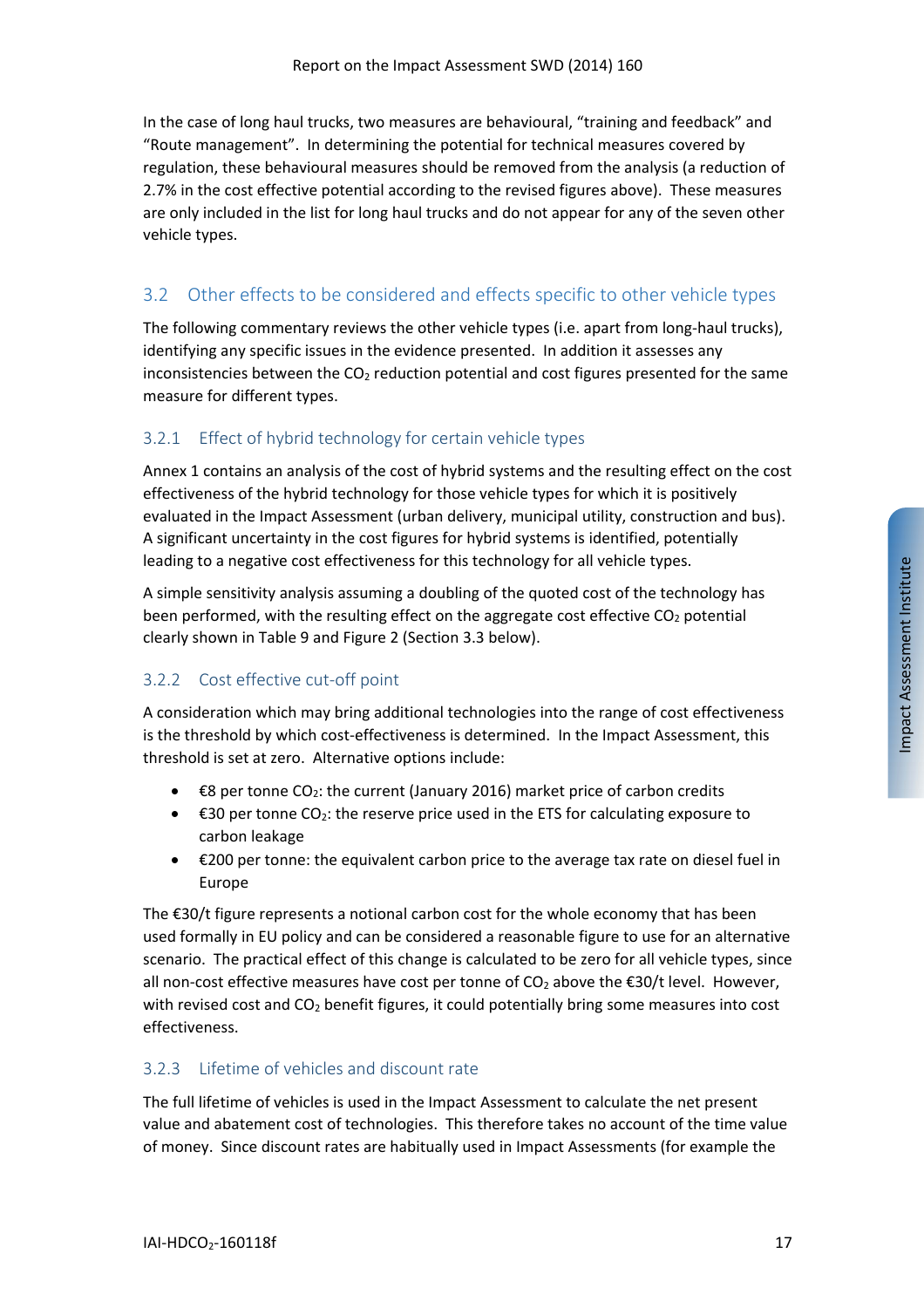22nd January 2014 "Policy framework for climate and energy in the period from 2020 to 2030", it would be prudent to consider them in this analysis.

Employing a moderate discount rate of 7% results in an increase in abatement costs between €92/tCO<sub>2</sub> (long haul vehicles) and €172/tCO<sub>2</sub> (urban delivery and construction vehicles). The decrease in net present value ranges from a few hundred euros to 28,000 in the case of the most expensive technology.

The practical effect on the cost effective  $CO<sub>2</sub>$  reduction potential is however small, as the following table shows:

|                | Revised cost effective potential | Revised cost effective potential |
|----------------|----------------------------------|----------------------------------|
| Vehicle type   | using above analysis             | using 7% discount rate           |
| Service        | 12.5%                            | 11.3%                            |
| Urban delivery | 16.8%                            | 16.5%                            |
| Regional       |                                  |                                  |
| delivery       | 20.1%                            | 17.8%                            |

*Table 7: Effect of using 7% discount rate*

The vehicle lifetimes used in the Impact Assessment vary significantly according to the following table:

| <b>Vehicle</b><br>type             | Service | Urban<br>delivery | Municipal<br>utility | Regional<br>delivery | Long<br>haul | Construction | <b>Bus</b> | Coach |
|------------------------------------|---------|-------------------|----------------------|----------------------|--------------|--------------|------------|-------|
| <b>Lifetime</b>                    |         |                   |                      |                      |              |              | 14         |       |
| (vears)<br>$-11$ $-11$ $-11$ $-12$ | 10      | 19                |                      |                      |              | 19           |            |       |

*Table 8: Vehicle lifetimes*

Slightly different figures are quoted in the AEA‐Ricardo study and the Impact Assessment, in particular for long haul trucks (11 years) and buses (15 years). Using these alternative figures for vehicle lifetime does not results in any change to the cost effective  $CO<sub>2</sub>$  reduction potential with the current cost and benefits of each measure.

# 3.2.4 Rebound effect

In paragraph 163 the Impact Assessment acknowledges the material existence of the rebound effect – the increase in fuel usage due to the savings from lower specific consumption and the accompanying increased  $CO<sub>2</sub>$  emissions compared to the optimum. Available data does not allow a reasonable evaluation of the effect, but its existence should be made transparent and further investigated.

# 3.2.5 Criteria emissions regulations

The effect of changing criteria emissions regulations has not been taken into account. A tightening of the standards (from Euro VI to Euro VII) by 2030 is not out of the question. Even in the absence of a new Euro emissions level, secondary legislation and other considerations on exhaust emissions may increase fuel consumption. These include the introduction of in‐use standards measures by portable emissions measurement (PEMs) and the ongoing introduction of particle number standards.

# 3.2.6 Multiple replacements of technology

As acknowledged on page 4‐62 of the 2011 TIAX/ICCT study, no account has been taken of the cost of multiple replacement of  $CO<sub>2</sub>$  reducing measures during the vehicle lifetime. For example (as in the TIAX study), tyres need to be periodically replaced and the extra cost of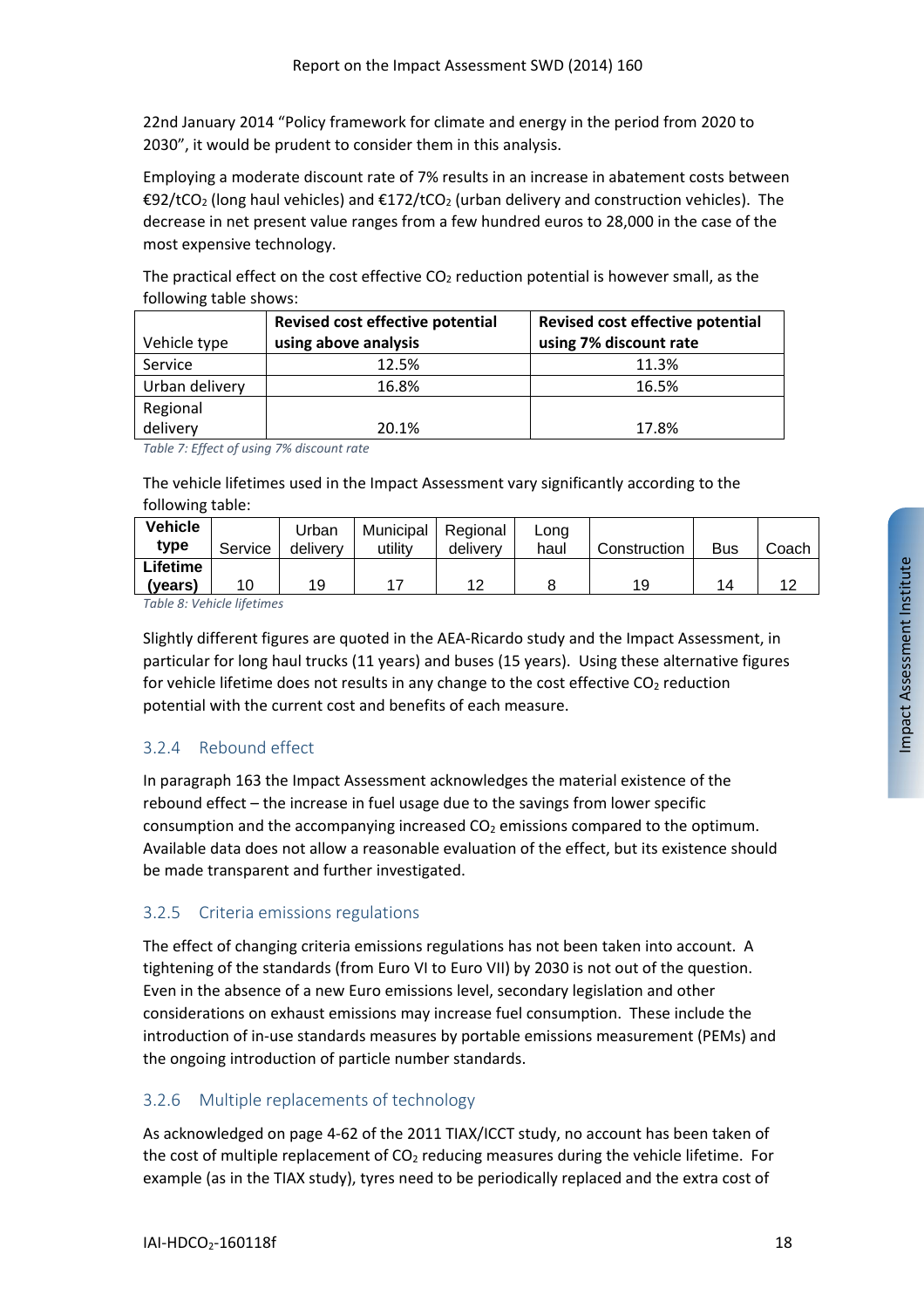low rolling resistance and single wide tyres would therefore be a recurring expense, especially for long haul vehicles. This may also apply to aerodynamic equipment and advanced engine components. In particular it is likely to apply to batteries for hybrid vehicles, dealt with specifically in section 3.2.1.

Data is not available to evaluate this effect but a consideration should be made in future analyses.

# 3.2.7 Learning effect, economies of scale and potential overestimation of costs

An expectation is expressed in the Impact Assessment (paragraph 147) of a sharp fall over time in the costs to achieve engine improvements. Evidence is presented in paragraph 49 in the form of a 2011 study by TNO et. al. reviewing the regulation on  $CO<sub>2</sub>$  emissions from passenger cars, which concludes that such a fall did indeed occur in that vehicle sector.

In order to determine whether this phenomenon would also apply to the case of heavy duty vehicle CO<sub>2</sub> emissions, three main questions are to be addressed. Firstly, the applicability of the phenomenon to heavy duty vehicles requires validation, due to their significant physical and commercial differences to passenger cars. Secondly, it needs to be determined whether this historical phenomenon is a predictor for its reoccurrence in future. Finally, the specific details of the underestimates in  $CO<sub>2</sub>$  reduction potential require in-depth investigation, to determine whether the same mechanism can be systematically assumed for future predictions.

These questions are as yet unanswered and there is therefore no prima facie evidence for the expected fall in costs of  $CO<sub>2</sub>$  reduction measures. However, the possibility of costs of  $CO<sub>2</sub>$ reduction technologies falling over time appears to be a viable consideration needs to be analysed and further investigated.

# 3.2.8 Regional delivery vehicles

The CO<sub>2</sub> measures for regional delivery vehicles includes in first position "fuel efficiency improvements" with a  $CO<sub>2</sub>$  reduction potential of 6.9% and zero cost. This is extracted directly from the 2011 TIAX study, representing the expected improvement in engine efficiency from 2010 to 2014. However, the equivalent figures for other vehicle types have not been incorporated. This requires clarification.

# 3.3 Summary for all vehicle types

The calculations have been performed for all eight vehicles types and are shown in detail in Annex IV. The following table shows the maximum cost effective  $CO<sub>2</sub>$  reduction potential for each vehicle type for the different assumptions and background figures.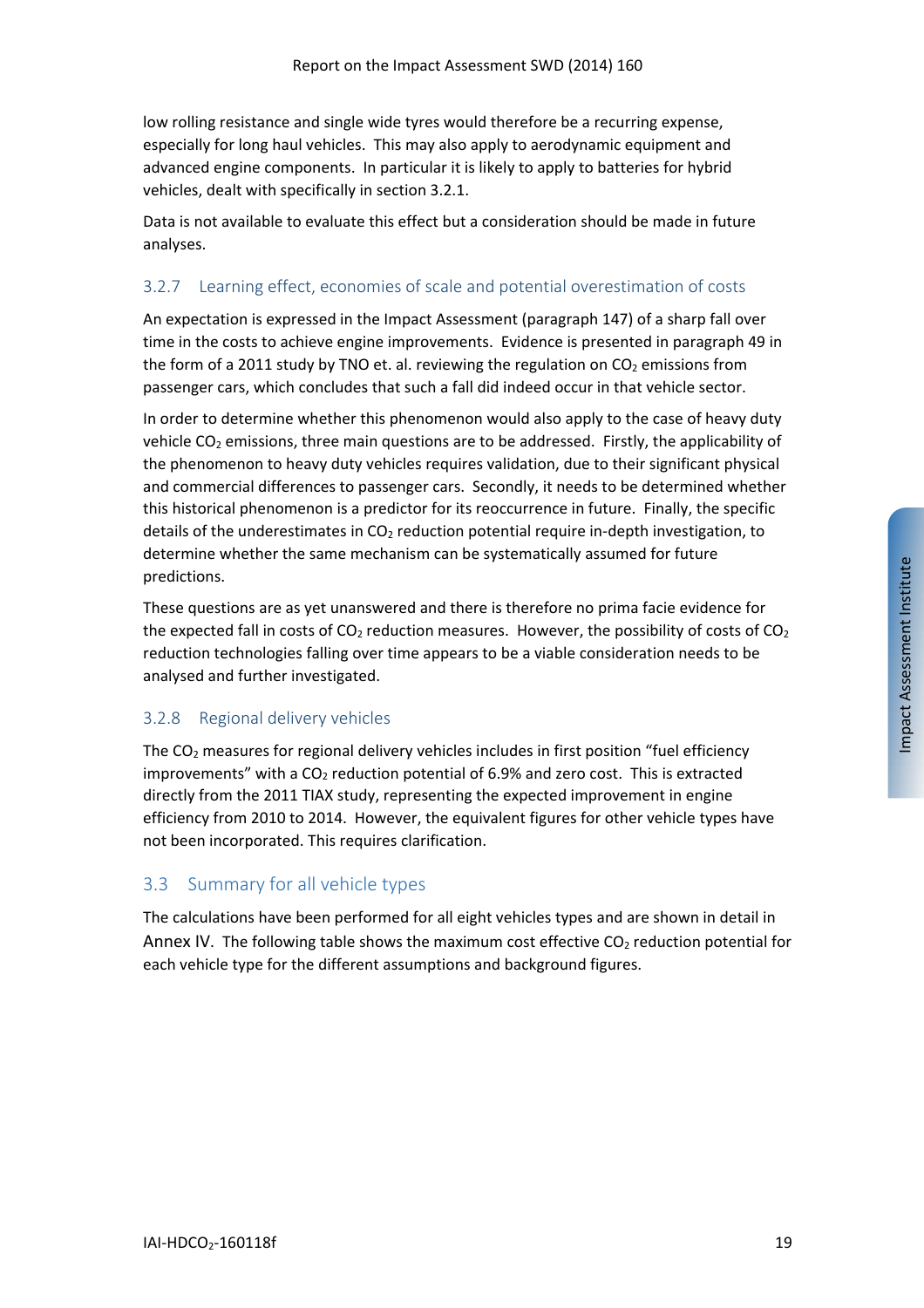| <b>Assumption</b>                                         | Maximum cost effective potential (threshold = zero abatement cost) |                   |                      |                      |           |              |       |       |              |  |  |  |
|-----------------------------------------------------------|--------------------------------------------------------------------|-------------------|----------------------|----------------------|-----------|--------------|-------|-------|--------------|--|--|--|
|                                                           | Service                                                            | delivery<br>Urban | Municipal<br>utility | Regional<br>delivery | Long haul | Construction | Bus   | Coach | Weighted av. |  |  |  |
| IA figures                                                | 14.7%                                                              | 43.7%             | 35.5%                | 41.0%                | 35.9%     | 44.8%        | 43.4% | 25.3% | 35.1%        |  |  |  |
| IA figures<br>applying full<br>combination<br>methodology | 12.5%                                                              | 34.2%             | 28.5%                | 31.1%                | 28.1%     | 35.0%        | 35.4% | 21.1% | 27.7%        |  |  |  |
| Accounting for<br>realised<br>potential by                |                                                                    |                   |                      |                      |           |              |       |       |              |  |  |  |
| 2014                                                      | 12.5%                                                              | 34.2%             | 28.5%                | 31.1%                | 28.1%     | 35.0%        | 35.4% | 21.1% | 27.7%        |  |  |  |
| Using new $CO2$<br>figures                                | 12.5%                                                              | 34.4%             | 28.5%                | 20.1%                | 27.3%     | 32.8%        | 35.4% | 21.1% | 25.5%        |  |  |  |
| Hybrid cost x2                                            | 12.5%                                                              | 16.8%             | 14.3%                | 20.1%                | 27.3%     | 15.0%        | 11.4% | 21.1% | 20.0%        |  |  |  |
| 7% discount<br>rate                                       | 11.3%                                                              | 16.5%             | 14.3%                | 17.8%                | 27.3%     | 14.8%        | 11.4% | 21.1% | 19.5%        |  |  |  |
| 30€/t cost-<br>effectiveness<br>cut-off                   | 11.3%                                                              | 16.5%             | 14.3%                | 17.8%                | 27.3%     | 14.8%        | 11.4% | 21.1% | 19.5%        |  |  |  |
| Subtract<br>behavioural<br>measures                       | 11.3%                                                              | 16.5%             | 14.3%                | 17.8%                | 23.9%     | 14.8%        | 11.4% | 21.1% | 18.3%        |  |  |  |

*Table 9: Overview of cost effective CO2 reduction potentials for eight vehicle types*

These results are also shown graphically below (figures for 7% discount rate, €30/t cost effective cut-off and subtracting behavioural measures are not included since the effects are not large, in order to make the chart readable):



*Figure 2: Chart of cost effective CO2 reductions for all vehicle types under different assumptions*

# 3.4 Conclusions

The Impact Assessment reaches the conclusion that option 3(ii), the setting of mandatory emissions limits for newly registered vehicles, is the preferred option, as indicated by the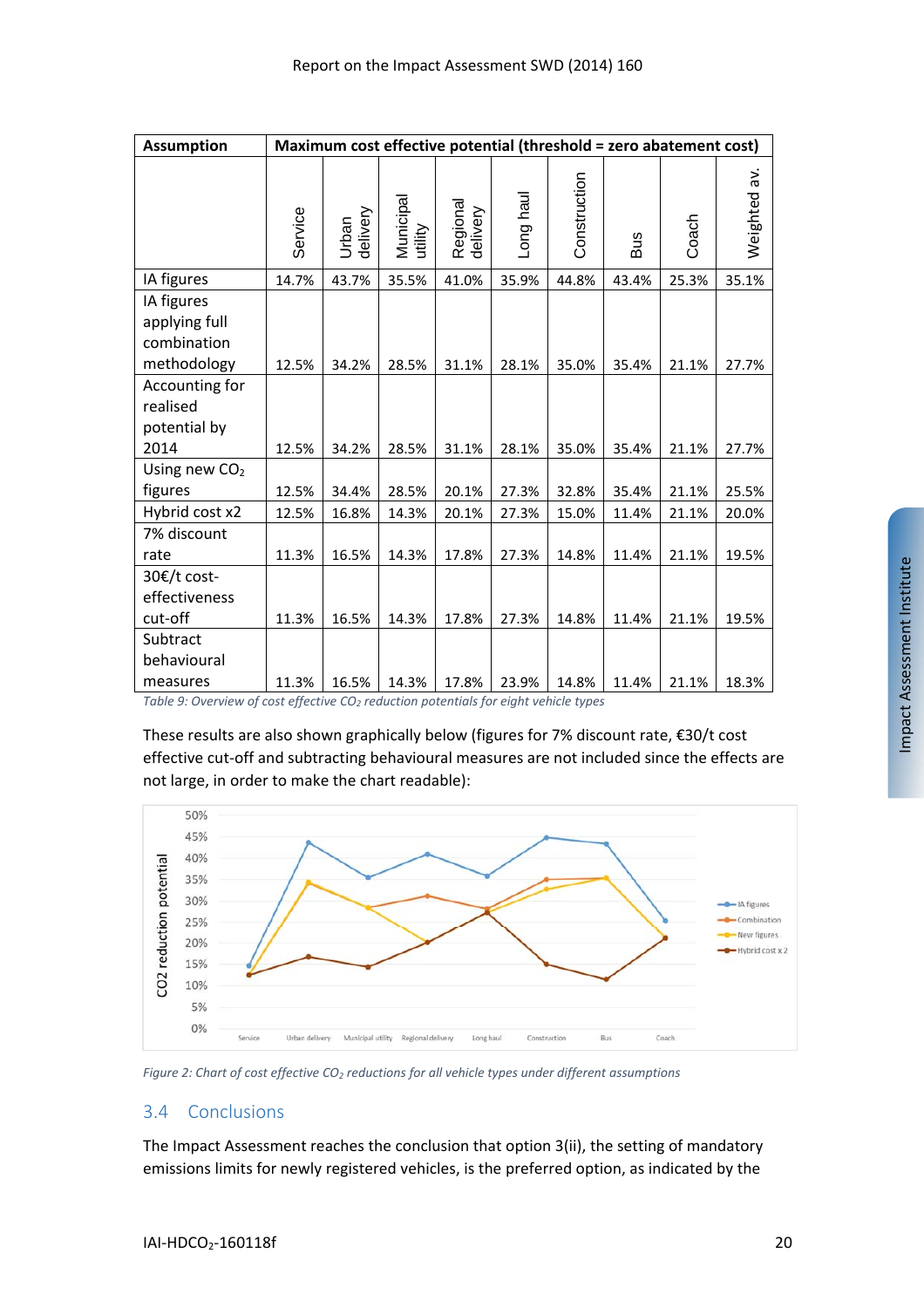evaluation in table 6, page 44. This is based on the analysis presented in section 5.3 paragraphs 155 to 181, in which a weighted average cost effective  $CO<sub>2</sub>$  reduction potential between 2015 and 2030 of 35% is quoted, derived from the calculations. It is stated in paragraph 161 that this represents a 20% improvement over the expected ~1% per year "natural" improvement.

The conclusion is fully dependent on the accuracy of the analysis and calculations. As discussed above, a simple reanalysis of the figures applying correct combination methodology of the potentials results in an alternative figure of 27.7% total cost effective potential. Further sensitivity analysis on the benefits of certain identified technologies and in particular on the cost of hybrid technologies for those vehicle types with the most appropriate duty cycles leads to a worst case cost effective potential of 20%, only 5% above the assumed natural potential.

Further data is to be acquired regarding the penetration of the identified technologies by the time of publication of the Impact Assessment. Such penetration would represent a further reduction in the future potential  $CO<sub>2</sub>$  reductions.

Due to the uncertainties in the figures and the indication that revised results may contradict the conclusions made in the Impact Assessment, it is recommended to reassess the impacts in detail with a full reassessment of the figures taking into account the above analysis.

# 3.5 Further analysis with subsequently available figures

The European Commission continues to cooperate with stakeholders interested in the heavy duty vehicle policy area on the development of the future policy regime. Further evidence is therefore being compiled and presented.

In particular new evidence was presented at the 30<sup>th</sup> January 2015 stakeholder meeting, with the draft final report "Cost‐benefit analysis of options for certification, validation, monitoring and reporting of Heavy Duty Vehicles fuel consumption and  $CO<sub>2</sub>$  emissions". The full report has subsequently been published by the German Umweltbundesamt (UBA).

ACEA commissioned a report to Transport & Mobility Leuven to assess some of the figures, published in September 2014. This report is not fully comparable to the Impact Assessment since it assesses potential to 2020. However some of the figures could be considered comparable and can be used for a further feasibility check.

The following table shows a comparison between the revised figures for relevant  $CO<sub>2</sub>$ reduction potential from the above analysis and the corresponding ones from the UBA report.

| Measure                              | <b>Original / Revised</b><br>figure | <b>UBA</b> report | <b>TML report</b> |
|--------------------------------------|-------------------------------------|-------------------|-------------------|
| Low resistance tires + super singles | 6.7%                                | 5.9%              | 4%                |
| Total for aerodynamics               | 5.4%                                | 5.8%              | 4%                |
| Driver training                      | 2.2%                                | n/a               | 5%                |
| Advanced engine                      | 13.1%                               | 11%               | 9%                |
| Material substitution                | 1.4%                                | 0.7%              | 0.5%              |

*Table 10: Comparison of Impact Assessment Institute analysis and UBA report for long‐haul truck measures*

Except for material substitution, there is a maximum difference of 20% between the revised figures in this report and the UBA figures, providing a useful feasibility check for the above analysis. The TML report indicates somewhat lower figures, except for a higher figure for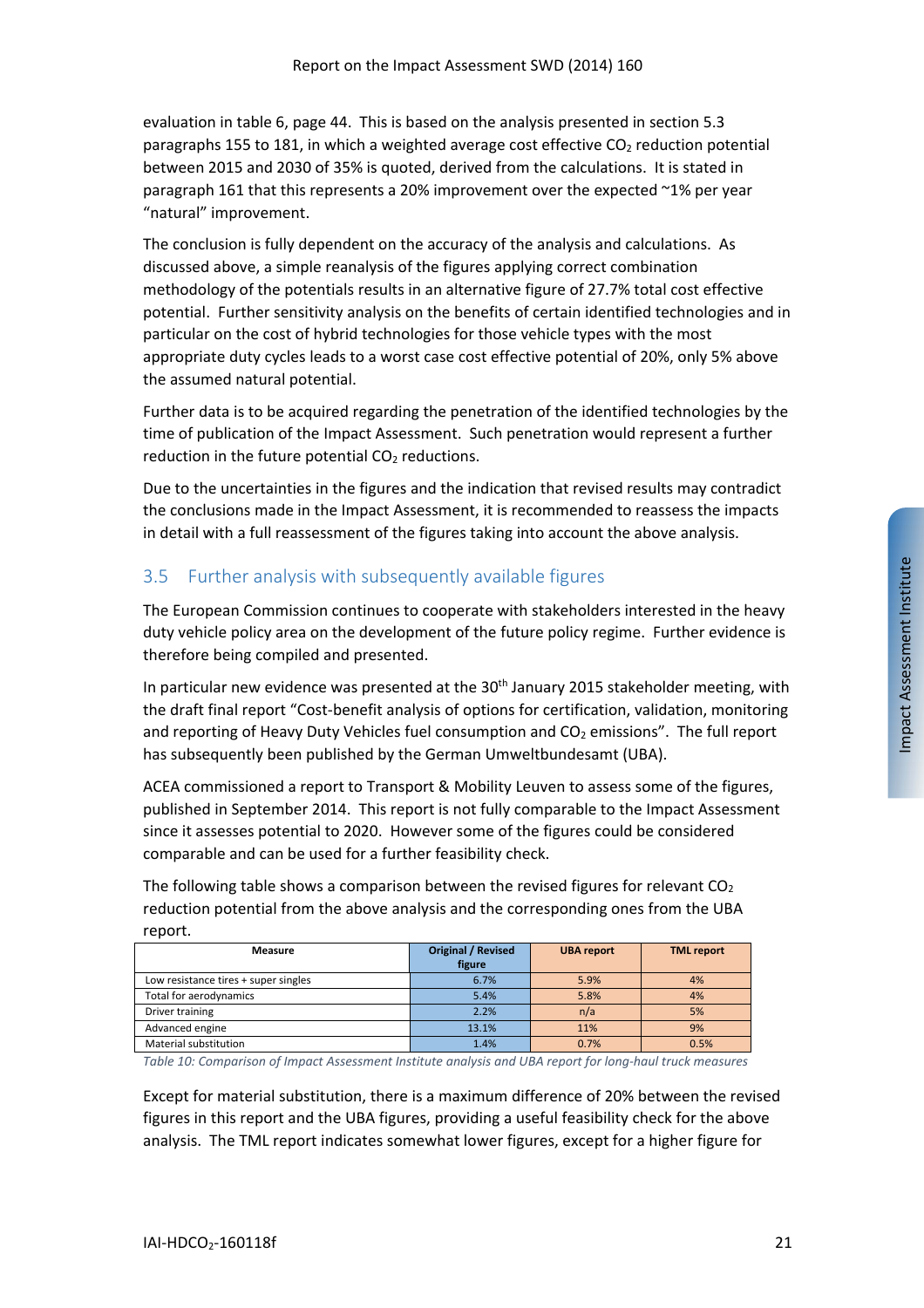driver training. The 5% figure for driver training has been used in the main report above since it represents a well evidenced substantial difference from the original figure.

Additionally the following table shows a comparison of the cost of parallel hybrid systems three vehicle types between the Impact Assessment and the UBA report:

| Vehicle type                                                           | <b>Impact Assessment</b> | <b>UBA report</b> |
|------------------------------------------------------------------------|--------------------------|-------------------|
| Long-haul truck (including battery replacement)                        | €22.228                  | €60.000           |
| Regional delivery / 12t delivery truck (including battery replacement) | €18.794                  | €35.000           |
| City bus (including battery replacement)                               | €17.783                  | €90,000           |

*Table 11: Comparison of figures for hybrid system cost between Impact Assessment and UBA report for three vehicle types*

In each case the estimated cost is significantly higher than that of the Impact Assessment, being at a minimum double and for buses substantially higher, supporting the detail of the analysis in section 3.2.1 with the conclusion that there is a high upward uncertainty in the cost. The conclusions reached of the UBA study itself indicate a question mark on the cost effectiveness of the hybrid technology. This is therefore a strong indicator of the need to take into account this high uncertainty in future policy making.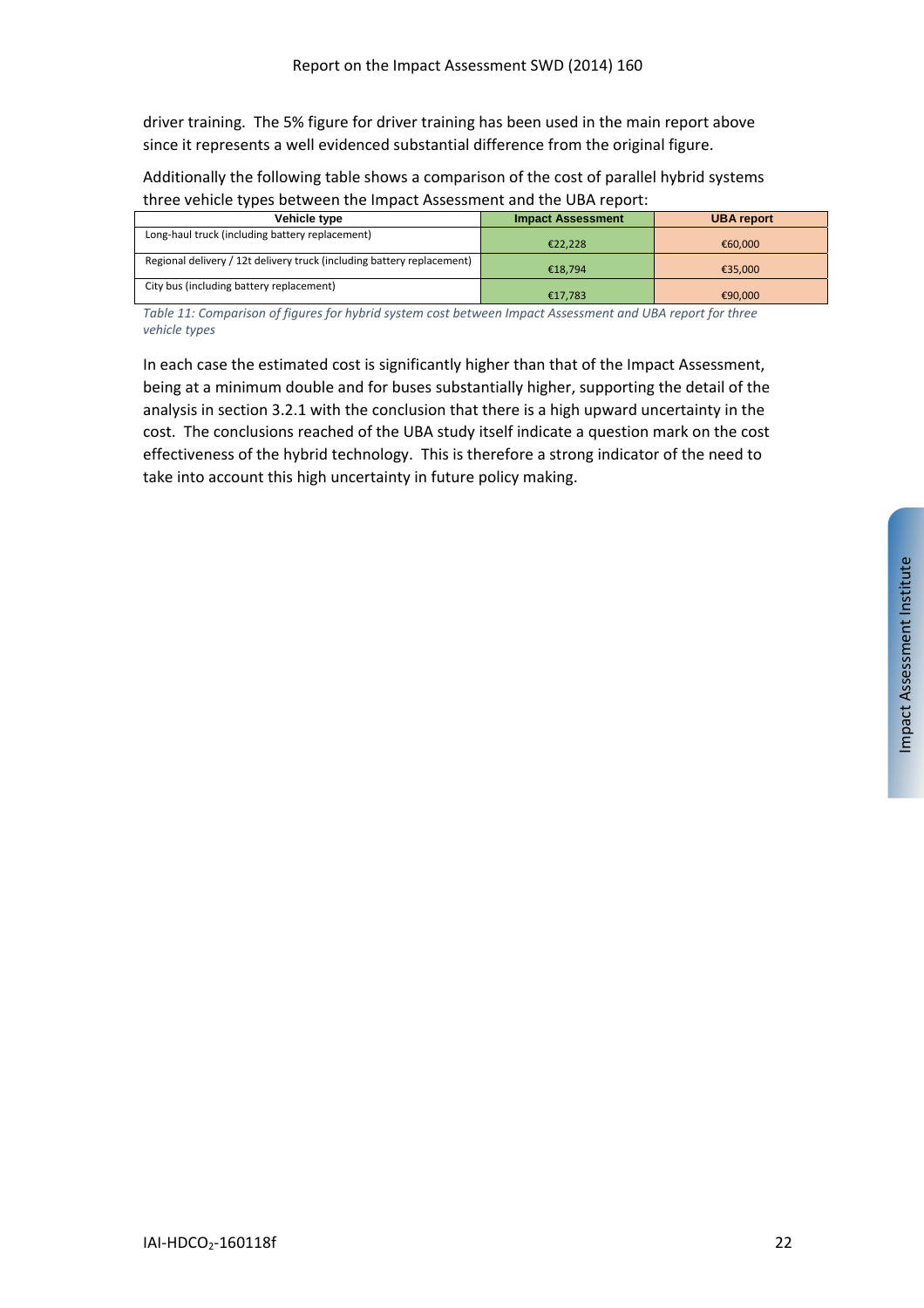### *Annex I: Detailed comments on language used in Impact Assessment*

### Introduction

No substantive comments are made on this section.

# Chapter 1: Procedural issues and consultation of interested parties

No comments are made on this section.

# Chapter 2: Problem definition

The following comments look into each instance individually by relevant paragraph:

**Paragraph 21:** the characterisation of the lack of measurement and recording of HDV CO<sub>2</sub> emissions as a "bottleneck that needs to be addressed" appears to reach a conclusion without evidence being presented. Even though the sentence refers to a later subsection, a justification of the conclusion of the sentence has not been presented.

In the last sentence, the use of the word "neutralise" to describe the effect of exhaust standards on energy efficiency is an absolute term describing a phenomenon of degree. In fact, depending on their stringency and frequency of introduction as well as on the extent of efficiency improvements, exhaust standards may cause the energy efficiency improvements to be partly, fully or more than fully reversed.

**Paragraph 26**: referring to HDV fuel consumption and CO<sub>2</sub> performance, the text states "This remains an area with considerable scope for further action." This statement therefore appears to prejudge the result of the Impact Assessment and does not therefore correspond to the problem definition.

**Paragraph 29:** the text assesses the prospects for improved fuel consumption and CO<sub>2</sub> performance "in the assumed absence of new and more stringent exhaust gas pollutant standards". Since deviation from this assumption is feasible by 2030 (in particular introduction of particle number standards, potentially Euro VII standards), the possibility of new standards and their effect on  $CO<sub>2</sub>$  emissions should be considered in the full analysis.

**Paragraph 37**: the text states that "The **main conclusion of this modelling exercise is that the baseline scenario cannot be considered sustainable** in view of EU policies to curb GHG emissions" (bold copied from text). This is a conclusion that requires evidence and justification before being stated. Arithmetically, with 5% of EU GHG emissions from HDVs, sustainable policy objectives can be reached with no improvement in this area, even though that may not be compatible with the objective to create a holistic climate policy.

**Paragraph 40**: the statement that "European manufacturers could benefit from considerable economies of scale and first mover advantage" due to EU standards having a worldwide impact is not accompanied by specific evidence.

**Paragraph 41**: similarly, this paragraph makes a statement reaching a profound conclusion on the need for EU action but without the evidence being presented.

**Paragraph 59**: the comment about past undertakings from manufacturers is not accompanied by evidence or justification. The use of the word "hazardous" to describe reliance on such undertakings is somewhat emotive and dismissive. A more neutral description would be more appropriate.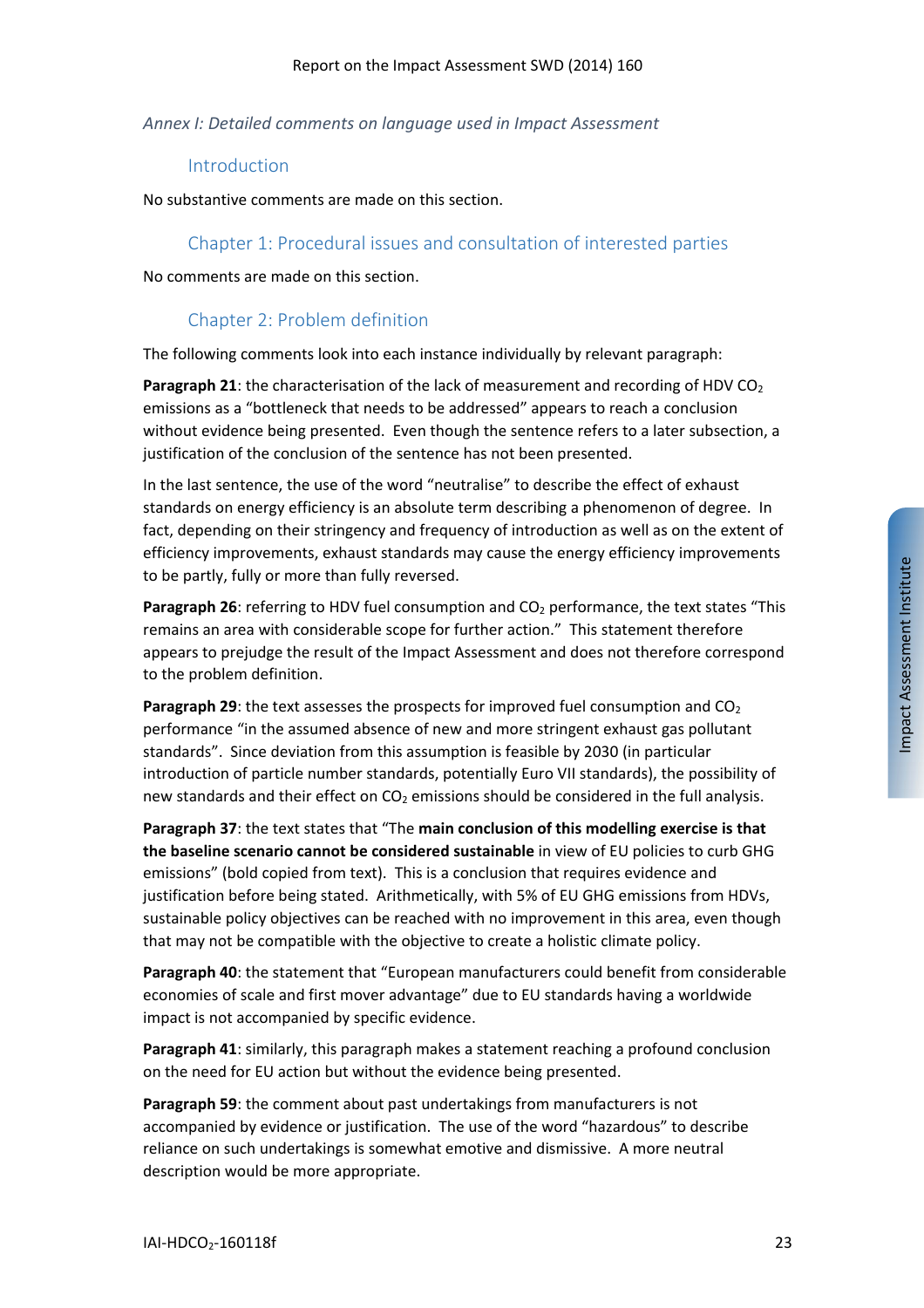**Paragraph 62:** the influence of reduction in CO<sub>2</sub> emissions from heavy duty vehicles on the climate would on its own be very small (even if achieved globally), therefore the direct influence on the population (from  $CO<sub>2</sub>$  alone) would also be small. This of course does not negate such reductions being part of a comprehensive package of measures whose overall effect would indeed be of material degree.

**Paragraph 62**: the assumption that component suppliers would benefit from increasing demand for technologies is a hypothesis which has not been proven, is contested by some stakeholders and would benefit from an in‐depth investigation.

**Paragraphs 69, 70, 72**: the provisions on the legal basis, subsidiarity and proportionality for such regulation appear to be fully correct and consistent.

# Chapter 3: Objectives

**Paragraph 77:** this paragraph states that post 2020 a quantitative constraint on HDV CO<sub>2</sub> emissions is an operational objective. This should however be a conclusion to be reached on the basis of the evidence presented in the Impact Assessment, not stated as an assumption in advance.

**Paragraph 79**: the conclusion that the strategy will "shift added value to the manufacturing sector and contribute to growth in the EU" can only be based on the results of the costbenefit analysis, whose results are required in order to test this conclusion.

# Chapter 4: Policy options

No comment on this section.

# Chapter 5: Impact analysis of policy options

**Paragraph 98**: it is stated that the baseline scenario is considered unsustainable according to section 2.3. However, the relevant references in that section are statements and assumptions stated before presentation of the evidence. Furthermore section 2 is named "Problem definition" and by its nature should therefore not include any usable conclusions.

**Paragraph 109**: even though it is reasonably stated that precise quantification of the effect of option 1 is not possible, the conclusions of this paragraph "not expected to be considerable" and "Emissions may only be reduced by a maximum of a few percentage points" require the evidence to be presented through, at the very least, a rough calculation.

**Paragraph 128:** the statement on predictability in CO<sub>2</sub> emissions with the ETS is an important element of the analysis of this option.

**Paragraph 129**: evidence and analysis is required to support the statement that effects on modal shift and fuel switch are likely impacts of the ETS option.

**Paragraph 142**: the statement on the unfeasibility of strict addition of the percentage gains from individual technologies is an important one and this concept should be consistently taken into account in the analysis (see section 3.1.1 below). The OEMs' statement regarding the challenging nature of approaching the engine thermal efficiency limit is also to be taken into account through robust scientific analysis.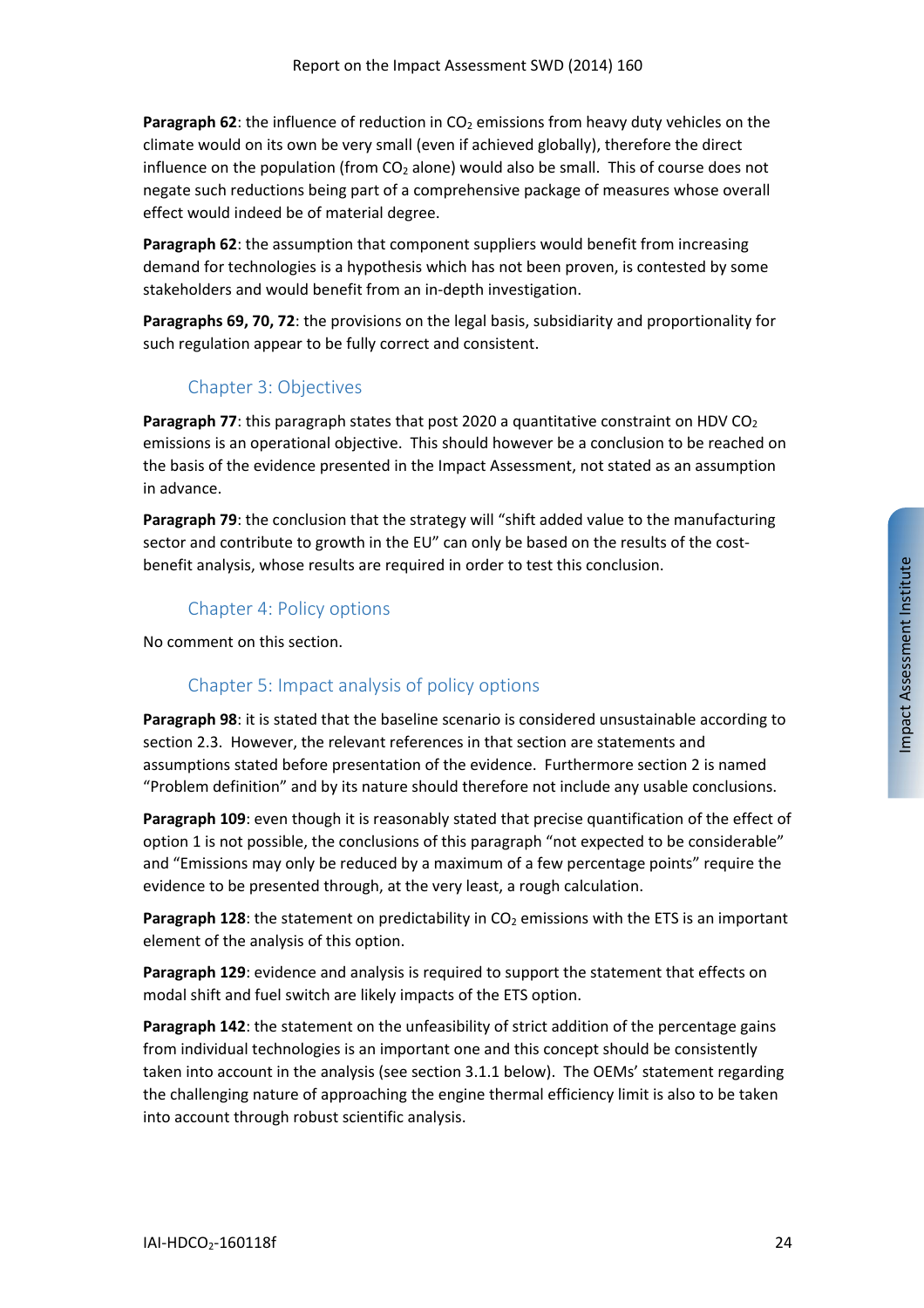**Paragraph 145**: the statement that OEMs would recover extra costs through HDV price and that HDV operators would recover additional purchase price with fuel savings is fully dependent on the accuracy of the subsequent cost‐benefit analysis.

**Paragraph 152:** the correctly stated lack of a linear relationship between CO<sub>2</sub> emissions and pollutant emissions is a relevant factor. However, this analysis appears to be undermined by the clause "while the environmental impact of this option can only be positive due to lower engine fuel consumption".

**Paragraph 159**: this paragraph states the assumption that actual costs for hybrid technologies are expected to be lower than the estimates. As indicated in section 3.2.1 below, the opposite possibility also needs to be taken into account.

**Paragraph 179**: again the correlation is made between fuel consumption and emissions, where in fact no systematic correlation exists, since manufacturers optimise emissions performance to fulfil emissions standards and maximise fuel efficiency.

# Chapter 6: Comparing the options

**Paragraph 183**: this paragraph correctly assesses the major effects of each option.

Chapter 7: Monitoring and evaluation

No comments are made on this section.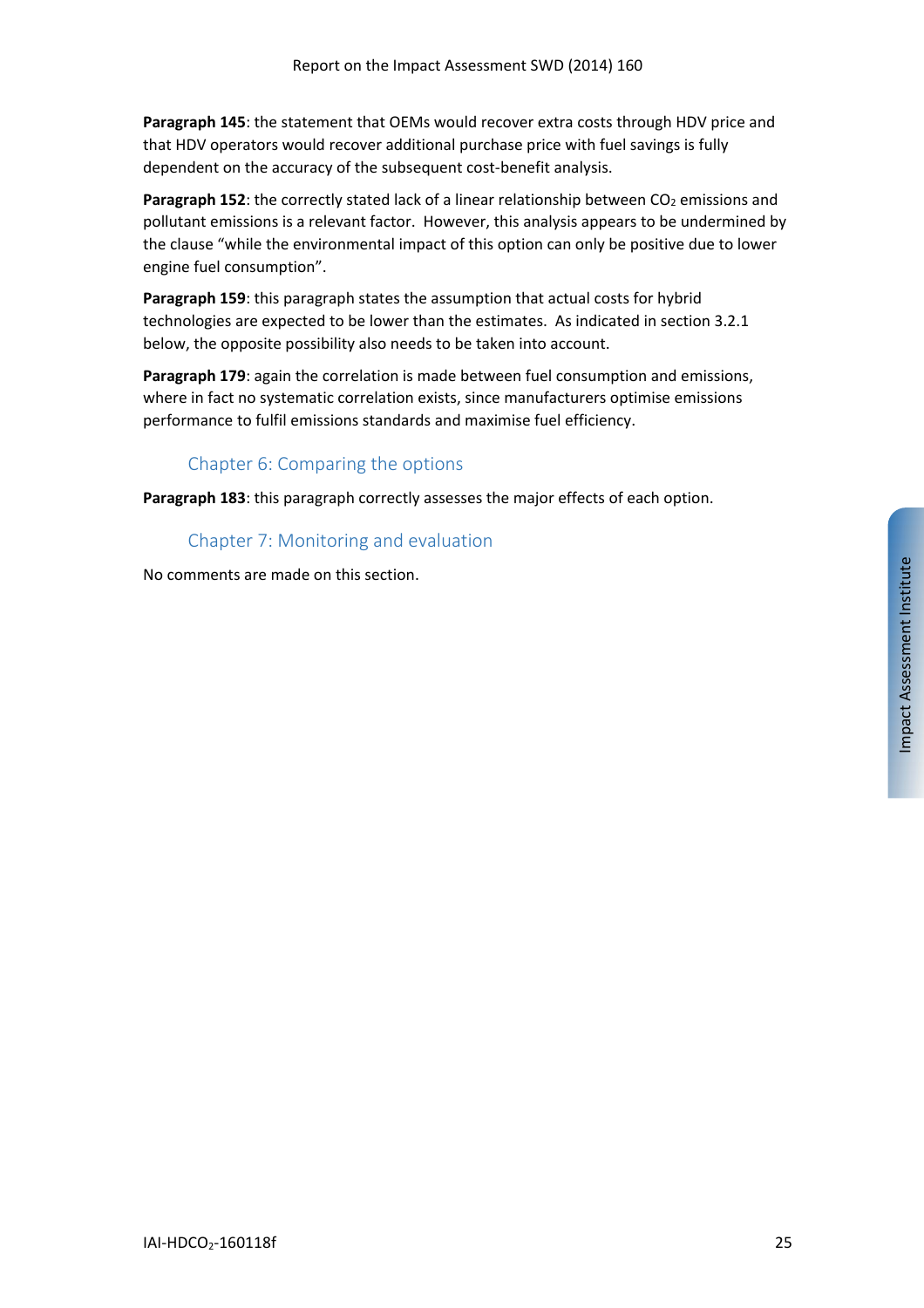# *Annex II: technology cost and CO2 reduction potential*

# Potential for tyres

The  $CO<sub>2</sub>$  reduction potential through introduction of low resistance tyres varies significantly for the different vehicles types. For regional delivery, long haul and construction vehicles they are quoted as approximately 10%. For lower mileage and speed vehicles, i.e. service, urban delivery, municipal utility, buses and coaches it ranges from 1.3% to 2.9%. The figures are extracted from the 2011 TIAX/ICCT study, which are in turn derived from the 2009 TIAX/NAS study.

The reason for the large discrepancy between these two sets of figures is not fully clear from the quoted literature, although reasoning has been provided for certain cases such as coaches. Reasoning does not appear to have been given for construction vehicles, whose potential could be expected to be closer to that of municipal utility or service vehicles due to similar low speed duty cycles.

| <b>Vehicle Class</b>      | <b>Estimated contribution of Rolling</b><br><b>Resistance to energy losses</b> | <b>Rel. Efficacy of Rolling</b><br>Resistance |
|---------------------------|--------------------------------------------------------------------------------|-----------------------------------------------|
| Tractor trailer (65K lbs) | 13%                                                                            | 1.0                                           |
| <b>Motor Coach</b>        | 9%                                                                             | 0.7                                           |
| <b>Box and Bucket</b>     | 9%                                                                             | 0.7                                           |
| <b>Transit Bus</b>        | 5%                                                                             | 0.4                                           |
| Refuse                    | 8%                                                                             | 0.8                                           |

In the 2009 study the following table estimates the total contribution of rolling resistance to energy losses for different vehicle types.

*Table 12: Energy losses through rolling resistance from TIAX/NAS 2009 report*

It is unclear how the  $CO<sub>2</sub>$  reduction potential from low resistance tyres can be as much as 10% for long‐haul trucks (tractor trailers), when the maximum energy needed to overcome rolling resistance is only 13%. Indeed the TIAX/NAS report quotes one tyre technology (next generation wide based single tyres) with a potential of up to 14%, higher than the total energy loss from rolling resistance. However, other studies and sources quote between 25 and 60% for the contribution of rolling resistance to fuel consumption.

In order to provide an indication of the magnitude of any correction to the figures, the following sources have been identified:

| Low rolling resistance tyres: | Continental (2010) up to 3.68% (long haul trucks). |
|-------------------------------|----------------------------------------------------|
| Single wide tyres:            | Oak Ridge National Laboratory (2006) 3%            |
|                               | Trucking efficiency.org (2015) 3-6%                |

Taking a conservative line, the total figure of 6.68% is used for the aggregate potential for low rolling resistance tyres and single wide tyres for long-haul and regional delivery vehicles. Even this conservative figure is significantly higher than the figure quoted in the 2014 T&M Leuven study of 4%. The figure for construction vehicles set to the highest value of the range of the low mileage vehicles, i.e. 2.9%.

These figures are integrated into the tables in Annex IV.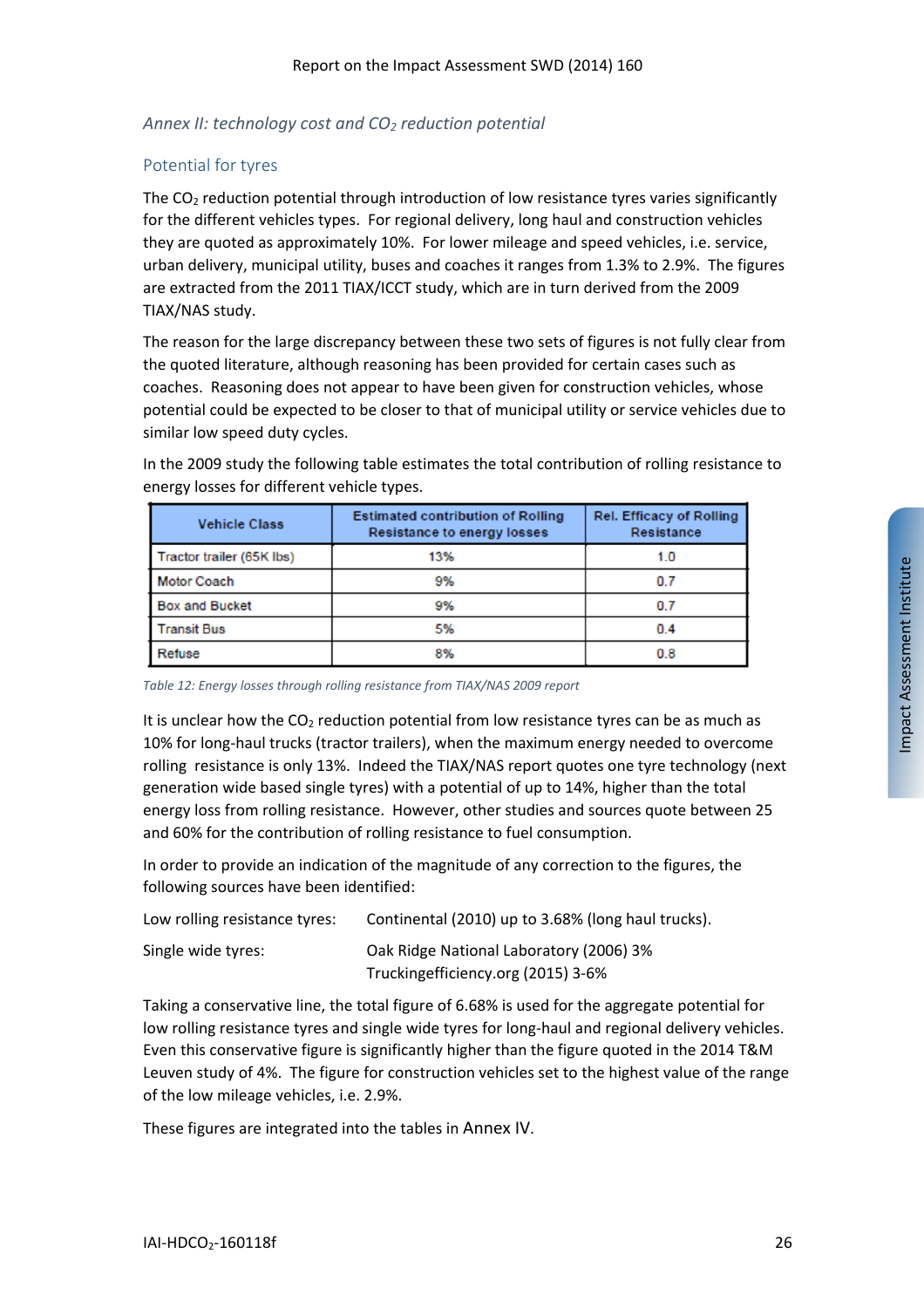# Potential for material substitution

The  $CO<sub>2</sub>$  reduction potential through material substitution varies in the Impact Assessment between 0.2% for construction vehicles and 3.5% for buses. The source of these figures is not fully clear, since they do not correspond precisely to the figures in the 2012 CE DELFT study nor its sources, the 2011 ICCT/TIAX study and the 2009 NAS/TIAX study. In fact in almost all cases the Impact Assessment figures are lower than the CE DELFT and the NAS/TIAX figures.

Due to the uncertainties in the figures for light weighting (see analysis below), the corresponding calculations in this report have not been amended pending additional information form expert stakeholders during the peer review process.

A short analysis to frame the issue is however performed below:

### Long haul truck

For a 450kg (1,000 lbs) reduction, the 2009 TIAX/NAS study calculates the potential for a weight constrained truck (i.e. weight limit fully utilised), assuming that this 2.2% weight reduction of the truck results in a 2.2% increase in the load and therefore a 2.2% reduction in ton‐miles(km) travelled. This 2.2% figure is then quoted by the 2011 ICCT/TIAX study and the 2012 CE DELFT study. It is assumed that the 1.4% quoted in the Impact Assessment is somehow derived conservatively from this 2.2% figure, but no explanation was identified.

Since most truck cargos are volume rather than weight constrained, the 2.2% figure and its derivatives may not give an accurate picture. Additionally, the assumption that the weight saving is fully converted into fuel saving by avoiding journey of additional trucks depends on a number of assumptions that are not proven.

It would therefore be more appropriate to use the volume constrained figure. The 2009 NAS/TIAX study quotes figures from 0.17% to 1.25% saving for a 450kg weight reduction, stating that the range of 0.4% to 0.6% is a "reasonable" one. A figure of 0.5% is therefore used in the revised analysis.

A feasibility check can be performed. The figure in the 2009 TIAX/NAS study (p 4‐62) for the proportion of the road load that is weight dependent for a truck at a steady 55mph (80kmh), 38%. The 450kg weight reduction represents 1.95% of the volume‐constrained vehicle weight (23,000kg). Assuming a linear relationship, this weight reduction results in a 1.95% x 38% = 0.75% fuel consumption and  $CO<sub>2</sub>$  reduction.

### Regional delivery and coach (highway driving)

It is assumed that long‐haul, coach and regional delivery vehicles have similar duty cycle characteristics and therefore the same 38% of weight dependent road load. This would lead to the conclusion that a similar  $CO<sub>2</sub>$  reduction potential through light weighting would be expected for each type. Indeed the Impact Assessment quotes a 0.7% reduction using this measure. The corresponding figure for regional delivery vehicles is 1.5%. This figure in particular would be expected to be similar to that for long haul trucks, due to the similarity in vehicle characteristics.

The following table shows the figures quoted in the Impact Assessment for  $CO<sub>2</sub>$  reduction potential using light weighting for the three high mileage vehicle types: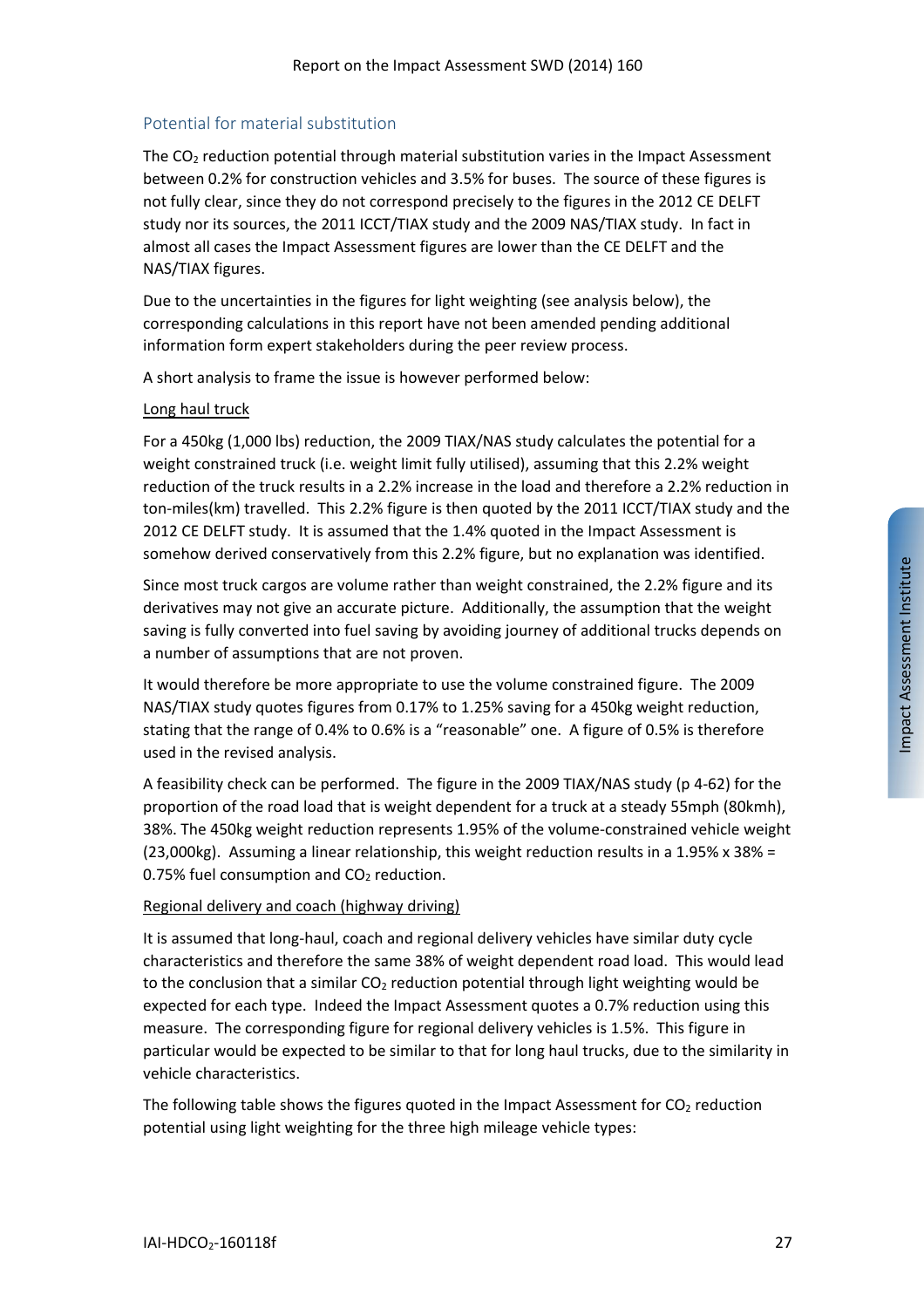| Regional delivery | Long haul | Coach |
|-------------------|-----------|-------|
| 1.5%              | 2.2%      | 0.7%  |

Local and urban vehicle types

The following table shows the figures quoted in the Impact Assessment for  $CO<sub>2</sub>$  reduction potential using light weighting for the four local and urban vehicle types:

| Service | Urban delivery | Municipal utility | Construction |
|---------|----------------|-------------------|--------------|
| 1.1%    | 2.2%           | 0.6%              | 0.3%         |

The reasons for the wide spread of figures is not clear, in particular why for construction vehicles it is so low and for urban delivery so high.

## Bus

The  $CO<sub>2</sub>$  reduction potential through light weighting for buses is quoted in the Impact Assessment as 3.5%. This high figures is explained by a high potential to reduce weight (up to 3,500 lbs) through a substantial re-engineering of the vehicle structure using new materials, presented by an aluminium manufacturer. In order to verify this potential to validate it for the analysis, further input is required from automotive suppliers and OEMs.

# Hybrid cost for relevant vehicle types

For certain vehicle types, those that spend much of their operation in stop-start cycles, the hybrid technology has been assessed with a high  $CO<sub>2</sub>$  reduction potential. For those vehicle types, specifically urban delivery, municipal utility, construction and bus, the  $CO<sub>2</sub>$  reduction potential is significant, ranging from 18% for municipal delivery up to 30% for buses, aligning well to figures produced by OEMs.

With lower confidence levels are the cost figures for the technology. In particular, the TIAX 2011 report indicates that the cost used for hybrid buses is the subsidised cost, assuming a 90% government subsidy. This implies that the actual cost is not €17,783 but €177,830 (or \$220,000 according to the 2009 NAS study from which the data is derived). Using this figure would change the NPV results for hybrid technology for buses from positive €39,470 to negative €139,360.

In the 2009 TIAX/NAS study, all cost figures for hybrid systems are estimated, except those above for buses, which are derived from actual systems on the market (although at low volume). It is unclear from the study why there is such a discrepancy between the cost of hybrid systems for buses (\$220,000) and for other vehicle types (from \$18,000 for class 6 box trucks to \$55,000 for class 8 long‐haul trucks). One explanation may be that the figure for buses is more robust and the estimated figures for other vehicle types, gained from site visits are overoptimistic. An alternative explanation is that the figures for the bus, representing low market volumes, could be expected to drop for higher volumes towards the estimated figures of the other vehicle types.

In either case, there is a significant uncertainty in the cost figures for hybrid systems. The positive NPV calculation for those vehicles for which hybrid systems are considered viable in the Impact Assessment (excluding buses dealt with above) range from +€5,745 for municipal utility to +€23,538 for construction vehicles. These figures appear to be within the range of uncertainty of the hybrid system cost figures as discussed above and therefore it would be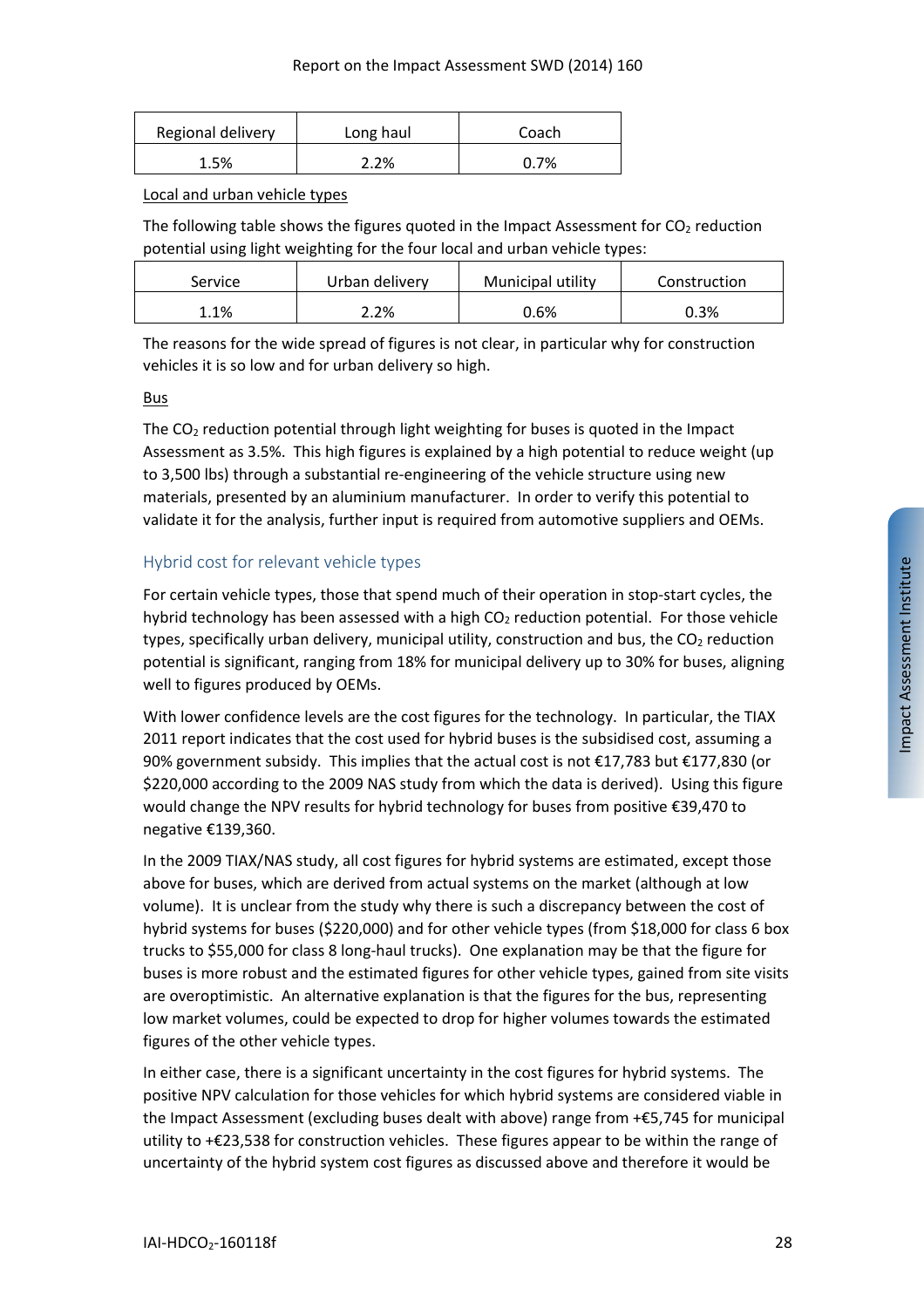prudent to take into account the possibility that in one or more cases the hybrid system would not be cost effective.

An additional factor is the potential cost for battery replacement. As acknowledged in the 2009 TIAX/NAS study, "system reliability over the life of the vehicle has not yet been demonstrated". It is also acknowledged in the 2015 UBA report, which explicitly includes a provision in the cost estimates for battery replacement for hybrid technology.

The overall effect of this possibility is to reduce the cost-effective  $CO<sub>2</sub>$  reduction potential for those vehicles significantly, shown in Annex IV and summarised in Table 9 above.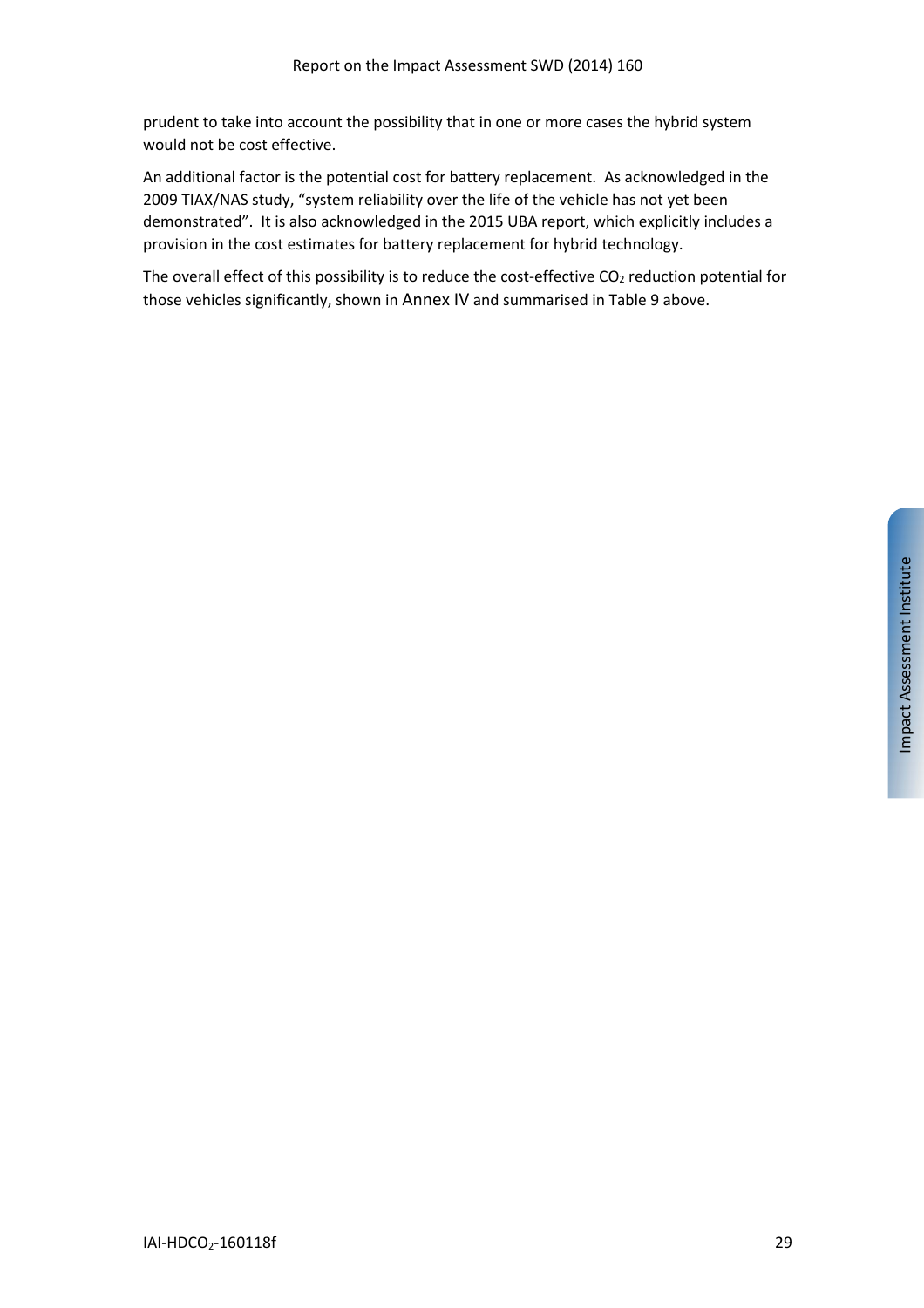# *Annex III: Amended figures for CO2 reduction potential and cost of measures*

| <b>Measure</b>                   |           |                          | CO <sub>2</sub> reduction potential                              |
|----------------------------------|-----------|--------------------------|------------------------------------------------------------------|
|                                  | IA figure | <b>Revised</b><br>figure | <b>Source</b>                                                    |
| Predictive cruise control        | 1.5%      | ٠                        |                                                                  |
| Low resistance tires             | 10.3%     | $3% +$<br>3.7%           | <b>ORNL (SWBT)</b><br>Continental (LRRT)<br>(ACEA/TML states 4%) |
| Transmission friction red.       | 1.1%      | ٠                        |                                                                  |
| Training and feedback            | 2.2%      | 5%                       | <b>ACEA/TML estimate</b>                                         |
| Automatic tire inflation trailer | 0.5%      | ٠                        |                                                                  |
| Boat tail                        | 2.5%      | ٠                        |                                                                  |
| Full gap fairing                 | 1.2%      | ٠                        |                                                                  |
| Advanced engine                  | 13.1%     |                          |                                                                  |
| Route management                 | 0.3%      | ۰                        |                                                                  |
| <b>Full skirts</b>               | 1.7%      | ٠                        |                                                                  |
| Material substitution            | 1.4%      | ٠                        |                                                                  |
| Gen II dual hybrid               | 6,4%      | ٠                        |                                                                  |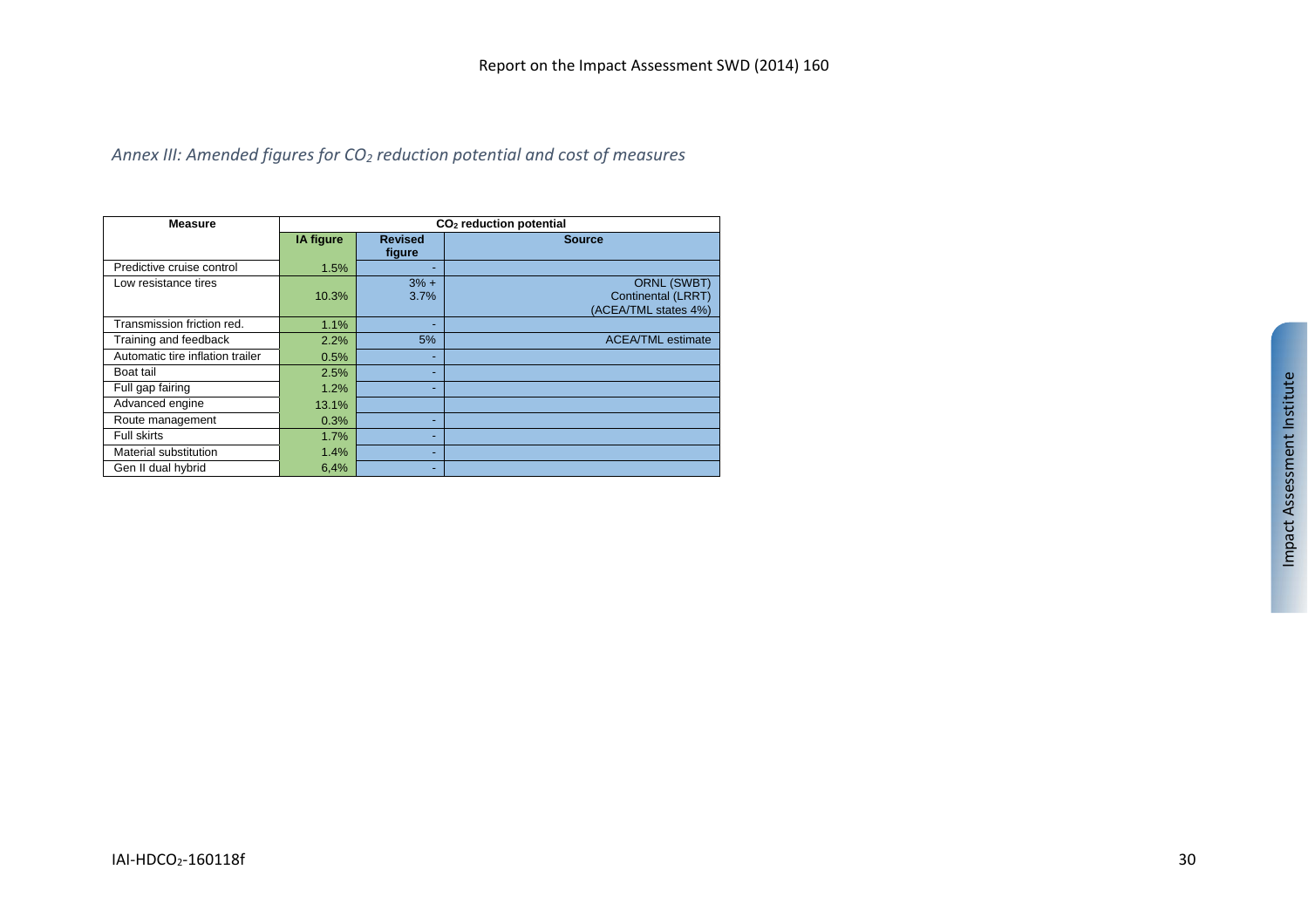### *Annex IV: Full calculations*

Key: green <sup>=</sup> Impact Assessment; light blue <sup>=</sup> IAI revised; dark blue <sup>=</sup> individual revised figure

#### Service

|                              |                                                    | CO <sub>2</sub> potential                                 |                                |                 | Revised cost & CO2 potential |                                       | NPV & abatements costs |                                 |                                    |                                               | Final                                                          |
|------------------------------|----------------------------------------------------|-----------------------------------------------------------|--------------------------------|-----------------|------------------------------|---------------------------------------|------------------------|---------------------------------|------------------------------------|-----------------------------------------------|----------------------------------------------------------------|
| <b>Measure</b>               | Individual<br>CO <sub>2</sub><br>potential<br>(IA) | <b>Cumulative</b><br>CO <sub>2</sub><br>potential<br>(IA) | <b>Cumulative</b><br>(revised) | Cost (IA) $\in$ | Cost (new)                   | CO <sub>2</sub><br>potential<br>(new) | NPV (IA) $\in$         | Abatement<br>cost(IA)<br>$f{C}$ | <b>NPV</b><br>(revised) $\epsilon$ | <b>Abatement</b><br>cost<br>(revised)<br>ECO2 | <b>Cumulative</b><br>CO <sub>2</sub><br>potential<br>remaining |
| Low resistance tires         | 1.5%                                               | 1.5%                                                      | 1.5%                           | 10 I            | 10 <sub>1</sub>              | 1.5%                                  | 699                    | $-317$                          | 830                                | $-372.87$                                     | 1.5%                                                           |
| Improved controls            | 2.0%                                               | 3.5%                                                      | 3.1%                           | 48              | 48                           | 2.0%                                  | 882                    | $-305$                          | 1,072                              | $-361.19$                                     | 3.1%                                                           |
| Drag reduction               | 2.4%                                               | 5.9%                                                      | 5.2%                           | 81              | 81                           | 2.4%                                  | 1,059                  | $-298$                          | 1,263                              | $-354.62$                                     | 5.2%                                                           |
| 8-speed gear                 | 3.2%                                               | 9.1%                                                      | 7.9%                           | 869             | 869                          | 3.2%                                  | 643                    | $-137$                          | 923                                | $-194.36$                                     | 7.9%                                                           |
| Improved diesel engine       | 4.1%                                               | 13.2%                                                     | 11.3%                          | 1,213           | 1,213                        | 4.1%                                  | <b>721</b>             | $-120$                          | 1,083                              | $-178.00$                                     | 11.3%                                                          |
| Transmission friction red    | 0.4%                                               | 13.6%                                                     | 11.6%                          | 202             | 202                          | 0.4%                                  |                        | -8                              | 22                                 | $-37.06$                                      | 11.6%                                                          |
| <b>Material substitution</b> | 1.1%                                               | 14.7%                                                     | 12.5%                          | 505             | 505                          | 1.1%                                  | 51                     | -3                              | 111                                | $-68.00$                                      | 12.5%                                                          |
| Dual-mode hybrid electric    | 21.3%                                              | 36.0%                                                     | 29.0%                          | 23,441          | 23,441                       | 21.3%                                 | $-13,364$              | 426                             | $-11,513$                          | 364.23                                        | 29.0%                                                          |

#### Urban delivery

|                              |                                                           | CO2 potential                                             |                                | Revised cost & CO2 potential |            |                                       | NPV & abatements costs |                                |                                    |                                                                  | Final                                     |
|------------------------------|-----------------------------------------------------------|-----------------------------------------------------------|--------------------------------|------------------------------|------------|---------------------------------------|------------------------|--------------------------------|------------------------------------|------------------------------------------------------------------|-------------------------------------------|
| <b>Measure</b>               | <b>Individual</b><br>CO <sub>2</sub><br>potential<br>(IA) | <b>Cumulative</b><br>CO <sub>2</sub><br>potential<br>(IA) | <b>Cumulative</b><br>(revised) | Cost (IA) $\in$              | Cost (new) | CO <sub>2</sub><br>potential<br>(new) | NPV (IA) $\in$         | Abatement<br>cost (IA)<br>ECO2 | <b>NPV</b><br>(revised) $\epsilon$ | <b>Abatement Cumulative</b><br>cost<br>(revised)<br><b>€tCO2</b> | CO <sub>2</sub><br>potential<br>remaining |
| Aft box taper                | 2.3%                                                      | 2.3%                                                      | 2.3%                           | 404                          | 404        | 2.3                                   | 1,913                  | $-203$                         | 3,267                              | $-335.83$                                                        | 2.3%                                      |
| Roof deflector               | 2.4%                                                      | 4.7%                                                      | 4.2%                           | 526                          | 526<br>4/2 | 2.4                                   | 1,991                  | $-194$                         | 3,304                              | $-325.54$                                                        | 4.2%                                      |
| <b>Box skirts</b>            | 2.4%                                                      | 7.1%                                                      | 6.2%                           | 606                          | $\gamma$   | 2.4                                   | 1,848                  | $-185$                         | 3,224                              | $-317.66$                                                        | 6.2%                                      |
| Low resistance tires         | 2.9%                                                      | 10.0%                                                     | 8.7%                           | 922                          |            |                                       | 2,092                  | $-171$                         | 3.706                              | $-302.19$                                                        | 8.7%                                      |
| Advanced engine              | 9.6%                                                      | 19.6%                                                     | 16.5%                          | 3,920                        | 3,920      |                                       | 5,996                  | $-149$                         | 11,402                             | $-280.81$                                                        | 16.5%                                     |
| Parallel hybrid electric     | 24.1%                                                     | 43.7%                                                     | 34.2%                          | 15,358                       | 15,358     | 1angod                                | 9,470                  | $-94$                          | 23,106                             | $-226.68$                                                        | 34.2%                                     |
| Cab side extension           | 0.4%                                                      | 44.2%                                                     | 34.4%                          | 465                          | 465        | 0.4                                   | $-30$                  | 17                             | 173                                | $-102.50$                                                        | 34.4%                                     |
| <b>Material substitution</b> | 2.2%                                                      | 46.4%                                                     | 35.6%                          | 3,855                        | 3,855      |                                       | $-1,555$               | 166                            | $-344$                             | 36.95                                                            | 35.6%                                     |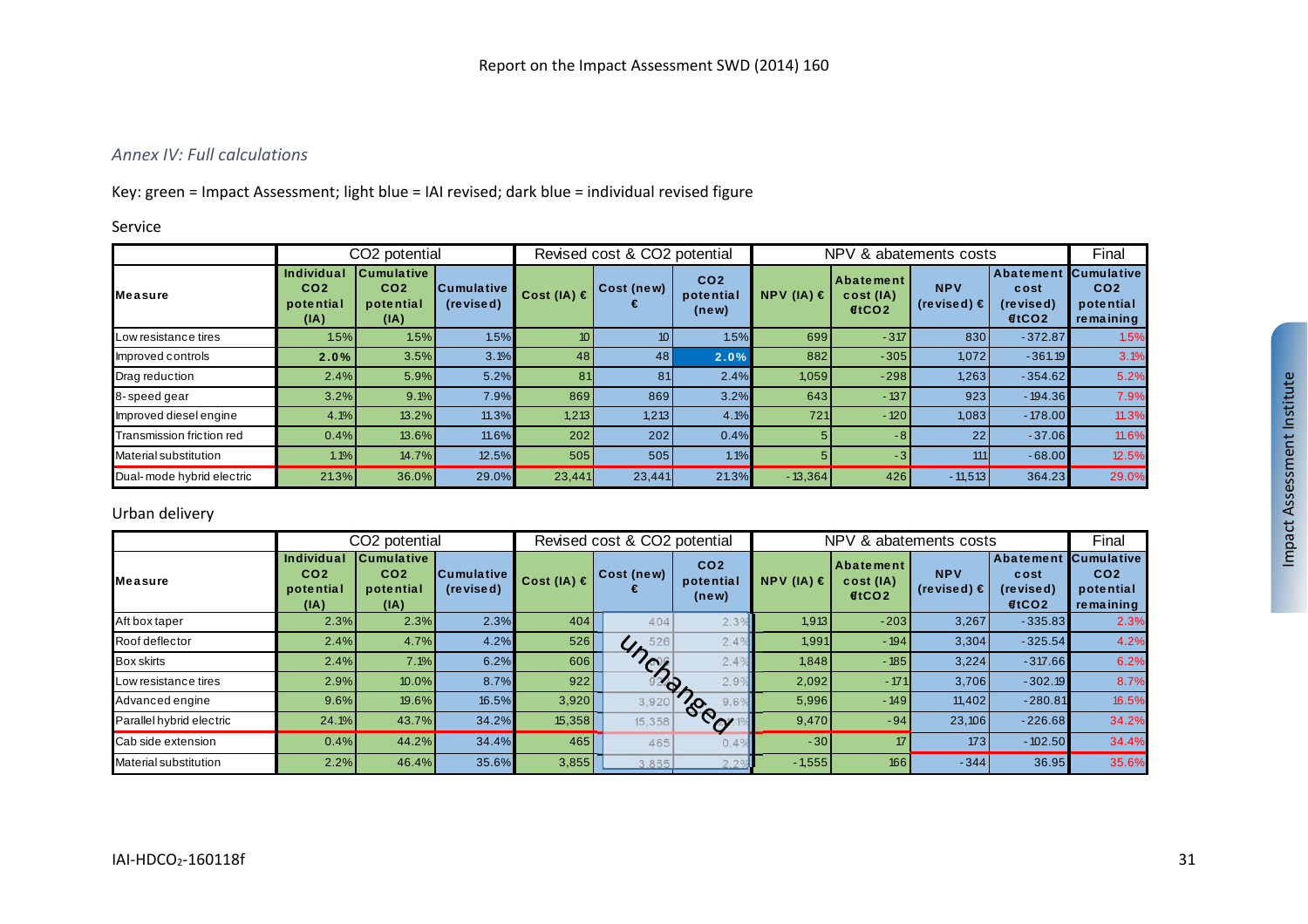# Municipal utility

|                             |                                                           | CO2 potential                                             |                                | Revised cost & CO2 potential |                                 |                                       | NPV & abatements costs |                                      |                                    |                                                            | Final                                     |
|-----------------------------|-----------------------------------------------------------|-----------------------------------------------------------|--------------------------------|------------------------------|---------------------------------|---------------------------------------|------------------------|--------------------------------------|------------------------------------|------------------------------------------------------------|-------------------------------------------|
| <b>Measure</b>              | <b>Individual</b><br>CO <sub>2</sub><br>potential<br>(IA) | <b>Cumulative</b><br>CO <sub>2</sub><br>potential<br>(IA) | <b>Cumulative</b><br>(revised) | Cost (IA) $\in$              | Cost (new)                      | CO <sub>2</sub><br>potential<br>(new) | NPV $(IA) \in I$       | <b>Abatement</b><br>cost(IA)<br>ECO2 | <b>NPV</b><br>(revised) $\epsilon$ | <b>Abatement Cumulative</b><br>cost<br>(revised)<br>f(CO2) | CO <sub>2</sub><br>potential<br>remaining |
| Aggressive shift logic      | 0.7%                                                      | 0.7%                                                      | 0.7%                           | 81                           |                                 | 0.7                                   | 1,120                  | $-242$                               | 1.56 <sup>°</sup>                  | $-358.$                                                    | 0.7%                                      |
| Low resistance tires        | 2.7%                                                      | 3.4%                                                      | 3.0%                           | 344                          | $\mathcal{G}_{\mathcal{D}}$ 344 | 2.1                                   | 3,947                  | $-239$                               | $\mathcal{Y}_{\mathcal{D}_1}$      | $-356.$                                                    | 3.0%                                      |
| Reduced parasitics/friction | 1.0%                                                      | 4.4%                                                      | 3.9%                           | 202                          | $^{\prime}$ Cf                  |                                       | 1,345                  | $-226$                               | $\infty$                           | $-344.$                                                    | 3.9%                                      |
| Advanced engine             | 10.2%                                                     | 14.6%                                                     | 12.7%                          | 3,920                        | $\phi$                          | 10.2                                  | 12,462                 | $-198$                               |                                    | $Q_{\mathcal{D}}$                                          | 12.7%                                     |
| 8-speed gear                | 2.1%                                                      | 16.8%                                                     | 14.3%                          | 1,899                        | 1,899                           | <b>POOL</b>                           | 1,519                  | $-115$                               | 3,028                              | Beed                                                       | 14.3%                                     |
| Parallel hydraulic hybrid   | 18.7%                                                     | 35.5%                                                     | 28.5%                          | 24,249                       | 24,249                          |                                       | 5,745                  | $-50$                                | 19,621                             |                                                            | 28.5%                                     |
| Material substitution       | 0.6%                                                      | 36.1%                                                     | 28.8%                          | 2,425                        | 2,425                           | 0.6'                                  | $-1,444$               | 382                                  | $-1.017$                           | 272                                                        | 28.8%                                     |

# Regional delivery

|                                  | CO <sub>2</sub> potential                                 |                                                           |                                |                 | Revised cost & CO2 potential |                                       |                | NPV & abatements costs             |                             |                             |                                                                   |
|----------------------------------|-----------------------------------------------------------|-----------------------------------------------------------|--------------------------------|-----------------|------------------------------|---------------------------------------|----------------|------------------------------------|-----------------------------|-----------------------------|-------------------------------------------------------------------|
| Measure                          | <b>Individual</b><br>CO <sub>2</sub><br>potential<br>(IA) | <b>Cumulative</b><br>CO <sub>2</sub><br>potential<br>(IA) | <b>Cumulative</b><br>(revised) | Cost (IA) $\in$ | Cost (new)                   | CO <sub>2</sub><br>potential<br>(new) | NPV (IA) $\in$ | Abatement<br>cost (IA)<br>$f$ tCO2 | <b>NPV</b><br>(re vise d) € | cost<br>(re vise d)<br>ECO2 | Abatement Cumulative<br>CO <sub>2</sub><br>potential<br>remaining |
| Fuel efficiency improvements     | 6.9%                                                      | 6.9%                                                      | 6.9%                           |                 |                              | 0.0%                                  | 9,959          | $-301.64$                          | n/a                         | n/a                         | 0.0%                                                              |
| Predictive cruise control        | 1.4%                                                      | 8.3%                                                      | 7.4%                           | 81              | 81                           | 1.4%                                  | 1,935          | $-289.52$                          | 2,469                       | $-365.37$                   | 1.3%                                                              |
| ow resistance tires              | 9.6%                                                      | 17.9%                                                     | 15.3%                          | 873             | 873                          | 6.7%                                  | 13,024         | $-282.68$                          | 11,295                      | $-350.29$                   | 7.2%                                                              |
| Transmission friction red        | 1.0%                                                      | 19.0%                                                     | 16.1%                          | 202             | 202                          | 1.0%                                  | 1,279          | $-260.50$                          | 1,620                       | $-335.51$                   | 8.0%                                                              |
| Advanced engine                  | 8.7%                                                      | 27.6%                                                     | 22.5%                          | 3,920           | 3,920                        | 8.7%                                  | 8,596          | $-207.16$                          | 11,928                      | $-284.02$                   | 15.1%                                                             |
| Automatic tire inflation trailer | 0.4%                                                      | 28.1%                                                     | 22.8%                          | 283             | 283                          | 0.4%                                  | 344            | $-165.49$                          | 446                         | $-230.79$                   | 15.4%                                                             |
| Boat tail                        | 2.2%                                                      | 30.2%                                                     | 24.2%                          | 1,414           | 1,414                        | 2.2%                                  | 1,701          | $-164.67$                          | 2,594                       | $-244.21$                   | 17.1%                                                             |
| Full gap fairing                 | 1.0%                                                      | 31.3%                                                     | 24.9%                          | 1,011           | 1,011                        | 1.0%                                  | 500            | $-99.86$                           | 811                         | $-167.92$                   | 17.8%                                                             |
| Full skirts                      | 1.7%                                                      | 33.0%                                                     | 26.0%                          | 2,425           | 2,425                        | 1.7%                                  | 55             | $-6.70$                            | 672                         | $-81.85$                    | 19.0%                                                             |
| Material substitution            | 1.5%                                                      | 34.5%                                                     | 27.0%                          | 2,401           | 2,401                        | 1.5%                                  | $-273$         | 38.68                              | 331                         | $-45.77$                    | 20.1%                                                             |
| Gen II dual hybrid               | 6.6%                                                      | 41.0%                                                     | 31.1%                          | 18,794          | 18,794                       | 6.6%                                  | $-9,334$       | 297.62                             | $-6,771$                    | 212.54                      | 24.7%                                                             |
| Automatic tire inflation tractor | 0.4%                                                      | 41.4%                                                     | 31.4%                          | 3,638           | 3,638                        | 0.4%                                  | $-3,127$       | 1,846.28                           | $-2,909$                    | 1,506.74                    | 25.0%                                                             |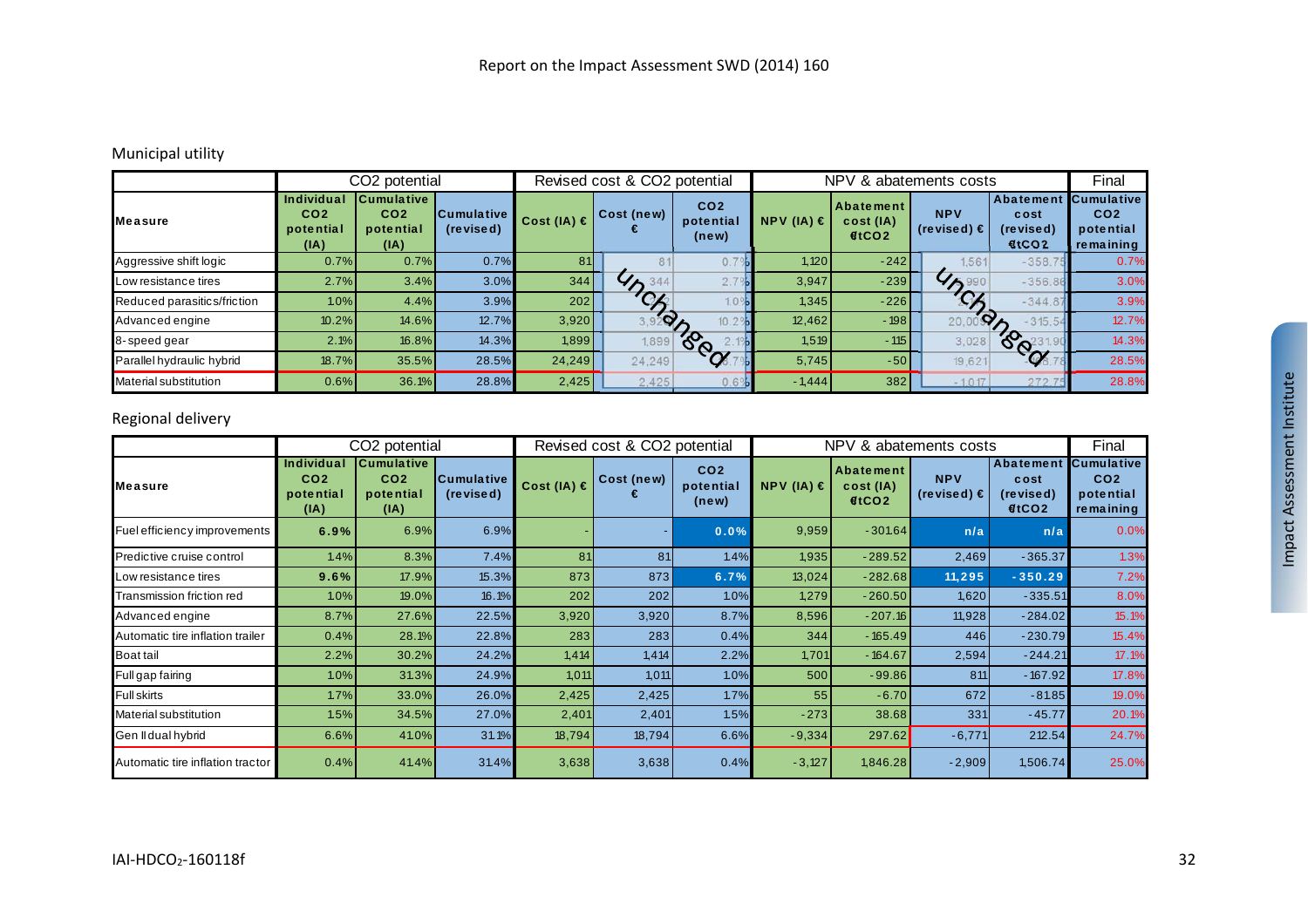# Long‐haul

|                                  |                                                    | CO <sub>2</sub> potential                                 |                          |                 | Revised cost & CO2 potential |                                       |                | <b>NPV &amp; abatements costs</b> |                                    |                                                 |                                                                |
|----------------------------------|----------------------------------------------------|-----------------------------------------------------------|--------------------------|-----------------|------------------------------|---------------------------------------|----------------|-----------------------------------|------------------------------------|-------------------------------------------------|----------------------------------------------------------------|
| Measure                          | Individual<br>CO <sub>2</sub><br>potential<br>(IA) | <b>Cumulative</b><br>CO <sub>2</sub><br>potential<br>(IA) | Cumulative <br>(revised) | Cost (IA) $\in$ | Cost (new)                   | CO <sub>2</sub><br>potential<br>(new) | NPV (IA) $\in$ | Abatement<br>cost(IA)<br>ECO2     | <b>NPV</b><br>(revised) $\epsilon$ | <b>Abatement</b><br>cost<br>(re vise d)<br>ECO2 | <b>Cumulative</b><br>CO <sub>2</sub><br>potential<br>remaining |
| Predictive cruise control        | 1.5%                                               | 1.5%                                                      | 1.5%                     | 81              | 81                           | 1.5%                                  | 4,217          | $-336$                            | 4,693                              | $-370.96$                                       | 1.5%                                                           |
| ow resistance tires.             | 10.3%                                              | 11.8%                                                     | 10.5%                    | 1,261           | 1,261                        | 6.7%                                  | 28,371         | $-328$                            | 19,997                             | $-354.97$                                       | 7.3%                                                           |
| Transmission friction red.       | 1.1%                                               | 12.9%                                                     | 11.4%                    | 202             | 202                          | 1.1%                                  | 2,955          | $-321$                            | 3,299                              | $-355.58$                                       | 8.2%                                                           |
| Training and feedback            | 2.2%                                               | 15.1%                                                     | 13.1%                    | 647             | 647                          | 5.0%                                  | 5,589          | $-307$                            | 15,265                             | $-362.01$                                       | 12.3%                                                          |
| Automatic tire inflation trailer | 0.5%                                               | 15.6%                                                     | 13.5%                    | 283             | 283                          | 0.5%                                  | 1,176          | $-276$                            | 1,308                              | $-310.24$                                       | 12.7%                                                          |
| Boat tail                        | 2.5%                                               | 18.2%                                                     | 15.4%                    | 1,414           | 1,414                        | 2.5%                                  | 5,837          | $-276$                            | 6,542                              | $-310.29$                                       | 14.6%                                                          |
| Full gap fairing                 | 1.2%                                               | 19.4%                                                     | 16.3%                    | 1,011           | 1,011                        | 1.2%                                  | 2,507          | $-244$                            | 2,808                              | $-277.46$                                       | 15.5%                                                          |
| Advanced engine                  | 13.1%                                              | 32.5%                                                     | 25.9%                    | 10,953          | 10,953                       | 13.1%                                 | 26,578         | $-243$                            | 30,736                             | $-278.22$                                       | 25.3%                                                          |
| Route management                 | 0.3%                                               | 32.8%                                                     | 26.1%                    | 485             | 485                          | 0.3%                                  | 492            | $-173$                            | 470                                | $-185.66$                                       | 25.5%                                                          |
| <b>Full skirts</b>               | 1.7%                                               | 34.5%                                                     | 27.2%                    | 2,425           | 2,425                        | 1.7%                                  | 2,386          | $-170$                            | 2,985                              | $-208.21$                                       | 26.6%                                                          |
| Material substitution            | 1.4%                                               | 35.9%                                                     | 28.1%                    | 2,401           | 2,401                        | 1.4%                                  | 1,727          | $-143$                            | 2,054                              | $-174.00$                                       | 27.4%                                                          |
| Gen II dual hybrid               | 6.4%                                               | 42.4%                                                     | 32.1%                    | 22,228          | 22,228                       | 6.4%                                  | $-3,877$       | 72                                | $-1,861$                           | 34.47                                           | 31.4%                                                          |

#### Construction

|                           |                                                    | CO <sub>2</sub> potential                                 |                           | Revised cost & CO2 potential |            |                                       | NPV & abatements costs |                               |                               |                                               | Final                                                          |
|---------------------------|----------------------------------------------------|-----------------------------------------------------------|---------------------------|------------------------------|------------|---------------------------------------|------------------------|-------------------------------|-------------------------------|-----------------------------------------------|----------------------------------------------------------------|
| Measure                   | Individual<br>CO <sub>2</sub><br>potential<br>(IA) | <b>Cumulative</b><br>CO <sub>2</sub><br>potential<br>(IA) | Cumulative  <br>(revised) | Cost (IA) $\in$              | Cost (new) | CO <sub>2</sub><br>potential<br>(new) | $NPV (IA) \in$         | Abatement<br>cost(IA)<br>ECO2 | <b>NPV</b><br>(revised) $\in$ | <b>Abatement</b><br>cost<br>(revised)<br>ECO2 | <b>Cumulative</b><br>CO <sub>2</sub><br>potential<br>remaining |
| Low resistance tires      | 10.5%                                              | 10.5%                                                     | 10.5%                     | 1,152                        | 1,152      | 6.7%                                  | 16,097                 | $-229$                        | 15.906                        | $-351.87$                                     | 6.7%                                                           |
| Transmission friction red | 1.1%                                               | 11.6%                                                     | 10.3%                     | 202                          | 202        | 1.1%                                  | 1,636                  | $-219$                        | 2.599                         | $-350.14$                                     | 7.0%                                                           |
| Advanced engine           | 9.5%                                               | 21.1%                                                     | 17.9%                     | 3,920                        | 3,920      | 9.5%                                  | 11,615                 | $-184$                        | 20,267                        | $-316.20$                                     | 14.8%                                                          |
| Parallel hybrid electric  | 23.7%                                              | 44.8%                                                     | 35.0%                     | 15,358                       | 15,358     | 23.7%                                 | 23,538                 | $-149$                        | 44,982                        | $-281.31$                                     | 32.7%                                                          |
| Material substitution     | 0.2%                                               | 44.9%                                                     | 35.1%                     | 364                          | 364        | 0.2%                                  | $-92$                  | 83                            | 145                           | $-107.60$                                     | 32.8%                                                          |
| Automatic tire inflation  | 0.3%                                               | 45.2%                                                     | 35.3%                     | 3,638                        | 3,638      | 0.3%                                  | $-3,095$               | 1,400                         | $-2,874$                      | 1,420.01                                      | 32.9%                                                          |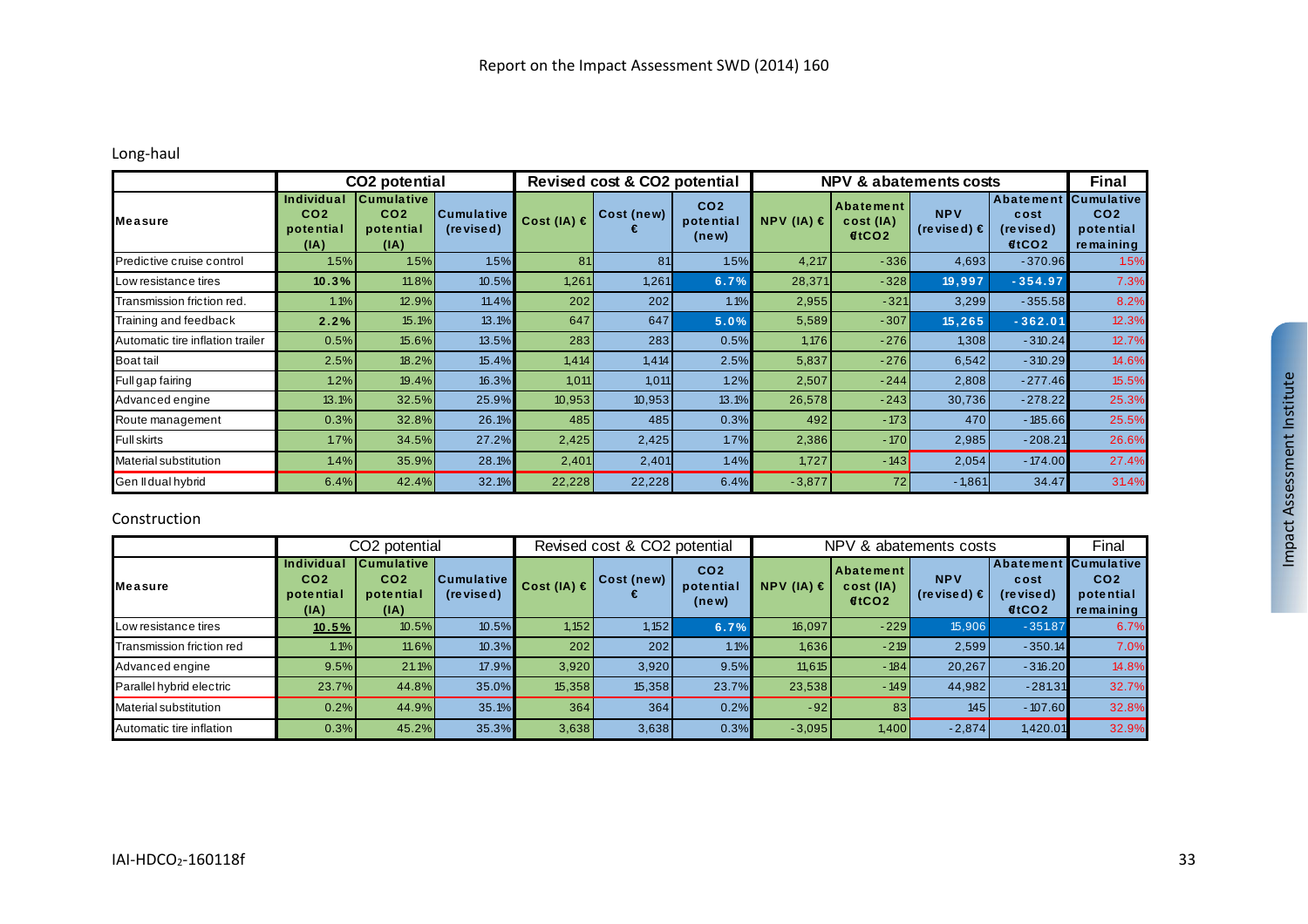#### Bus

|                              | CO <sub>2</sub> potential                          |                                                           |                                | Revised cost & CO2 potential |                             |                                       | NPV & abatements costs |                               |                               |                                                   | Final                                     |
|------------------------------|----------------------------------------------------|-----------------------------------------------------------|--------------------------------|------------------------------|-----------------------------|---------------------------------------|------------------------|-------------------------------|-------------------------------|---------------------------------------------------|-------------------------------------------|
| <b>Measure</b>               | Individual<br>CO <sub>2</sub><br>potential<br>(IA) | <b>Cumulative</b><br>CO <sub>2</sub><br>potential<br>(IA) | <b>Cumulative</b><br>(revised) | Cost (IA) $\in$              | Cost (new)                  | CO <sub>2</sub><br>potential<br>(new) | $NPV (IA) \in$         | Abatement<br>cost(IA)<br>ECO2 | <b>NPV</b><br>(revised) $\in$ | Abatement Cumulative<br>cost<br>(revised)<br>fCO2 | CO <sub>2</sub><br>potential<br>remaining |
| Reduced parasitics/friction  | 1.0%                                               | 1.0%                                                      | 1.0%                           | 202                          |                             |                                       | 1.677                  | $-253$                        | $\mathcal{G}_\mathcal{D}$     | $-347.$                                           | 1.0%                                      |
| Advanced engine              | $10.6\%$                                           | 11.6%                                                     | 10.3%                          | 3,920                        |                             | 10.6 <sup>o</sup>                     | 15.978                 | $-228$                        | 7.19                          | $-321.98$                                         | 10.3%                                     |
| Low resistance tires         | 1.3%                                               | 12.9%                                                     | 11.4%                          | 567                          | $\mathcal{Q}_{\mathcal{F}}$ |                                       | 1,924                  | $-219$                        | $\infty$                      | $-312.05$                                         | 11.4%                                     |
| Series hybrid electric       | 30.5%                                              | 43.4%                                                     | 35.4%                          | 17,783                       | 17.78.                      | <b>PO</b><br>30.5                     | 39,470                 | $-196$                        | 59.0                          | $\mathcal{L}$<br>$\sigma_Q$                       | 35.4%                                     |
| <b>Material substitution</b> | 3.5%                                               | 46.9%                                                     | 37.3%                          | 12,367                       | 12,367                      | $\infty$                              | $-5,722$               | 244                           | $-3,547$                      |                                                   | 37.3%                                     |

#### Coach

|                           | CO2 potential                                      |                                                           |                         |                 | Revised cost & CO2 potential |                                       |                | NPV & abatements costs        |                               |                                          |                                                                   |
|---------------------------|----------------------------------------------------|-----------------------------------------------------------|-------------------------|-----------------|------------------------------|---------------------------------------|----------------|-------------------------------|-------------------------------|------------------------------------------|-------------------------------------------------------------------|
| <b>Measure</b>            | Individual<br>CO <sub>2</sub><br>potential<br>(IA) | <b>Cumulative</b><br>CO <sub>2</sub><br>potential<br>(IA) | Cumulative<br>(revised) | Cost (IA) $\in$ | Cost (new)                   | CO <sub>2</sub><br>potential<br>(new) | NPV (IA) $\in$ | Abatement<br>cost(IA)<br>ECO2 | <b>NPV</b><br>(revised) $\in$ | cost<br>(revised)<br>ECO2                | Abatement Cumulative<br>CO <sub>2</sub><br>potential<br>remaining |
| Predictive cruise control | 1.5%                                               | 1.5%                                                      | 1.5%                    | 81              |                              | $1.5^{\circ}$                         | 1,973          | $-290$                        | 2.512                         | $-365.57$                                | 1.5%                                                              |
| Transmission friction red | 1.2%                                               | 2.7%                                                      | 2.4%                    | 202             |                              |                                       | 1,484          | $-266$                        | $4A^{87}$                     | $-340.6'$                                | 2.4%                                                              |
| Low resistance tires      | 1.5%                                               | 4.2%                                                      | 3.7%                    | 402             | Unch                         | $1.5^{\circ}$                         | 1,596          | $-241$                        | $\sim$                        | $-318.85$                                | 3.7%                                                              |
| Streamlining              | 6.2%                                               | 10.4%                                                     | 9.1%                    | 2,223           |                              | $\phi$<br>6.2                         | 6,306          | $-223$                        |                               | $\mathcal{P}_{\mathcal{A}}$<br>$-299.08$ | 9.1%                                                              |
| Advanced engine           | 14.6%                                              | 25.0%                                                     | 20.9%                   | 10.953          | 10,953                       | TOPOL                                 | 8,983          | $-136$                        | 14,283                        | <b>SOCU</b>                              | 20.9%                                                             |
| Automatic tire inflation  | 0.3%                                               | 25.3%                                                     | 21.1%                   | 283             | 283                          |                                       | 128            | $-94$                         | 236                           |                                          | 21.1%                                                             |
| Gen II parallel hybrid    | 8.2%                                               | 33.5%                                                     | 26.7%                   | 28,291          | 28,291                       | 8.2 <sup>°</sup>                      | $-17,034$      | 456                           | $-14,117$                     | 375.87                                   | 26.7%                                                             |
| Material substitution     | 0.7%                                               | 34.2%                                                     | 27.2%                   | 4,850           | 4,850                        | 0.7                                   | $-3,848$       | 1,159                         | $-3,640$                      | 1, 135.27                                | 27.2%                                                             |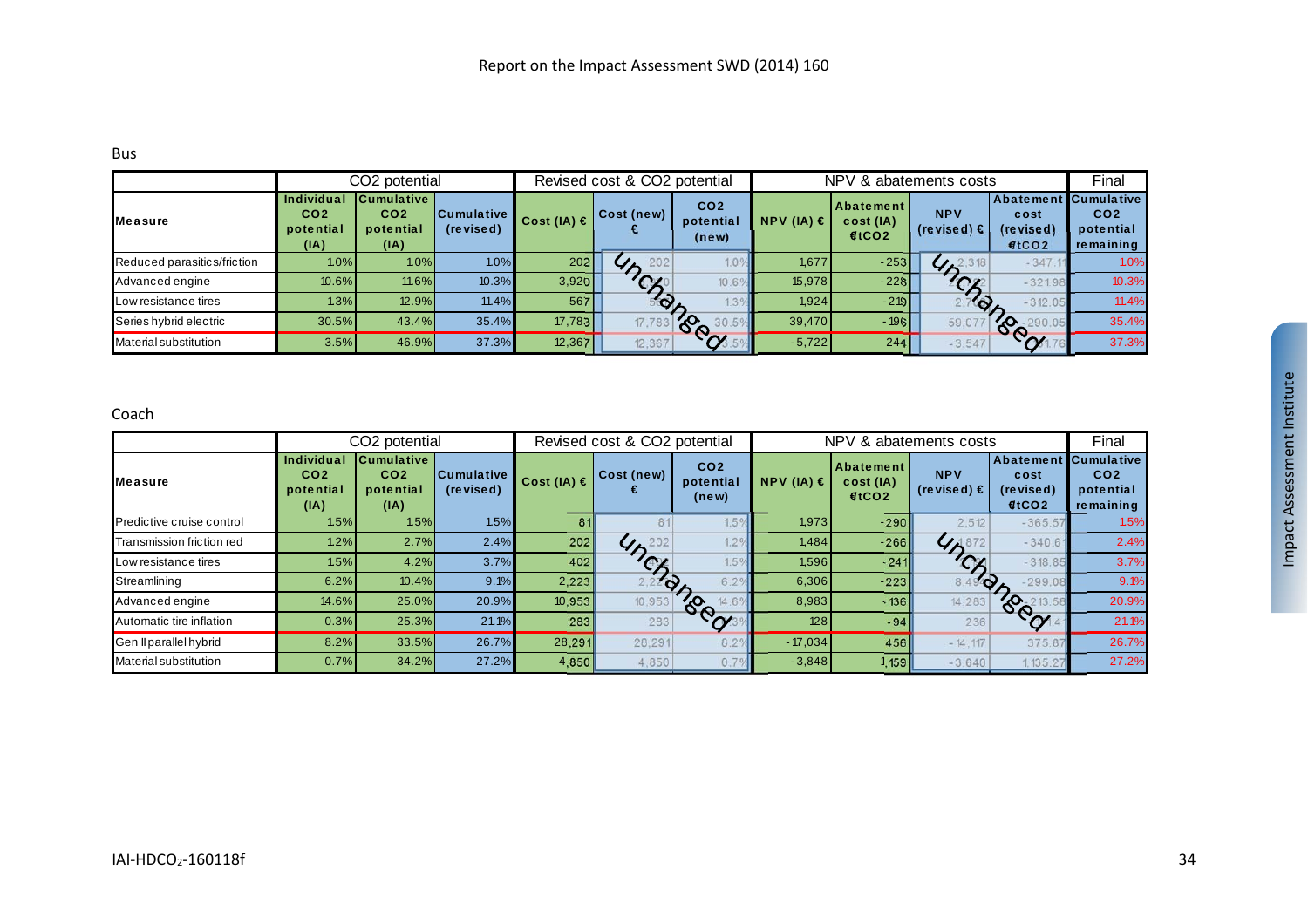# *Annex V: Scatter plots for methodology accounting for technology overlap*

Scatter plots have been created for each vehicle type showing all combinations of CO<sub>2</sub> reduction potential and cost of measures. Due to the inhomogeneity of the scatter plots, no mathematical function could be found to create a trend line through the points to reflect the TNO 2006 methodology. Instead, a trend line has been inserted using a visual estimate to create a rough value for each technology.

Only those measures determined as cost effective by the Impact Assessment have been included in the scatter plots. To reflect the analysis in this report (section 3.2.1), an additional plot has been created excluding the hybrid technology in cases where the Impact Assessment found this technology to be cost-effective.

Where sufficient points are available, a visual estimate of the trend line has been made, along with an estimate of the discount also shown. The estimated discount ranges from 6% to 14%, with a weighted average of approximately 10%.

Lacking a more robust methodology, the 10% discount factor is therefore selected for all vehicle types.



### Vehicle types for which Impact Assessment evaluated hybrid as non‐cost‐effective

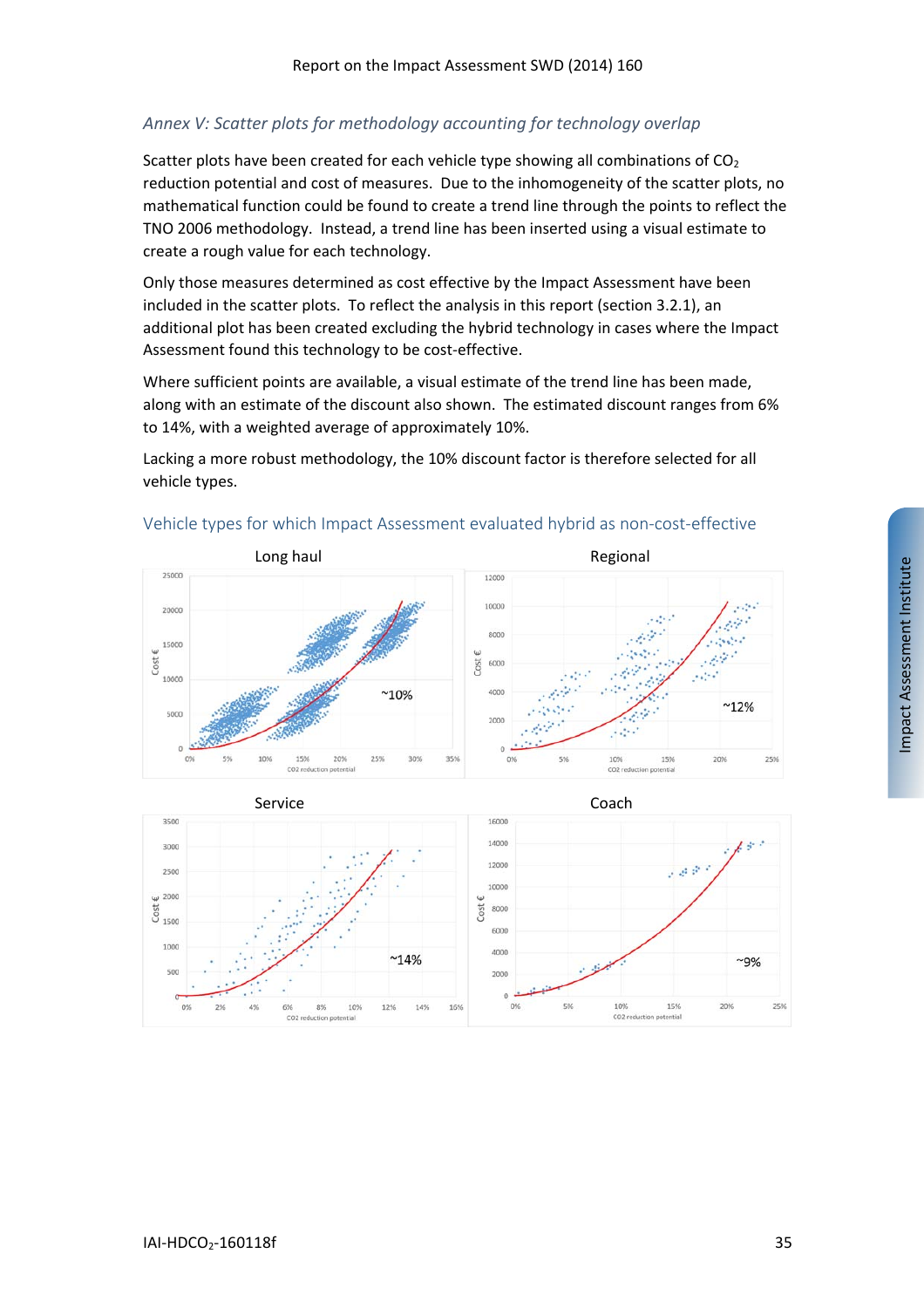

# Vehicle types for which Impact Assessment evaluated hybrid as cost‐effective









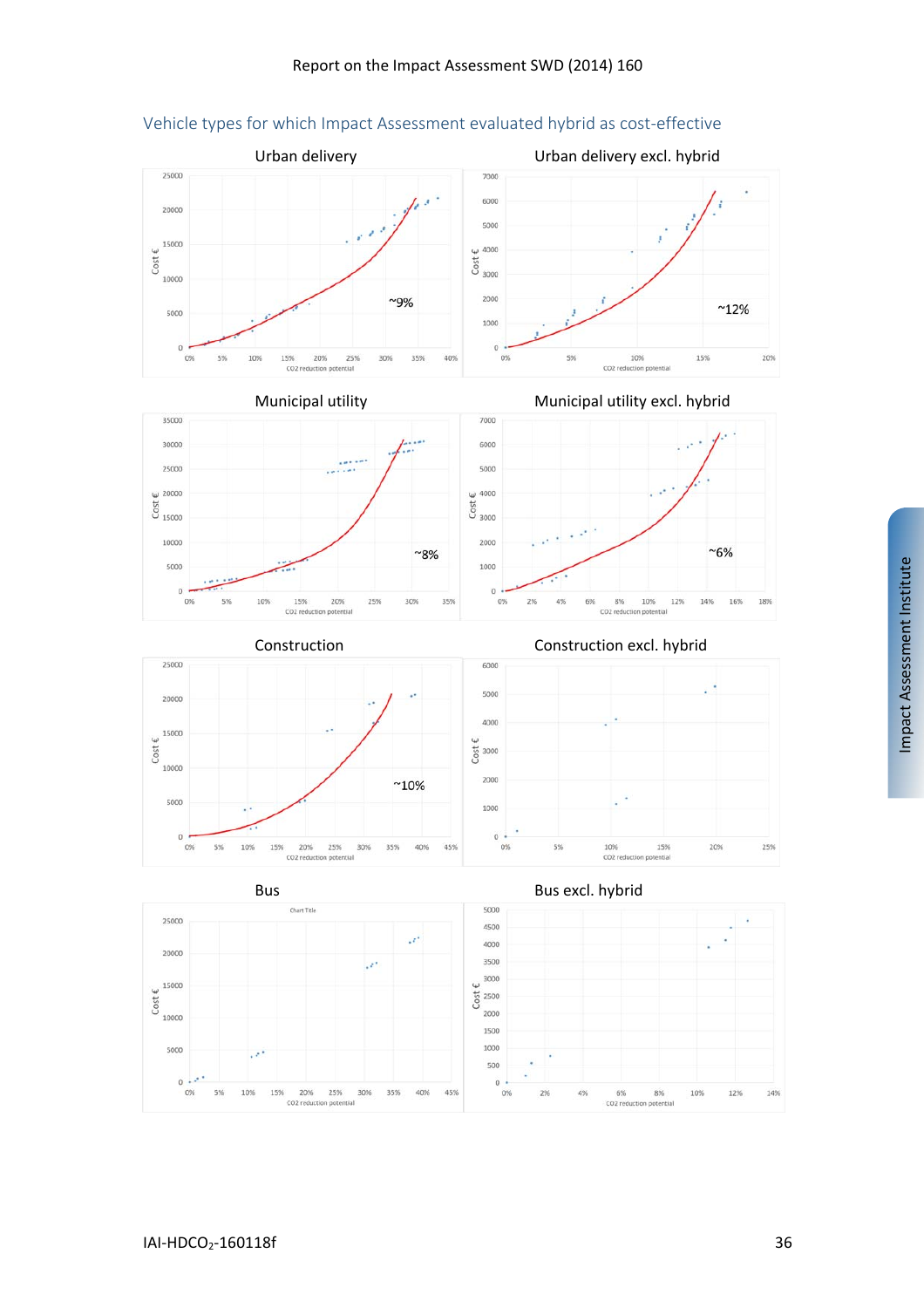# *Annex VI: Log of communications with potentially interested parties*

The following communication took place with a potentially interested party, in which the content of this study was explicitly discussed:

2<sup>nd</sup> July 2015 20 minute phone call with Stefan Larsson, independent consultant and former employee of ACEA regarding cost estimates, providing additional insight on some of the measures. This conversation did not result in any changes to the content of the study.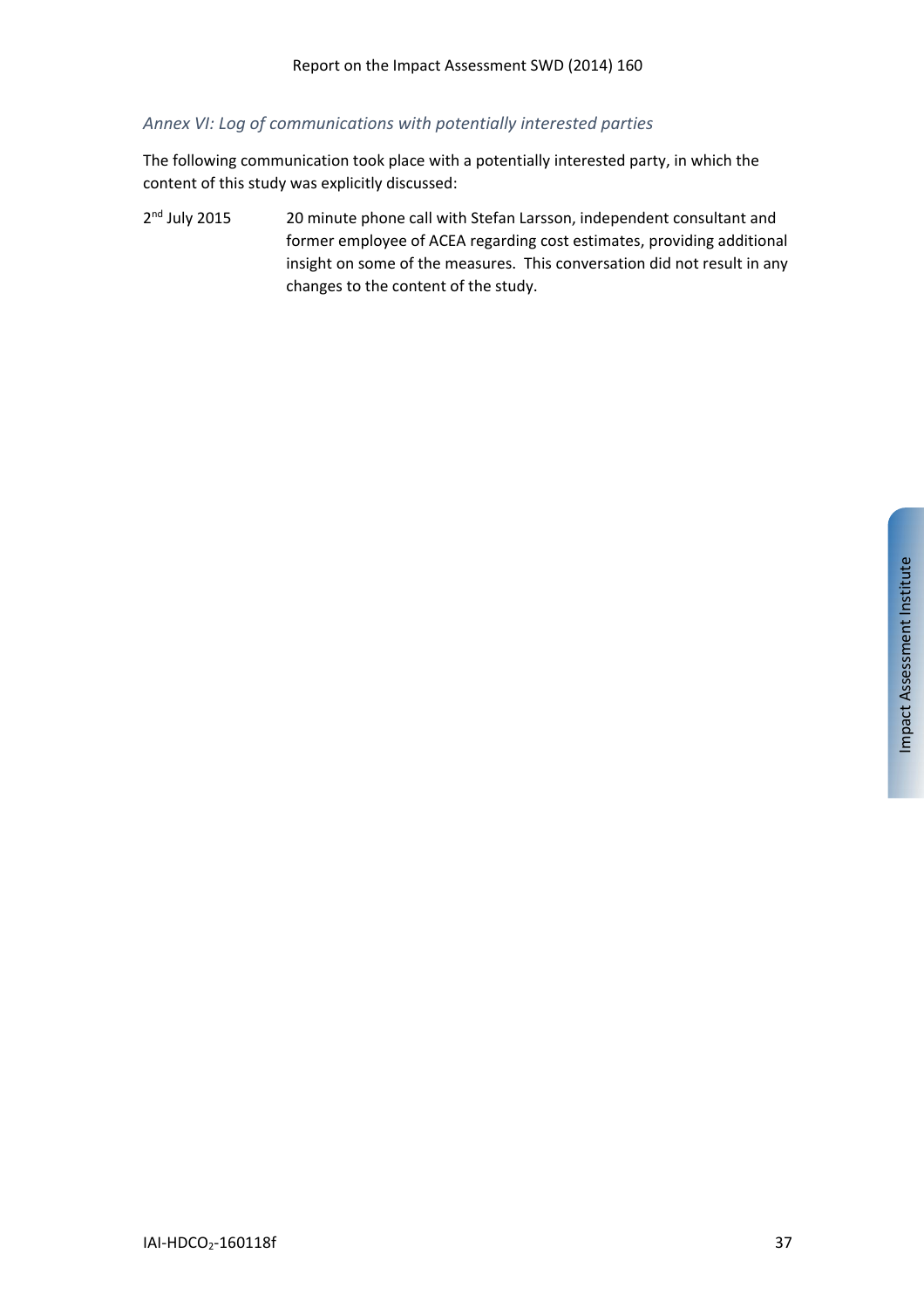# *Annex VII: Responses to comments received from stakeholders on draft report*

All comments received from stakeholders to the draft report provided on 8<sup>th</sup> July 2015 have been recorded, investigated and themselves commented by the IAI below, with action taken where new evidence or analysis has thus been highlighted.

The report and its content was acknowledged by ACEA, the European Association of Automobile Manufacturers, with no specific comments made.

No response to the content of the report has been received as of 7<sup>th</sup> January 2016 from the main NGO working in the transport domain.

| Organisation: European Commission DG CLIMA Unit C1                                                                                                                                                                                                                                                                                                                                                                                                                                                                                                                                                                                                                                                                                                                                                                                                                                     |                                     |                                                                                                                                                                                                                                                                                                                                         |
|----------------------------------------------------------------------------------------------------------------------------------------------------------------------------------------------------------------------------------------------------------------------------------------------------------------------------------------------------------------------------------------------------------------------------------------------------------------------------------------------------------------------------------------------------------------------------------------------------------------------------------------------------------------------------------------------------------------------------------------------------------------------------------------------------------------------------------------------------------------------------------------|-------------------------------------|-----------------------------------------------------------------------------------------------------------------------------------------------------------------------------------------------------------------------------------------------------------------------------------------------------------------------------------------|
| Date: 8 <sup>th</sup> September 2015                                                                                                                                                                                                                                                                                                                                                                                                                                                                                                                                                                                                                                                                                                                                                                                                                                                   |                                     |                                                                                                                                                                                                                                                                                                                                         |
| <b>Comment</b>                                                                                                                                                                                                                                                                                                                                                                                                                                                                                                                                                                                                                                                                                                                                                                                                                                                                         | <b>Changes</b><br>made to<br>report | <b>Response of Impact Assessment Institute</b>                                                                                                                                                                                                                                                                                          |
| $\mathbf{1}$ .<br>Time elapsed leads to some of the data being out of date<br>This is true. The Commission was not able to revisit in early 2014 the underlying analysis<br>and studies that were carried out in 2010-2012. However, it is not believed that the<br>absence of an update has led to any material change in the conclusions of the Impact<br>Assessment. The assessment carried out in particular looked at long term trends and the<br>abatement potential for HDVs for the horizon 2030. There were, in 2014, no grounds for<br>reconsidering the main conclusions reached by the underlying studies for such long term<br>horizons. Conversely, a major recent development in 2015 is the drop in oil prices: this<br>would now suggest revised long term scenarios and hence cost curves that are less<br>favourable to the uptake of a number of new technologies. | No                                  | Agreed. The comment in the draft report was<br>an acknowledgement of the time necessary to<br>make such analysis and the need for timely<br>updates.                                                                                                                                                                                    |
| The "problem definition" allegedly presaged expected results<br>2.<br>This assertion is not clearly supported in the IAI report text.                                                                                                                                                                                                                                                                                                                                                                                                                                                                                                                                                                                                                                                                                                                                                  | N <sub>o</sub>                      | The explanation for this assertion is given in<br>Section 2, with the detailed listing of each<br>individual case recorded in Annex 1. In the<br>Annex 1 section referring to Chapter 2, a<br>number of instances are highlighted in which<br>conclusions have been stated apparently in<br>advance of the description of the analysis. |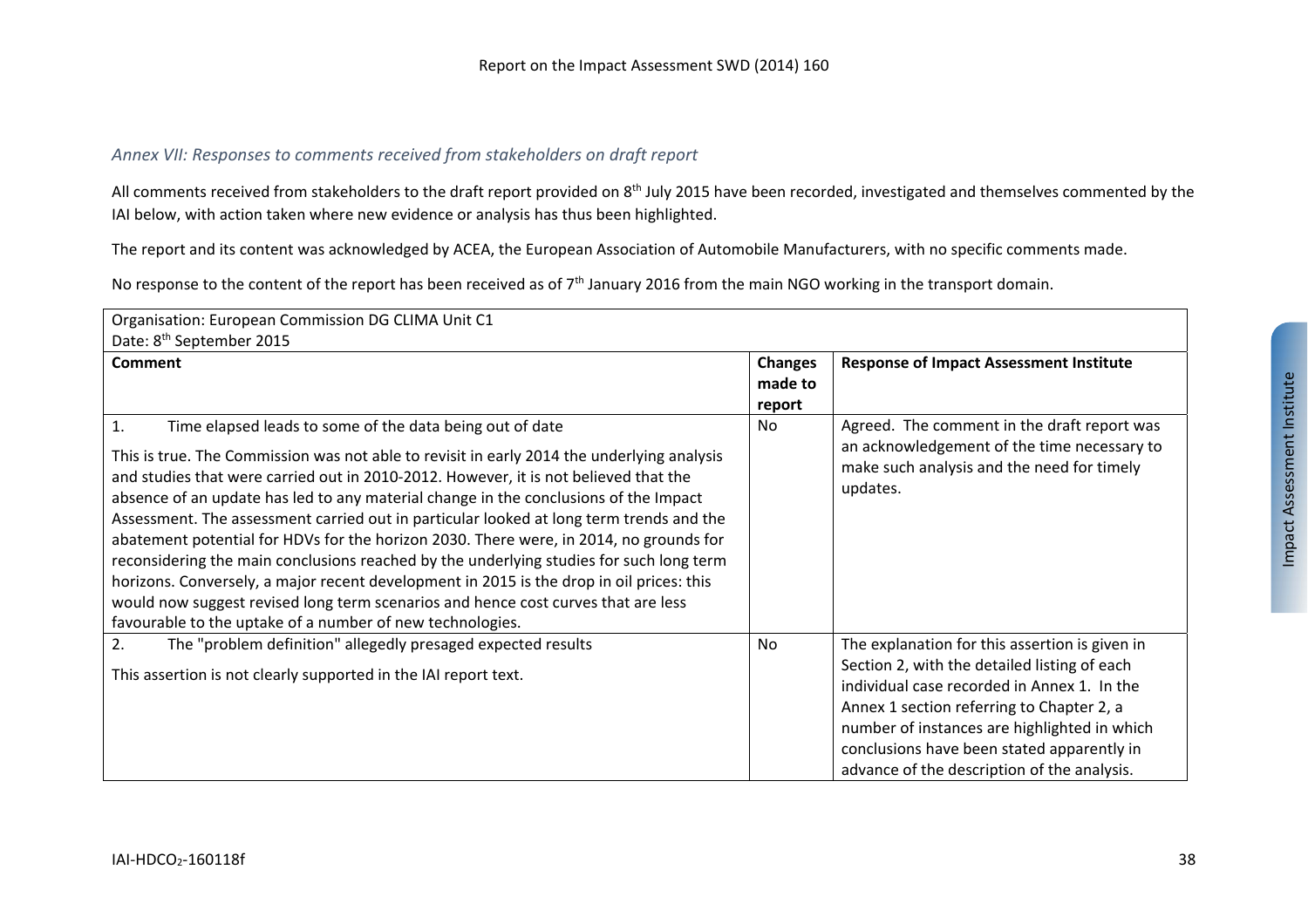| 3.<br>Recalculation of the CO <sub>2</sub> reduction potential of HDV emissions leading to a lower<br>potential                                                                                                                                                                                                                                                                                                                                                                                                                                                                                                 |     | See below                                                                                                                                                                                                                                                                                                                                                                                                                                                       |
|-----------------------------------------------------------------------------------------------------------------------------------------------------------------------------------------------------------------------------------------------------------------------------------------------------------------------------------------------------------------------------------------------------------------------------------------------------------------------------------------------------------------------------------------------------------------------------------------------------------------|-----|-----------------------------------------------------------------------------------------------------------------------------------------------------------------------------------------------------------------------------------------------------------------------------------------------------------------------------------------------------------------------------------------------------------------------------------------------------------------|
| The focus of the IAI report is on the cost-benefit analysis of CO <sub>2</sub> reduction measures. The<br>recalculation produced in the IAI report includes a number of suggestions, e.g. taking into<br>consideration a different lifetime/amortisation period of vehicles, different hybrid vehicle<br>costs, a different discount rate (7% instead of the usual 4% rate used in Commission<br>Impact Assessments), and possible different break-even assumptions.                                                                                                                                            |     |                                                                                                                                                                                                                                                                                                                                                                                                                                                                 |
| Main issues are:                                                                                                                                                                                                                                                                                                                                                                                                                                                                                                                                                                                                |     |                                                                                                                                                                                                                                                                                                                                                                                                                                                                 |
| (i) ex-ante abatement costs are usually underestimated and turn out, over time, to be<br>lower than initially estimated.                                                                                                                                                                                                                                                                                                                                                                                                                                                                                        | Yes | Indeed potential overestimation of costs is a<br>material factor to be considered in assessing the                                                                                                                                                                                                                                                                                                                                                              |
| A critical assessment of what happened in the case of ex-ante assessment of emissions<br>abatement costs for cars led to the conclusion that costs turned out to be lower than<br>initially foreseen for a number of reasons (see notably "Support for the revision of<br>Regulation (EC) No 443/2009 on CO <sub>2</sub> emissions from cars"                                                                                                                                                                                                                                                                   |     | potential for policy making in this area, as<br>acknowledged in Section Error! Reference<br>source not found. In fact an analysis of the<br>evidence for this phenomenon this could be an                                                                                                                                                                                                                                                                       |
| http://ec.europa.eu/clima/policies/transport/vehicles/cars/docs/study_car_2011_en.pdf);                                                                                                                                                                                                                                                                                                                                                                                                                                                                                                                         |     | interesting subject for a future Impact<br>Assessment Institute study.                                                                                                                                                                                                                                                                                                                                                                                          |
| A fair review of abatement costs and cost curves produced in the Commission Impact<br>Assessment on HDVs on the basis of abatement costs should have:<br>- taken this into consideration and noted that instead of "downside risks" of under-<br>estimation of the costs (see in particular below point (v) on hybrids), the main risks to<br>this assessment were actually rather "upside risks" of over-estimation of the costs,<br>- and possibly built alternative projections on this basis. This is however not the<br>approach taken in the IAI report which ignores such risks of over-estimated costs. |     | The IAI report assesses the evidence presented<br>and incorporates alternative evidence sources<br>where available. It would not be appropriate<br>for the IAI to make an assumption that there is a<br>systematic overestimation in the Impact<br>Assessment's analysis, which was produced<br>after the quoted 2011 study. Prima facie<br>evidence for the overestimation of costs in this<br>case would be needed in order to build relevant<br>projections. |
|                                                                                                                                                                                                                                                                                                                                                                                                                                                                                                                                                                                                                 |     | The main technical issue in this respect revolves<br>around the cost of hybrid systems (see below).                                                                                                                                                                                                                                                                                                                                                             |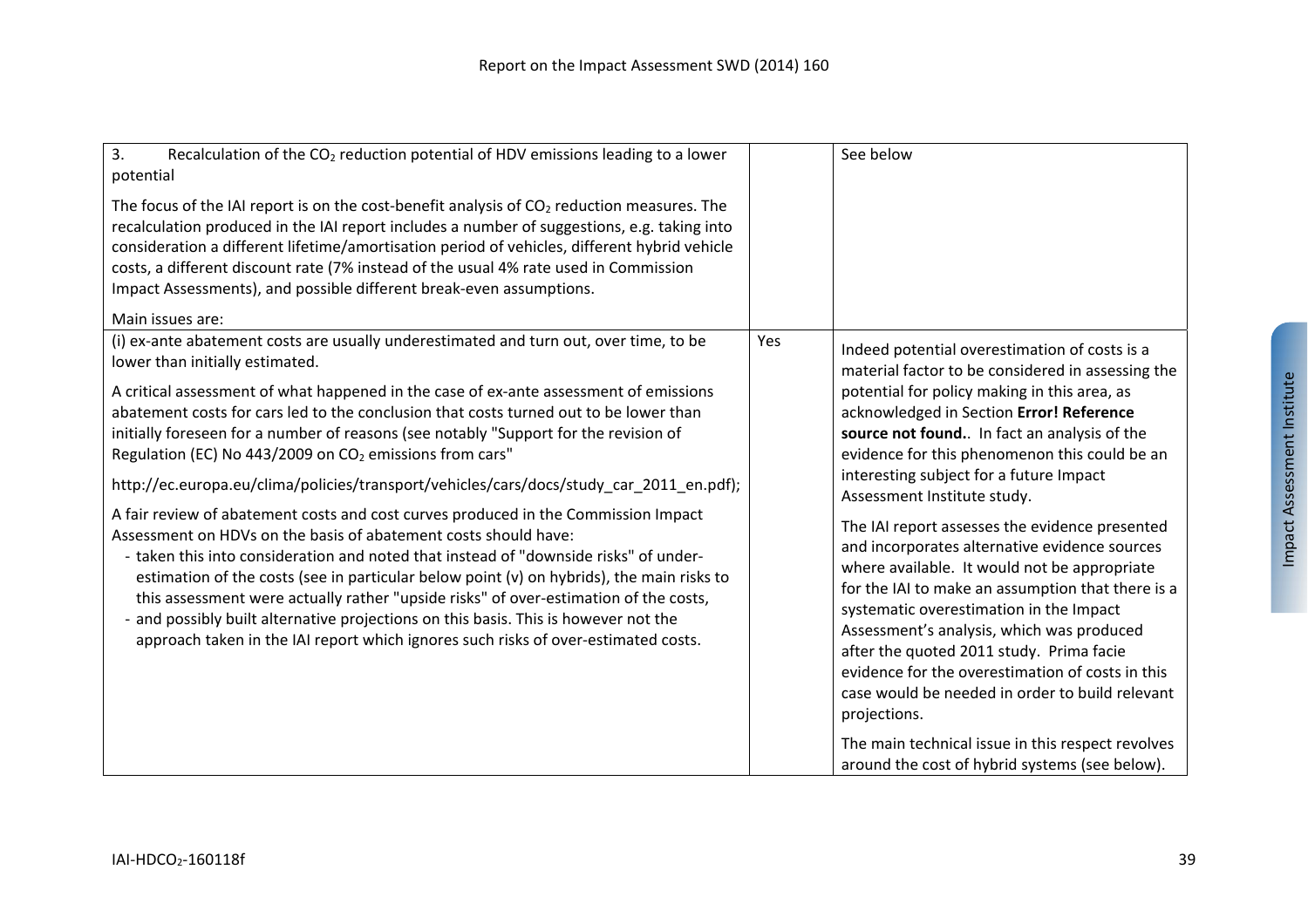|                                                                                                                                                                                                                                                                                                                                                                                                                                                                                                                         |    | Since the only available evidence points to an<br>underestimation of the costs of such systems,<br>this is the basis for the IAI's reassessment.<br>It is however considered appropriate to make a<br>more explicit reference to the possibility of<br>costs being revised lower at a later stage and                     |
|-------------------------------------------------------------------------------------------------------------------------------------------------------------------------------------------------------------------------------------------------------------------------------------------------------------------------------------------------------------------------------------------------------------------------------------------------------------------------------------------------------------------------|----|---------------------------------------------------------------------------------------------------------------------------------------------------------------------------------------------------------------------------------------------------------------------------------------------------------------------------|
|                                                                                                                                                                                                                                                                                                                                                                                                                                                                                                                         |    | the report has been amended to reflect this<br>(Executive Summary and Section Error!<br>Reference source not found.).                                                                                                                                                                                                     |
|                                                                                                                                                                                                                                                                                                                                                                                                                                                                                                                         |    | Prima facie evidence from any stakeholder can<br>be taken into consideration if provided.                                                                                                                                                                                                                                 |
| (ii) IAI suggestion to assess cost effectiveness differently, i.e. instead of looking at<br>technologies with a negative marginal abatement cost (i.e. break-even point at zero), to<br>define break-even points at e.g. $€6$ / tonne CO <sub>2</sub> , or $€30$ / tonne CO <sub>2</sub> : this was indeed not<br>the approach followed in the Impact Assessment, and for good reasons, as it de-facto<br>would have pre-empted one of the policy options, i.e. a possible inclusion of road<br>transport into the ETS. | No | This part of the analysis was intended as a<br>scenario analysis using an additional valid<br>parameter, in order to highlight that other<br>definitions of cost-effectiveness can be<br>considered.                                                                                                                      |
|                                                                                                                                                                                                                                                                                                                                                                                                                                                                                                                         |    | It is well understood that a pre-emption of the<br>implied policy option was intentionally not<br>considered in the Impact Assessment and this<br>part of the analysis should not necessarily be<br>taken as a suggestion, more as a complement to<br>the work done to illustrate possible alternative<br>considerations. |
| (iii) risk of overlaps of technology: the IAI report rightly notes that technology overlaps are<br>possible, leading to non-linear accumulation of the abatement potential of various<br>technologies:<br>This is clearly a "downside risk" to the IA assessment and was recognised as such in the IA,<br>under paragraph 142, which notes that:                                                                                                                                                                        | No | There are two elements to this issue:<br>1. The linear addition of the percentage $CO2$<br>reduction potentials for each technology is<br>mathematically incorrect, with the CE Delft<br>report itself having applied the combination                                                                                     |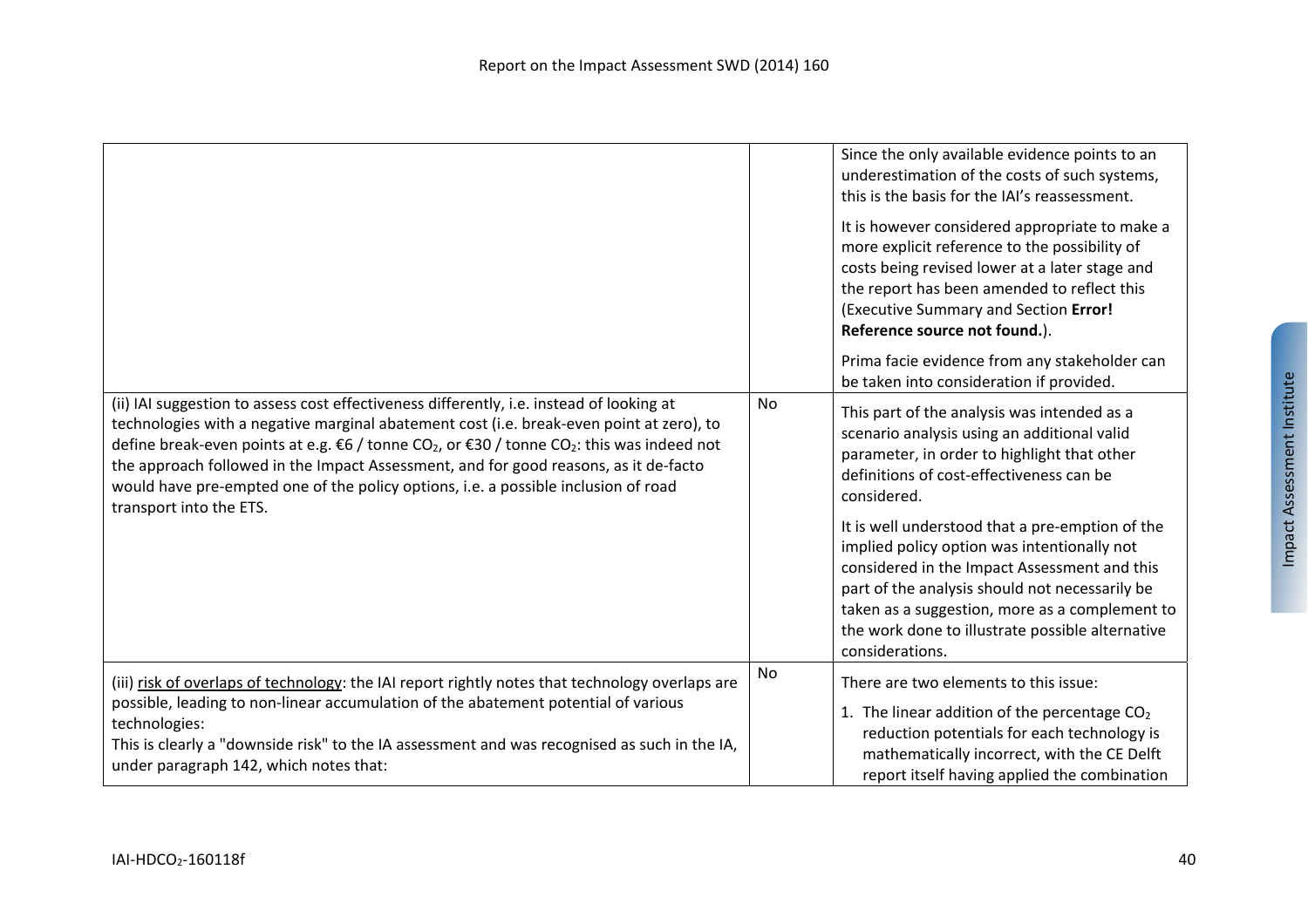| "The CE Delft study on abatement cost curves estimated the potential for reduced engine<br>emissions. This suggests that on average about a third of the technical savings feasible to<br>reduce whole vehicle emissions would be achievable at the level of the engine (see table 1,<br>Annex 8). These estimates may however not fully materialise:<br>- while the reported negative marginal cost estimates are averages on technology<br>packages, some single independent components within these packages may have positive<br>marginal abatement costs, which would imply that they would not be included, and hence<br>that the level of economically sustainable increased engine performance and reduced $CO2$<br>emissions would be lower than assumed;<br>- the combination of several technologies may not allow for a strict addition (through<br>incremental multiplication of percentages gained) of individual abatement rates:<br>interactions in a system such as a full vehicle or an engine may not allow for this.<br>The Impact Assessment however did not consider as feasible a calculation of such<br>downside risks (the TNO & al. report methodology quoted in the IAI assessment was not<br>deemed easy to apply to HDVs in a straightforward way) and preferred a mere<br>transparent acknowledgment of this limitation. | using the correct geometrical methodology -<br>this is taken to have been an oversight in<br>good faith in the Impact Assessment.<br>2. The technology overlaps are founded on<br>expert engineering knowledge but indeed<br>very difficult to measure. The calculation in<br>the report uses a methodology employed by<br>CE DELFT in a European Commission report<br>and it is therefore considered valid to include<br>a factor taking into account this analysis. |
|--------------------------------------------------------------------------------------------------------------------------------------------------------------------------------------------------------------------------------------------------------------------------------------------------------------------------------------------------------------------------------------------------------------------------------------------------------------------------------------------------------------------------------------------------------------------------------------------------------------------------------------------------------------------------------------------------------------------------------------------------------------------------------------------------------------------------------------------------------------------------------------------------------------------------------------------------------------------------------------------------------------------------------------------------------------------------------------------------------------------------------------------------------------------------------------------------------------------------------------------------------------------------------------------------------------------------------------------------------|-----------------------------------------------------------------------------------------------------------------------------------------------------------------------------------------------------------------------------------------------------------------------------------------------------------------------------------------------------------------------------------------------------------------------------------------------------------------------|
| (iv) new technologies: with the benefit of hindsight, new technologies not assessed in the<br>Commission Impact Assessment would also suggest that a full re-assessment of the<br>potential of abatement potential, as suggested by the IAI, would mandate the inclusion of<br>other technologies/packages that were not included in the underpinning studies from<br>Ricardo-AEA and TIAX (e.g. CVT (Continuously Variable Transmission) technologies that<br>have a significant potential leading to further abatements). This is inevitable as technology<br>constantly proposes new options. This ex-post analysis demonstrates that other "upside<br>risks" to the Impact Assessment estimate were actually significant, i.e. "risks" of under-<br>estimation of the potential that lies with technology developments allowing for further<br>emission reductions. Such upside "risks" to the Impact Assessment are also ignored in the<br>IAI report.                                                                                                                                                                                                                                                                                                                                                                                            | Yes<br>Indeed there is a potential upside in considering<br>newly emerging technologies. This is<br>acknowledged in the report under the term<br>"learning effect and economies of scale", but<br>this term can be expanded by explicitly<br>mentioning technological advances.<br>Since concrete evidence of this potential<br>phenomenon is (by nature) not available, a<br>numerical assessment has not been generated.                                            |
| (v) hybrids: the analysis suggests that one technology, the hybrid technology, has higher<br>costs than foreseen by TIAX, and that its penetration potential has thus been over-<br>estimated. The Commission was not in a position to speculate and to include an                                                                                                                                                                                                                                                                                                                                                                                                                                                                                                                                                                                                                                                                                                                                                                                                                                                                                                                                                                                                                                                                                     | No<br>In Annex II in the section on hybrids, it is clearly<br>stated that the figure used in the Impact<br>Assessment for the incremental cost of hybrid                                                                                                                                                                                                                                                                                                              |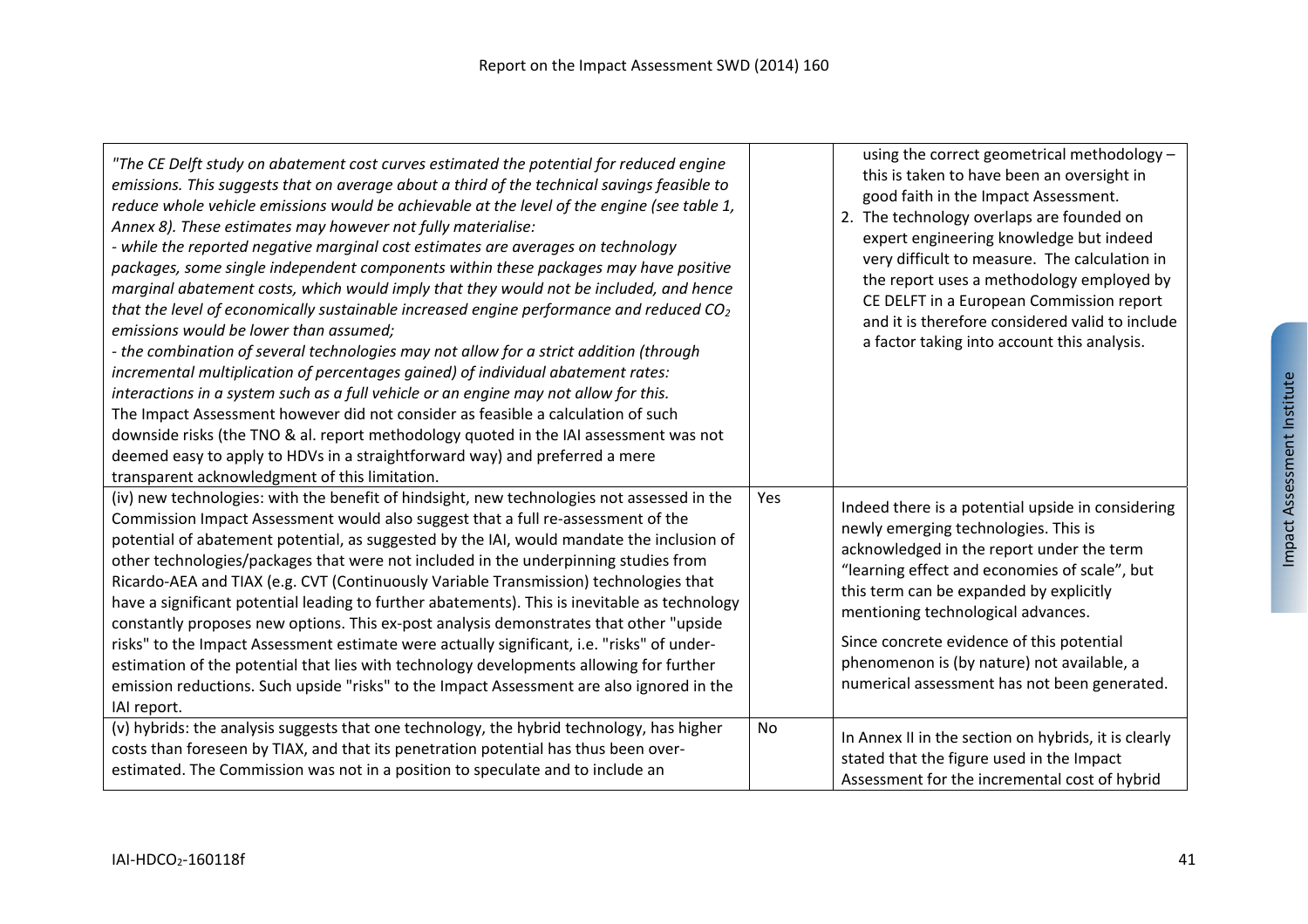| alternative assessment of costs to the one produced by TIAX. Indeed, uncertainties are<br>real on such costs, on the downside and upside (and not unilaterally one-way). The IAI<br>report does not provide (in its annex 1) any clear evidence that would mandate a revised<br>assessment of hybrid technology costs.     |           | buses is the 90% subsidised cost from the 2009<br>NAS study, implying that the unsubsidised figure<br>would be 10 times higher. This is again taken to<br>be an oversight in good faith.                                                                                                                            |
|----------------------------------------------------------------------------------------------------------------------------------------------------------------------------------------------------------------------------------------------------------------------------------------------------------------------------|-----------|---------------------------------------------------------------------------------------------------------------------------------------------------------------------------------------------------------------------------------------------------------------------------------------------------------------------|
|                                                                                                                                                                                                                                                                                                                            |           | In addition the cost for hybrid systems quoted<br>in the recent UBA study supports a scenario of<br>doubling the assumed costs for such systems.                                                                                                                                                                    |
|                                                                                                                                                                                                                                                                                                                            |           | With these two clear pieces of evidence<br>available, the consequence is a very high<br>uncertainty on the upside only in the cost of<br>hybrid systems used in the Impact Assessment,<br>supporting the scenario presented in which the<br>hybrid is assumed to sit below the cost<br>effectiveness cut off level. |
| (vi) rebound effects: as noted by the IAI, rebound effects (i.e. possible increased traffic<br>and fuel use due to improved vehicle efficiency) have not been calculated in the Impact<br>Assessment: this was openly recognised in the Impact Assessment (paragraph 163) as a<br>limitation and a risk to the assessment. | <b>No</b> | Agreed                                                                                                                                                                                                                                                                                                              |
| (vii) possible new Euro VII standards with a tightening of NOX emission standards: this risk<br>that could lead to a loss in HDV CO <sub>2</sub> efficiency is not taken into consideration in the Impact<br>Assessment. Commission Impact Assessments only consider proposed legislation.                                 | No        | This is understood. It is however valid to<br>highlight such potentially material factors which<br>may arise in the timeframe in question.                                                                                                                                                                          |
| (viii) retrofitting ("multiple replacements of technology"): retrofitting is not taken as an<br>assumption in the TIAX study used by the Commission in its Impact Assessment. This is a<br>limitation and the focus has clearly been on new vehicles' emissions.                                                           | <b>No</b> | In this context the report does not refer to<br>retrofitting, but rather to necessary<br>replacement of technology, specifically tyres<br>and potential advanced components, especially<br>batteries. These could potentially be material<br>additional costs.                                                      |
| (ix) UBA study: this study (2015) indeed assessed to a different cumulative cost-effective<br>uptake of new technologies, but with a clear limitation, i.e. the uptake of those                                                                                                                                            | No        | The UBA study was acknowledged in the report                                                                                                                                                                                                                                                                        |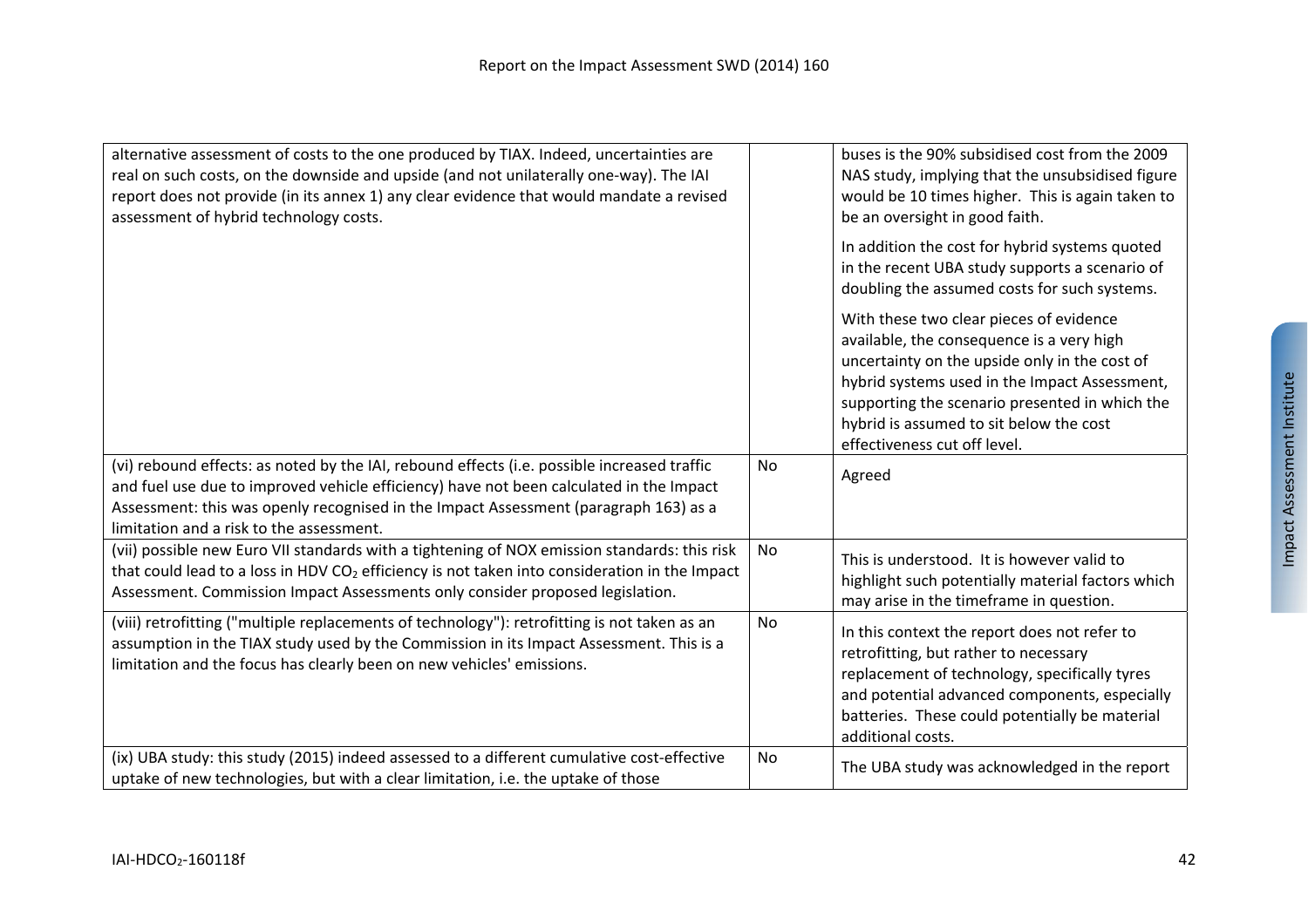| technologies - and only those - that can be simulated with the existing modelling<br>methodology.                                                                                                                                                                                                                                                                                                                                                                                                                                                                                                                                                                                                                  |           | as an updated data source.                                                                                                                                                                                                                                                                                                                                                                                                                                                                                                                                                                                                                                                                                                                                                                                                                                                                                                                                                       |
|--------------------------------------------------------------------------------------------------------------------------------------------------------------------------------------------------------------------------------------------------------------------------------------------------------------------------------------------------------------------------------------------------------------------------------------------------------------------------------------------------------------------------------------------------------------------------------------------------------------------------------------------------------------------------------------------------------------------|-----------|----------------------------------------------------------------------------------------------------------------------------------------------------------------------------------------------------------------------------------------------------------------------------------------------------------------------------------------------------------------------------------------------------------------------------------------------------------------------------------------------------------------------------------------------------------------------------------------------------------------------------------------------------------------------------------------------------------------------------------------------------------------------------------------------------------------------------------------------------------------------------------------------------------------------------------------------------------------------------------|
| The outcome of this assessment is that the conclusion, according to which the IAI<br>estimates would, as suggested, allow for "a more up-to-date basis for future policy<br>analysis", is not fully supported. The main reason being that "downside" risks to the<br>Commission's estimates of the abatement potential of HDV CO <sub>2</sub> emissions have been<br>considered in isolation rather than together with "upside" risks. To be complete a new<br>assessment would now also require variant oil price scenarios (given currently low oil<br>prices) that imply a lower break-even potential of new technologies. The Commission<br>would reassess these costs in a future if necessary in the future. | <b>No</b> | Both upside and downside risks have been<br>taken into account and presented in the report,<br>whose intention is to comment on the<br>presented evidence, not to recreate the analysis<br>or to speculate on future technological<br>advancement.<br>Where alternative evidence and methodologies<br>are available, scenarios have been generated.<br>The main "upside" possibility is the potential for<br>the actual costs to be lower than projected<br>costs, which is an abstract expectation based on<br>previous experience with CO <sub>2</sub> emissions for<br>passenger vehicles, with prima facie evidence<br>not available at this time.<br>The technology item with the greatest weight in<br>the Impact Assessment's analysis is the hybrid.<br>It has been clearly shown that a significant<br>underestimate of the cost has been used in one<br>of the vehicle applications. This therefore<br>indicates a significant risk of higher costs than<br>estimated. |
|                                                                                                                                                                                                                                                                                                                                                                                                                                                                                                                                                                                                                                                                                                                    |           | Alongside the potential for unquantifiable<br>"upside" risks, such as economies of scale,<br>technical progress and new technologies, there<br>are potentially significant "downside" risks on<br>the future potential that cannot be numerically<br>assessed at this time. These include the                                                                                                                                                                                                                                                                                                                                                                                                                                                                                                                                                                                                                                                                                    |